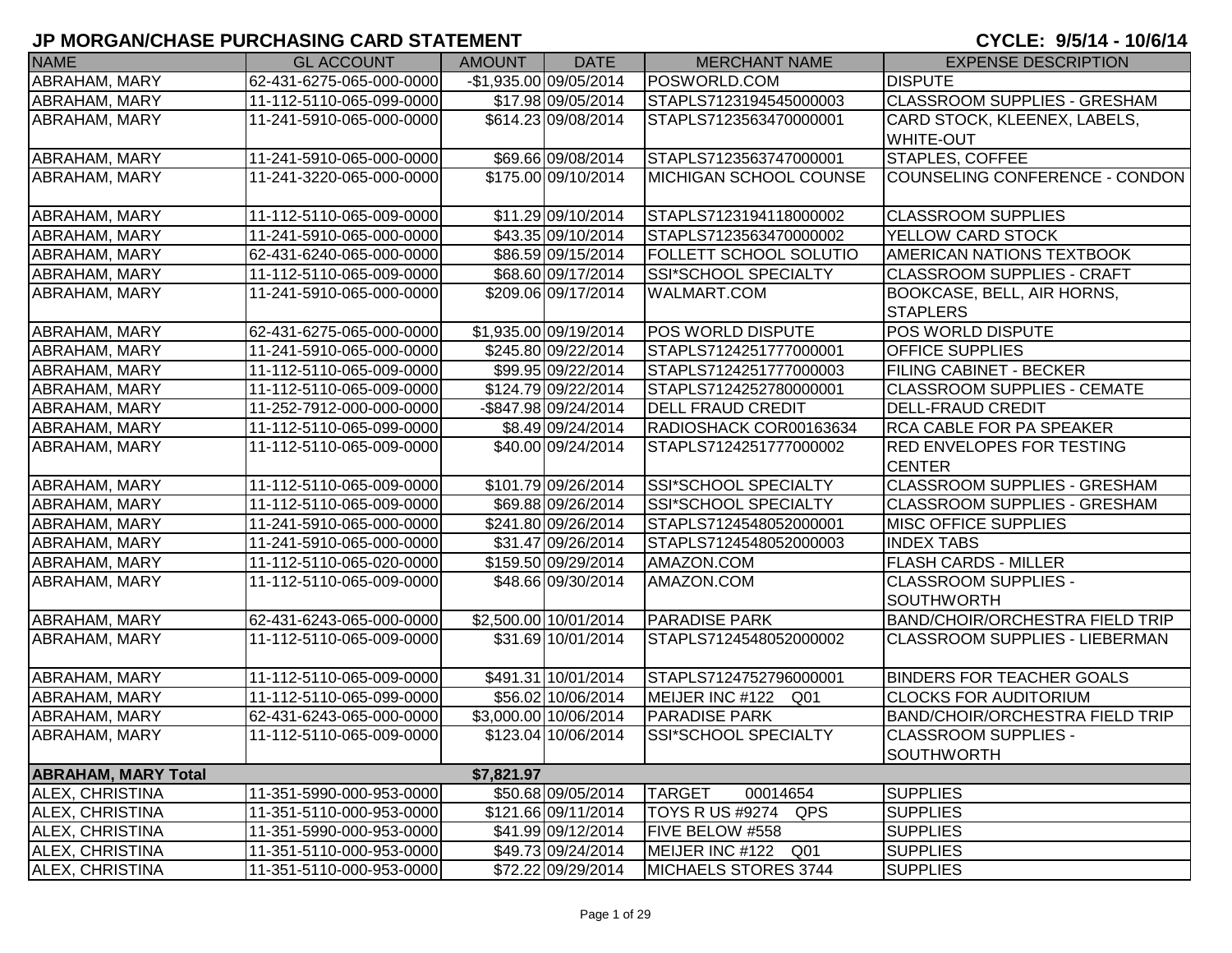|  |  | CYCLE: 9/5/14 - 10/6/14 |  |
|--|--|-------------------------|--|
|--|--|-------------------------|--|

| <b>NAME</b>                  | <b>GL ACCOUNT</b>        | <b>AMOUNT</b> | <b>DATE</b>           | <b>MERCHANT NAME</b>          | <b>EXPENSE DESCRIPTION</b>                                       |
|------------------------------|--------------------------|---------------|-----------------------|-------------------------------|------------------------------------------------------------------|
| <b>ALEX, CHRISTINA Total</b> |                          | \$336.28      |                       |                               |                                                                  |
| <b>ASCHER, DAVID</b>         | 11-222-5990-013-000-0000 |               | \$169.70 09/17/2014   | <b>SEIDLITZ EDUCATION</b>     | <b>BOOKS STUDY FOR STAFF</b>                                     |
| ASCHER, DAVID                | 11-241-5990-013-000-0000 |               | \$57.77 10/06/2014    | <b>STAPLES DIRECT</b>         | <b>MTSS SUPPLIES</b>                                             |
| <b>ASCHER, DAVID Total</b>   |                          | \$227.47      |                       |                               |                                                                  |
| <b>BARCOMB, CHERYL</b>       | 11-225-4905-000-000-0000 |               | \$263.04 09/05/2014   | <b>AMAZON MKTPLACE PMTS</b>   | (8) REPLACEMENT LAMPS FOR EPSON<br><b>PROJECTOR</b>              |
| <b>BARCOMB, CHERYL</b>       | 11-225-5111-000-000-0000 |               | \$57.12 09/05/2014    | STAPLS7123326976000001        | <b>DUST DESTROYER FOR</b><br>COMPUTERS/PROJECTORS                |
| <b>BARCOMB, CHERYL</b>       | 11-225-5111-000-000-0000 |               | \$110.82 09/08/2014   | QUILL CORPORATION             | <b>BATTERIES FOR MICROPHONES AND</b><br><b>PROJECTOR REMOTES</b> |
| <b>BARCOMB, CHERYL</b>       | 11-225-5910-000-000-0409 |               | \$25.98 09/15/2014    | AMAZON.COM                    | <b>SECURITY BADGE HOLDERS</b>                                    |
| <b>BARCOMB, CHERYL</b>       | 11-225-5111-000-000-0000 |               | \$35.00 09/19/2014    | <b>AMAZON MKTPLACE PMTS</b>   | (1) DELL LATITUDE 2100 REPLACEMENT<br><b>BATTERY</b>             |
| <b>BARCOMB, CHERYL</b>       | 11-225-5111-000-000-0000 |               | \$35.00 09/19/2014    | <b>AMAZON MKTPLACE PMTS</b>   | (1) DELL LATITUDE 2100 REPLACEMENT<br><b>BATTERY</b>             |
| <b>BARCOMB, CHERYL</b>       | 11-225-5111-000-000-0000 |               | \$70.00 09/19/2014    | <b>AMAZON MKTPLACE PMTS</b>   | (2) DELL LATITUDE 2100 REPLACEMENT<br><b>BATTERIES</b>           |
| <b>BARCOMB, CHERYL</b>       | 11-225-5111-000-000-0000 |               | \$365.00 09/19/2014   | <b>COMPLETE BATTERY SOURC</b> | <b>REPLACEMENT OF (3) BACKUP</b><br><b>BATTERIES</b>             |
| <b>BARCOMB, CHERYL</b>       | 11-225-5111-000-000-0000 |               | \$105.00 09/22/2014   | <b>AMAZON MKTPLACE PMTS</b>   | (3) DELL LATITUDE 2100 REPLACEMENT<br><b>BATTERIES</b>           |
| <b>BARCOMB, CHERYL</b>       | 11-225-5111-000-000-0000 |               | \$70.00 09/22/2014    | <b>AMAZON MKTPLACE PMTS</b>   | (2) DELL LATITUDE 2100 REPLACEMENT<br><b>BATTERIES</b>           |
| <b>BARCOMB, CHERYL</b>       | 11-225-5910-000-000-0409 |               | \$10.99 09/24/2014    | AMAZON.COM                    | <b>SECURITY BADGE CLIPS</b>                                      |
| <b>BARCOMB, CHERYL</b>       | 11-225-5111-000-000-0000 |               | \$126.00 09/25/2014   | <b>AMAZON MKTPLACE PMTS</b>   | (6) DELL LATITUDE D520<br><b>REPLACEMENT KEYBOARDS</b>           |
| <b>BARCOMB, CHERYL</b>       | 11-261-4120-055-000-0409 |               | \$115.00 09/25/2014   | <b>SECURITY DESIGNS</b>       | <b>SERVICE CALL NM LOADING DOCK</b><br><b>DOOR NOT LOCKING</b>   |
| <b>BARCOMB, CHERYL</b>       | 11-261-4120-055-000-0409 |               | \$115.00 09/25/2014   | <b>SECURITY DESIGNS</b>       | <b>SERVICE CALL NM DOOR 3 NOT</b><br><b>WORKING\</b>             |
| <b>BARCOMB, CHERYL</b>       | 11-225-4120-000-000-0000 |               | \$126.75 10/02/2014   | SQ *THE POD DROP OF NO        | OH IPAD GLASS REPAIR                                             |
| <b>BARCOMB, CHERYL</b>       | 11-225-4905-000-000-0000 |               | \$1,394.40 10/02/2014 | WORLD BOOK SCHOOL AND         | <b>ONLINE RESEARCH SUBSCRIPTION</b><br>FOR MS AND NM             |
| <b>BARCOMB, CHERYL</b>       | 11-225-5111-000-000-0000 |               | \$17.38 10/03/2014    | <b>AMAZON MKTPLACE PMTS</b>   | (2) IPAD TO HDMI ADAPTERS                                        |
| <b>BARCOMB, CHERYL</b>       | 11-225-5910-000-000-0000 |               | \$38.70 10/03/2014    | AMAZON.COM                    | <b>DISINFECTING WIPES/FILE</b><br><b>PRESENTATION BOOK</b>       |
| <b>BARCOMB, CHERYL</b>       | 11-225-5111-000-000-0000 |               | \$69.44 10/06/2014    | <b>AMAZON MKTPLACE PMTS</b>   | (1) HITACHI PROJECTOR<br><b>REPLACEMENT LAMP</b>                 |
| <b>BARCOMB, CHERYL Total</b> |                          | \$3,150.62    |                       |                               |                                                                  |
| <b>BEDFORD, JULIE</b>        | 11-241-5990-015-000-0000 |               | \$110.00 09/05/2014   | <b>OAKLAND SCHOOLS-RC INT</b> | <b>PD PRINCIPAL</b>                                              |
| <b>BEDFORD, JULIE</b>        | 11-222-5990-015-000-0000 |               | \$30.87 09/10/2014    | <b>STAPLES</b><br>00115659    | <b>OFFICE SUPPLIES</b>                                           |
| <b>BEDFORD, JULIE</b>        | 11-222-5310-015-000-0000 |               | \$10.00 09/15/2014    | <b>TEACHERSPAYTEACHERS</b>    | <b>DISTRICT REPORT CARD COMMITTEE</b>                            |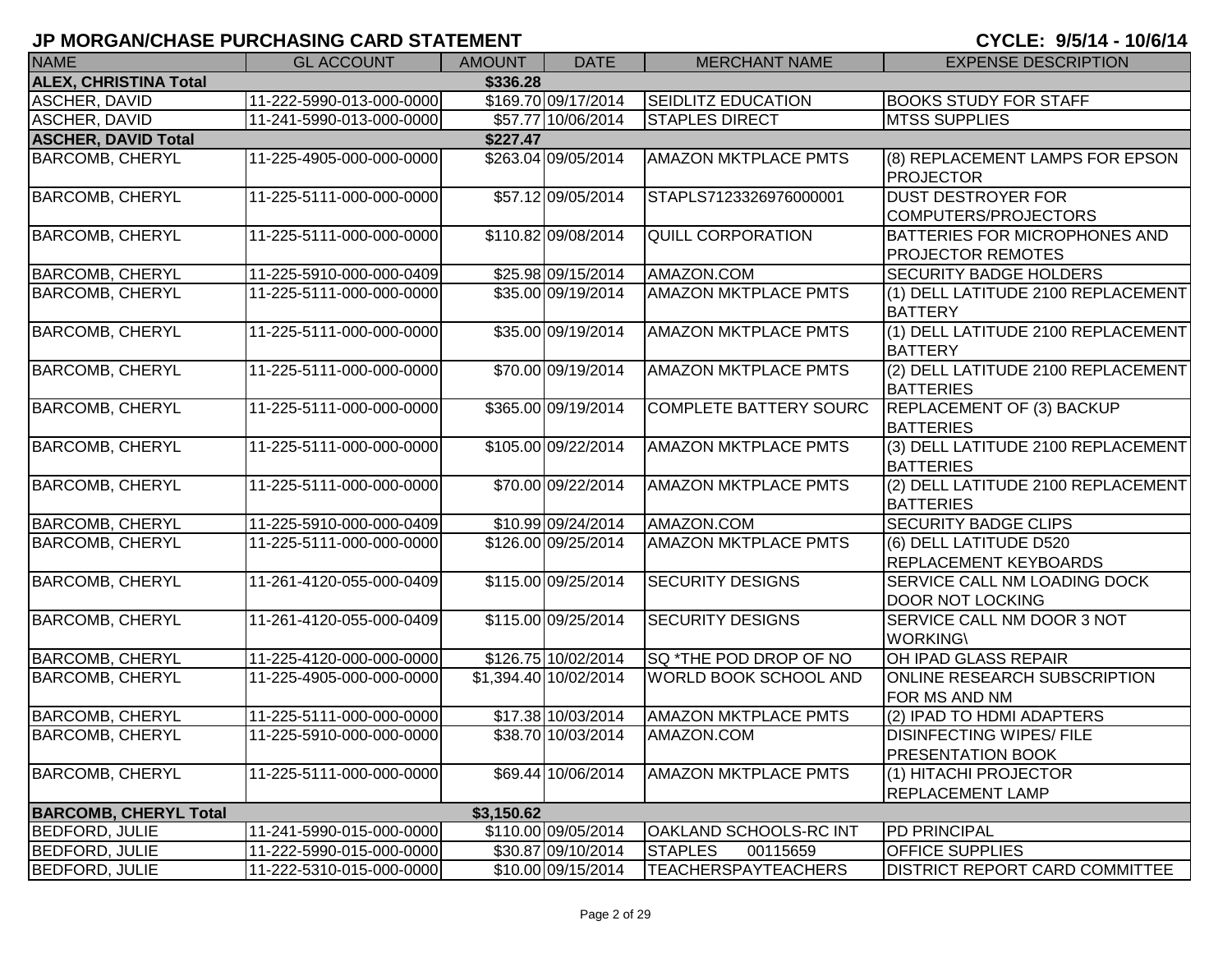| <b>NAME</b>                     | <b>GL ACCOUNT</b>        | AMOUNT     | <b>DATE</b>           | <b>MERCHANT NAME</b>            | <b>EXPENSE DESCRIPTION</b>            |
|---------------------------------|--------------------------|------------|-----------------------|---------------------------------|---------------------------------------|
| <b>BEDFORD, JULIE</b>           | 11-222-5310-015-000-0000 |            | \$9.00 09/15/2014     | <b>TEACHERSPAYTEACHERS</b>      | <b>DISTRICT REPORT CARD COMMITTEE</b> |
| <b>BEDFORD, JULIE</b>           | 11-222-5310-015-000-0000 |            | \$10.00 09/15/2014    | <b>TEACHERSPAYTEACHERS</b>      | DISTRICT REPORT CARD COMMITTEE        |
| <b>BEDFORD, JULIE</b>           | 11-222-5310-015-000-0000 |            | \$10.00 09/15/2014    | <b>TEACHERSPAYTEACHERS</b>      | <b>DISTRICT REPORT CARD COMMITTEE</b> |
| <b>BEDFORD, JULIE</b>           | 11-222-5310-015-000-0000 |            | \$8.50 09/15/2014     | <b>TEACHERSPAYTEACHERS</b>      | DISTRICT REPORT CARD COMMITTEE        |
| <b>BEDFORD, JULIE</b>           | 11-241-5990-015-000-0000 |            | \$16.99 09/24/2014    | <b>AMAZON MKTPLACE PMTS</b>     | <b>ADMINISTRATIVE BOOK</b>            |
| <b>BEDFORD, JULIE</b>           | 62-431-6275-015-000-0000 |            | \$27.81 10/03/2014    | <b>TARGET</b><br>00014654       | <b>STAFF CANDY</b>                    |
| <b>BEDFORD, JULIE Total</b>     |                          | \$233.17   |                       |                                 |                                       |
| <b>BELANGER, KIMBERLY</b>       | 11-118-5110-000-951-0000 |            | \$8.48 09/08/2014     | DOLRTREE 4614 00046144          | <b>TEACHING MATERIALS</b>             |
| <b>BELANGER, KIMBERLY</b>       | 11-118-5110-000-951-0000 |            | \$8.03 09/08/2014     | DUNHAMS SPORTS00001404          | <b>TEACHING MATERIALS</b>             |
| <b>BELANGER, KIMBERLY</b>       | 11-118-5110-000-951-0000 |            | \$34.98 09/09/2014    | BIG LOTS STORES - #509          | <b>TOYS AND GAMES</b>                 |
| <b>BELANGER, KIMBERLY</b>       | 11-118-5110-000-951-0000 |            | \$68.85 09/26/2014    | ORIENTAL TRADING CO             | <b>TOYS AND GAMES</b>                 |
| <b>BELANGER, KIMBERLY Total</b> |                          | \$120.34   |                       |                                 |                                       |
| <b>BENGLE, HOLLY</b>            | 11-351-5110-000-953-0000 |            | \$42.96 09/11/2014    | RADIOSHACK COR00167650          | <b>WEATHER RADIO</b>                  |
| <b>BENGLE, HOLLY Total</b>      |                          | \$42.96    |                       |                                 |                                       |
| <b>BLANCHARD, EVAN</b>          | 62-431-6239-065-000-0000 |            | \$70.68 09/05/2014    | <b>JW PEPPER</b>                | MUSIC BOOKS FOR SIGHT READING         |
| <b>BLANCHARD, EVAN</b>          | 62-431-6640-065-000-0000 |            | \$664.10 09/08/2014   | AMAZON.COM                      | INITIAL IPAD CASE PURCHASE, LATER     |
|                                 |                          |            |                       |                                 | <b>RETURNED BECAUSE THEY WERE THE</b> |
|                                 |                          |            |                       |                                 | <b>WRONG SIZE</b>                     |
| <b>BLANCHARD, EVAN</b>          | 62-431-6640-065-000-0000 |            | \$771.80 09/08/2014   | <b>CPD INDUSTRIES</b>           | CHARGING AND LOCKING STATION          |
|                                 |                          |            |                       |                                 | FOR IPADS (THROUGH SMARTMUSIC         |
|                                 |                          |            |                       |                                 | GRANT)                                |
| <b>BLANCHARD, EVAN</b>          | 62-431-6640-065-000-0000 |            | \$649.50 09/17/2014   | AMAZON.COM                      | <b>IPAD CASES (THROUGH SMARTMUSIC</b> |
|                                 |                          |            |                       |                                 | GRANT)                                |
| <b>BLANCHARD, EVAN</b>          | 62-431-6640-065-000-0000 |            | -\$641.31 09/19/2014  | AMAZON.COM                      | <b>RETURN OF IPAD CASES THAT WERE</b> |
|                                 |                          |            |                       |                                 | THE WRONG SIZE                        |
| <b>BLANCHARD, EVAN</b>          | 62-431-6239-065-000-0000 |            | \$11.04 10/02/2014    | SHEETMUSICPLUS.COM              | MUSIC PARTS THAT WERE MISSING         |
|                                 |                          |            |                       |                                 | <b>FROM LIBRARY</b>                   |
| <b>BLANCHARD, EVAN</b>          | 62-431-6239-065-000-0000 |            | \$21.89 10/03/2014    | <b>JW PEPPER</b>                | MUSIC FOR SOLO & ENSEMBLE             |
|                                 |                          |            |                       |                                 | FESTIVAL                              |
| <b>BLANCHARD, EVAN Total</b>    |                          | \$1,547.70 |                       |                                 |                                       |
| <b>BLESSED, KATE</b>            | 11-351-5990-000-953-0000 |            | -\$12.77 09/08/2014   | AMAZON.COM                      | <b>REFUND FROM PREVIOUS PURCHASE</b>  |
|                                 |                          |            |                       |                                 |                                       |
| <b>BLESSED, KATE</b>            | 11-351-5990-000-953-0000 |            | \$93.98 09/29/2014    | ORIENTAL TRADING CO             | <b>CRAFTS FOR OCTOBER AND</b>         |
|                                 |                          |            |                       |                                 | <b>NOVEMBER</b>                       |
| <b>BLESSED, KATE Total</b>      |                          | \$81.21    |                       |                                 |                                       |
| <b>BLOOM, LYNETTE</b>           | 11-351-5990-000-953-0000 |            | \$77.51 09/05/2014    | ORIENTAL TRADING CO             | <b>CARE TEACHING SUPLLIES</b>         |
| <b>BLOOM, LYNETTE</b>           | 11-351-5990-000-953-0000 |            | \$52.95 09/12/2014    | TOYS R US #9274 QPS             | <b>CARE TEACHING SUPPLIES</b>         |
| <b>BLOOM, LYNETTE</b>           | 11-351-5990-000-953-0000 |            | \$19.34 09/18/2014    | MICHAELS STORES 3744            | <b>CARE TEACHING SUPPLIES</b>         |
| <b>BLOOM, LYNETTE Total</b>     |                          | \$149.80   |                       |                                 |                                       |
| <b>BRASIL, SANDRA</b>           | 11-241-5910-055-000-0000 |            | \$10.58 09/12/2014    | <b>STAPLES</b><br>00115659      | <b>MISC OFFICE SUPPLIES</b>           |
| <b>BRASIL, SANDRA</b>           | 11-222-5990-055-000-0000 |            | \$1,801.91 09/15/2014 | <b>DELL SALES &amp; SERVICE</b> | TONER FOR MEDIA CENTERS               |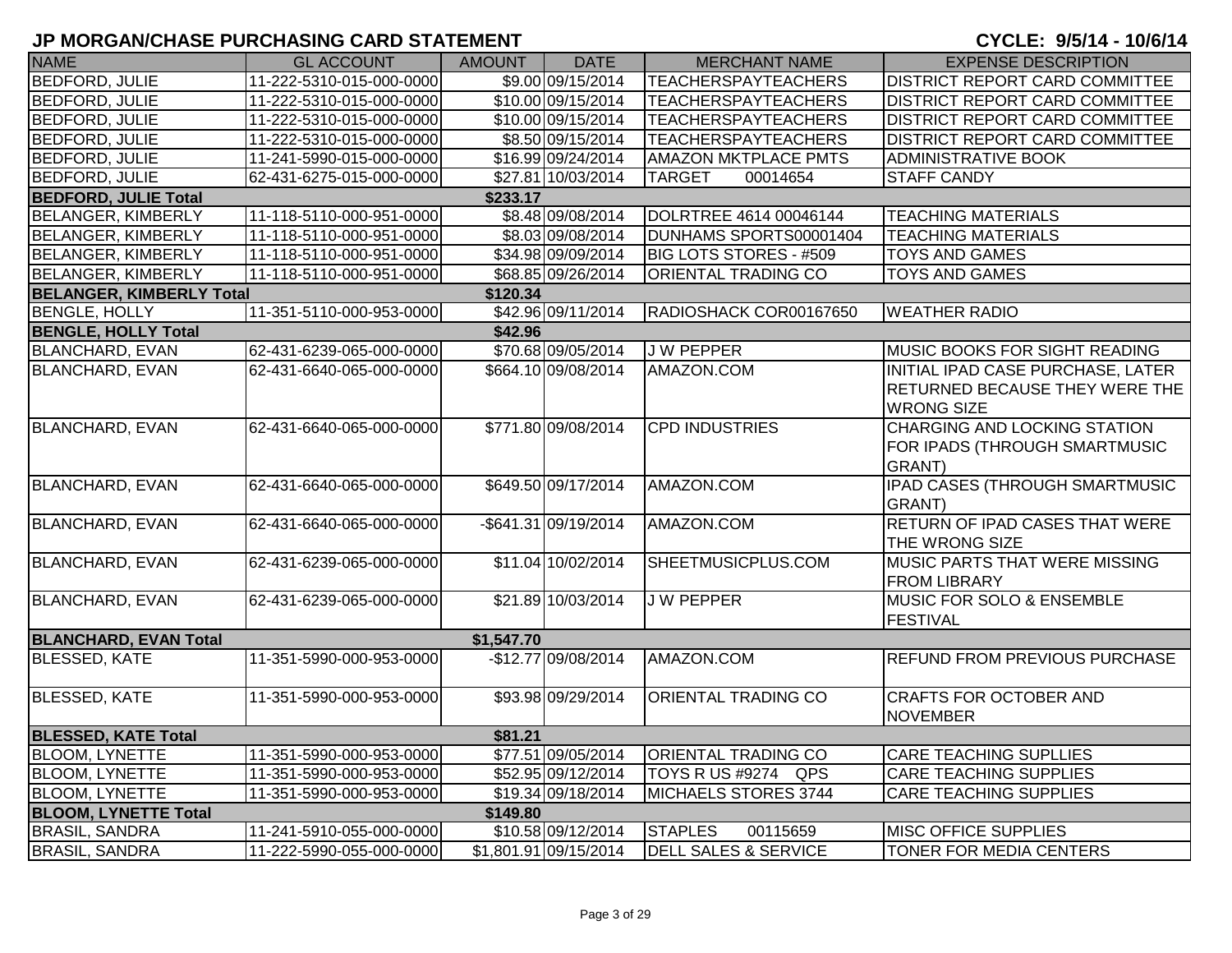| <b>NAME</b>                   | <b>GL ACCOUNT</b>        | <b>AMOUNT</b> | <b>DATE</b>         | <b>MERCHANT NAME</b>          | <b>EXPENSE DESCRIPTION</b>                                |
|-------------------------------|--------------------------|---------------|---------------------|-------------------------------|-----------------------------------------------------------|
| <b>BRASIL, SANDRA</b>         | 11-241-5910-055-000-0000 |               | \$3.51 09/15/2014   | THE HOME DEPOT 2737           | <b>GROMETS TO HANG ART WORK IN</b>                        |
|                               |                          |               |                     |                               | <b>HALLS AND OFFICE</b>                                   |
| <b>BRASIL, SANDRA</b>         | 11-241-5910-055-000-0000 |               | \$69.15 09/16/2014  | <b>GOOGLE ONLINE STORE</b>    | <b>KEYBOARD SHORTCUT STICKERS FOR</b>                     |
|                               |                          |               |                     |                               | PSD                                                       |
| <b>BRASIL, SANDRA</b>         | 11-111-5110-055-025-0000 |               | \$160.36 09/17/2014 | <b>SSI*SCHOOL SPECIALTY</b>   | <b>CLASS SUPPLIES FOR BARANEK</b>                         |
| <b>BRASIL, SANDRA</b>         | 11-111-5110-055-025-0000 |               | \$210.00 09/17/2014 | <b>SSI*SCHOOL SPECIALTY</b>   | <b>CLASS SUPPLIES FOR</b>                                 |
|                               |                          |               |                     |                               | <b>GRIMM/MICHALSKI</b>                                    |
| <b>BRASIL, SANDRA</b>         | 11-111-5110-055-065-0000 |               | \$21.05 09/18/2014  | FLUKERFARMS.COM               | <b>CRICKETS FOR FROGS</b>                                 |
| <b>BRASIL, SANDRA</b>         | 11-111-5110-055-076-0000 |               | \$100.00 09/18/2014 | NATIONALGEO                   | NATIONAL GEO BEE REGISTRATION                             |
| <b>BRASIL, SANDRA</b>         | 11-111-5110-055-025-0000 |               | \$51.81 09/18/2014  | <b>SSI*SCHOOL SPECIALTY</b>   | PARTIAL SHIPMENT ON PHILLIPS<br><b>CLASSROOM SUPPLIES</b> |
| <b>BRASIL, SANDRA</b>         | 11-111-5110-055-115-0000 |               | \$44.41 09/19/2014  | AMAZON.COM                    | <b>SPECIAL ED - GLOVES FOR CHANGING</b>                   |
|                               |                          |               |                     |                               | <b>STATION</b>                                            |
| <b>BRASIL, SANDRA</b>         | 11-111-5110-055-060-0000 |               | \$499.52 09/19/2014 | TME*TIME FOR KIDS             | TFK READING MATERIALS FOR 5TH                             |
|                               |                          |               |                     |                               | <b>GRADE</b>                                              |
| <b>BRASIL, SANDRA</b>         | 11-241-5910-055-000-0000 |               | \$12.53 09/22/2014  | <b>STAPLES DIRECT</b>         | <b>MATERIALS PURCHASED WITH</b>                           |
|                               |                          |               |                     |                               | <b>REWARD MONEY FOR OFFICE</b>                            |
| <b>BRASIL, SANDRA</b>         | 11-111-5110-055-025-0000 |               | \$44.06 09/23/2014  | <b>SSI*SCHOOL SPECIALTY</b>   | <b>CLASS SUPPLIES FOR ZEBROWSKI</b>                       |
| <b>BRASIL, SANDRA</b>         | 11-111-5110-055-025-0000 |               | \$71.90 09/23/2014  | SSI*SCHOOL SPECIALTY          | <b>CLASLS SUPPLIES FOR SCHUMANN</b>                       |
| <b>BRASIL, SANDRA</b>         | 11-111-5110-055-025-0000 |               | \$148.70 09/23/2014 | SSI*SCHOOL SPECIALTY          | <b>CLASS SUPPLIES FOR ERNSTER</b>                         |
| <b>BRASIL, SANDRA</b>         | 11-111-5110-055-025-0000 |               | \$9.68 09/24/2014   | SSI*SCHOOL SPECIALTY          | REMAINDER OF ORDER OF PHILLIPPS                           |
|                               |                          |               |                     |                               | <b>CLASSROOM SUPPLIES</b>                                 |
| <b>BRASIL, SANDRA</b>         | 11-241-5910-055-000-0000 |               | \$17.69 09/25/2014  | <b>AMAZON MKTPLACE PMTS</b>   | <b>SICK ROOM PILLOW</b>                                   |
| <b>BRASIL, SANDRA</b>         | 11-111-5110-055-020-0000 |               | \$903.93 09/26/2014 | DMI* DELL K-12 PTR            | PARTIAL ORDER OF TONER SUPPLIES                           |
|                               |                          |               |                     |                               | <b>FOR SCHOOL</b>                                         |
| <b>BRASIL, SANDRA</b>         | 11-111-5110-055-099-0000 |               | \$142.40 10/06/2014 | <b>ATLAS PEN &amp; PENCIL</b> | <b>RED EMERGENCY BAGS</b>                                 |
| <b>BRASIL, SANDRA Total</b>   |                          | \$4,323.19    |                     |                               |                                                           |
| <b>BRATNEY, BETHANY</b>       | 11-222-5310-071-000-0000 |               | \$22.74 09/08/2014  | <b>AMAZON MKTPLACE PMTS</b>   | NEW BOOK FOR LMC                                          |
| <b>BRATNEY, BETHANY</b>       | 11-222-5310-071-000-0000 |               | \$105.72 09/08/2014 | AMAZON.COM                    | <b>VARIOUS NEW MATERIALS FOR LMC</b>                      |
| <b>BRATNEY, BETHANY</b>       | 11-222-5310-071-000-0000 |               | \$157.47 09/08/2014 | <b>BRILLIANT BOOKS</b>        | NEW MATERIALS FOR LMC                                     |
| <b>BRATNEY, BETHANY</b>       | 11-222-5310-071-000-0000 |               | \$96.02 09/08/2014  | NEXT CHAPTER BOOKSTORE        | NEW MATERIALS FOR LMC                                     |
| <b>BRATNEY, BETHANY</b>       | 11-222-5990-071-000-0000 |               | \$29.00 09/09/2014  | PBD ALA-GRAPH EDITIONS        | <b>BACK-ORDERED SEALS FOR AWARD</b><br><b>WINNERS</b>     |
| <b>BRATNEY, BETHANY</b>       | 11-222-5990-071-000-0000 |               | \$233.00 09/17/2014 | <b>PAYPAL *MICHIGANASS</b>    | CONFERENCE REGISTRATION AND                               |
|                               |                          |               |                     |                               | MEMBERSHIP RENEWAL                                        |
| <b>BRATNEY, BETHANY</b>       | 11-222-5310-071-000-0000 |               | \$106.23 09/26/2014 | <b>VWR INTERNATIONAL INC</b>  | <b>DVDS FROM WARD'S SCIENCE</b>                           |
| <b>BRATNEY, BETHANY</b>       | 11-222-5310-071-000-0000 |               | \$40.89 09/29/2014  | AMAZON.COM                    | NEW MATERIALS FOR LMC                                     |
| <b>BRATNEY, BETHANY Total</b> |                          | \$791.07      |                     |                               |                                                           |
| <b>BROWNE, TERESA</b>         | 62-431-6187-061-000-0000 |               | \$300.00 09/12/2014 | <b>RENAISSANCE HOTELS</b>     | <b>BANQUET DEPOSIT</b>                                    |
| <b>BROWNE, TERESA</b>         | 11-271-4910-000-000-0000 |               | \$244.23 09/12/2014 | <b>TRINITY INC</b>            | <b>TRANSPORTATION FOR FOOTBALL</b><br>TEAM 9/10/14        |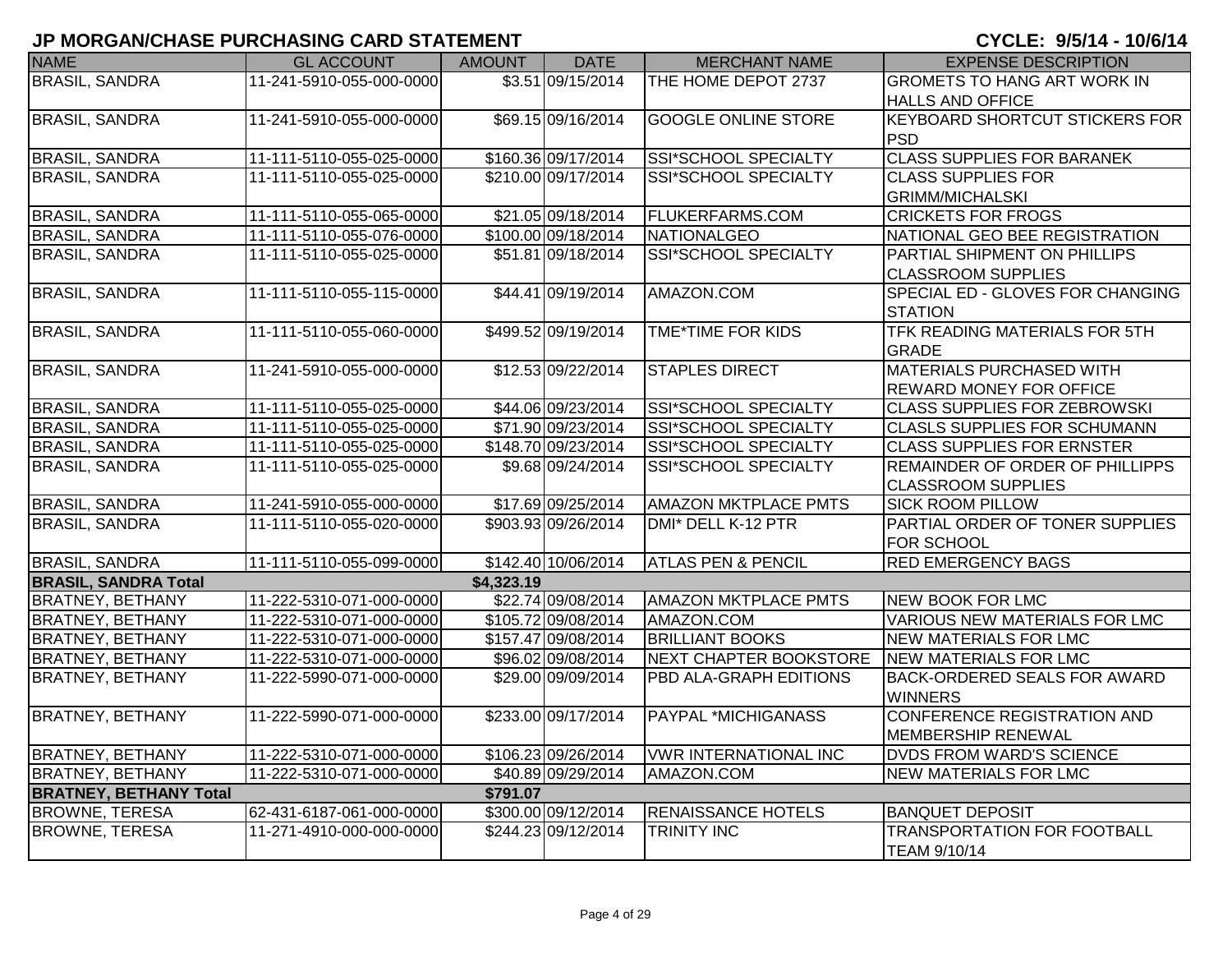| <b>NAME</b>                     | <b>GL ACCOUNT</b>        | <b>AMOUNT</b> | <b>DATE</b>           | <b>MERCHANT NAME</b>          | <b>EXPENSE DESCRIPTION</b>              |
|---------------------------------|--------------------------|---------------|-----------------------|-------------------------------|-----------------------------------------|
| <b>BROWNE, TERESA</b>           | 11-271-4910-000-000-0000 |               | \$244.23 09/12/2014   | <b>TRINITY INC</b>            | <b>TRANSPORTATION FOR FOOTBALL</b>      |
|                                 |                          |               |                       |                               | TEAM 9/10/14                            |
| <b>BROWNE, TERESA</b>           | 62-431-6183-061-000-0000 |               | \$377.75 09/17/2014   | HYT*HY-TEK 2086907            | <b>SPORTS SOFTWARE</b>                  |
| <b>BROWNE, TERESA</b>           | 62-431-6195-061-000-0000 |               | \$44.06 09/22/2014    | PANERA BREAD #667             | <b>JV VOLLEYBALL TOURNEY</b>            |
| <b>BROWNE, TERESA</b>           | 62-431-6275-061-000-0000 |               | \$50.00 09/23/2014    | <b>MILFORD GROCERY</b>        | <b>FEGERT GIFT</b>                      |
| <b>BROWNE, TERESA</b>           | 62-431-6195-061-000-0000 |               | \$113.55 09/24/2014   | <b>COTTAGE INN PIZZA-NOVI</b> | <b>VB TOURNEY</b>                       |
| <b>BROWNE, TERESA</b>           | 11-293-5990-000-000-0000 |               | \$117.14 09/25/2014   | SAMS CLUB #6657               | <b>SUPPLIES FOR OFFICE AND</b>          |
|                                 |                          |               |                       |                               | <b>HOMECOMING PARADE</b>                |
| <b>BROWNE, TERESA</b>           | 62-431-6275-061-000-0000 |               | \$30.00 09/29/2014    | <b>BENITOS PIZZA-NOVI</b>     | <b>STAFF LUNCHEON</b>                   |
| <b>BROWNE, TERESA</b>           | 62-431-6104-061-000-0000 |               | \$142.46 09/29/2014   | <b>SUBWAY</b><br>03229267     | <b>DINNER FOR OFFICIALS/WORKERS AT</b>  |
|                                 |                          |               |                       |                               | <b>FB GAME</b>                          |
| <b>BROWNE, TERESA Total</b>     |                          | \$1,663.42    |                       |                               |                                         |
| <b>BUNKER, JEFFREY</b>          | 11-261-5993-000-000-0000 |               | \$61.58 09/05/2014    | THE HOME DEPOT 2737           | <b>GRNDS SOCCER GOAL STAKES, HOSE</b>   |
|                                 |                          |               |                       |                               | <b>END REPAIR PARTS, TOOLS</b>          |
| <b>BUNKER, JEFFREY</b>          | 11-261-5993-000-000-0000 |               | \$140.86 09/11/2014   | JOHN DEERE LANDSCAPES0        | <b>GRNDS WEED KILLER SUPPLIES</b>       |
| <b>BUNKER, JEFFREY</b>          | 11-261-5993-000-000-0000 |               | \$1,038.42 09/29/2014 | JOHN DEERE LANDSCAPES0        | <b>GRNDS REPLACEMENT SPRAYER &amp;</b>  |
|                                 |                          |               |                       |                               | <b>SUPPLIES</b>                         |
| <b>BUNKER, JEFFREY</b>          | 11-252-7912-000-000-0000 |               | \$514.09 10/03/2014   | WALGREENS #6459               | <b>FRAUDULENT CHARGE CREDIT</b>         |
|                                 |                          |               |                       |                               | <b>PENDING</b>                          |
| <b>BUNKER, JEFFREY</b>          | 11-252-7912-000-000-0000 |               | \$567.49 10/03/2014   | WALGREENS #9124               | <b>FRAUDULENT CHARGE CREDIT</b>         |
|                                 |                          |               |                       |                               | <b>PENDING</b>                          |
| <b>BUNKER, JEFFREY Total</b>    |                          | \$2,322.44    |                       |                               |                                         |
| <b>BURKHARDT, LORETTA</b>       | 62-431-6415-065-000-0000 |               | \$486.73 09/24/2014   | <b>BROOKLYNPUB</b>            | <b>SCRIPTS AND RIGHTS FOR THEATER</b>   |
|                                 |                          |               |                       |                               | <b>SHOW</b>                             |
| <b>BURKHARDT, LORETTA</b>       | 62-431-6415-065-000-0000 |               | \$7.98 09/29/2014     | <b>PARTY CITY</b>             | <b>SUPPLIES</b>                         |
| <b>BURKHARDT, LORETTA Total</b> |                          | \$494.71      |                       |                               |                                         |
| <b>BURNHAM, SUSAN</b>           | 11-111-5110-011-025-0000 |               | \$249.84 09/08/2014   | AMAZON.COM                    | <b>MINDFULNESS TRAINING FOR KIDS</b>    |
| <b>BURNHAM, SUSAN</b>           | 11-111-5110-011-045-0000 |               | \$71.87 09/09/2014    | GFS MKTPLC #1985              | POPCYCLES SUMMER MATH PROGRAM           |
|                                 |                          |               |                       |                               |                                         |
| <b>BURNHAM, SUSAN</b>           | 11-111-5110-011-025-0000 |               | \$20.52 09/12/2014    | AMAZON.COM                    | YARDSTICKS REFERENCE BOOK               |
| <b>BURNHAM, SUSAN Total</b>     |                          | \$342.23      |                       |                               |                                         |
| <b>CANALES, BETH</b>            | 11-113-5110-071-044-0000 |               | \$67.31 09/22/2014    | GFS MKTPLC #1985              | PANTRY, PIZZA LAB, CLEANING             |
|                                 |                          |               |                       |                               | <b>SUPPLIES</b>                         |
| CANALES, BETH                   | 11-113-5110-071-044-0000 |               | \$48.10 09/23/2014    | MEIJER INC #054 Q01           | PIZZA LAB, PASTA LAB, CLASSROOM         |
|                                 |                          |               |                       |                               | <b>SUPPLIES</b>                         |
| <b>CANALES, BETH</b>            | 11-113-5110-071-044-0000 |               | \$38.32 10/06/2014    | GFS MKTPLC #1985              | <b>BREAKFAST SANDWICH LAB, SUPPLIES</b> |
|                                 |                          |               |                       |                               |                                         |
| <b>CANALES, BETH Total</b>      |                          | \$153.73      |                       |                               |                                         |
| <b>CARTER, NICOLE</b>           | 62-431-6275-071-000-0000 |               | \$40.24 09/10/2014    | SAMSCLUB #6657                | NATIONAL MERIT RECEPTION                |
| <b>CARTER, NICOLE</b>           | 62-431-6770-071-000-0000 |               | \$236.00 09/12/2014   | DOMINO'S 1010                 | NEW TO NOVI STUDENT LUNCH               |
| CARTER, NICOLE                  | 62-431-6275-071-000-0000 |               | \$129.00 09/17/2014   | SQ *MASSP                     | CHARLES LACLEAR MASSP SLO               |
|                                 |                          |               |                       |                               | <b>TRAINING</b>                         |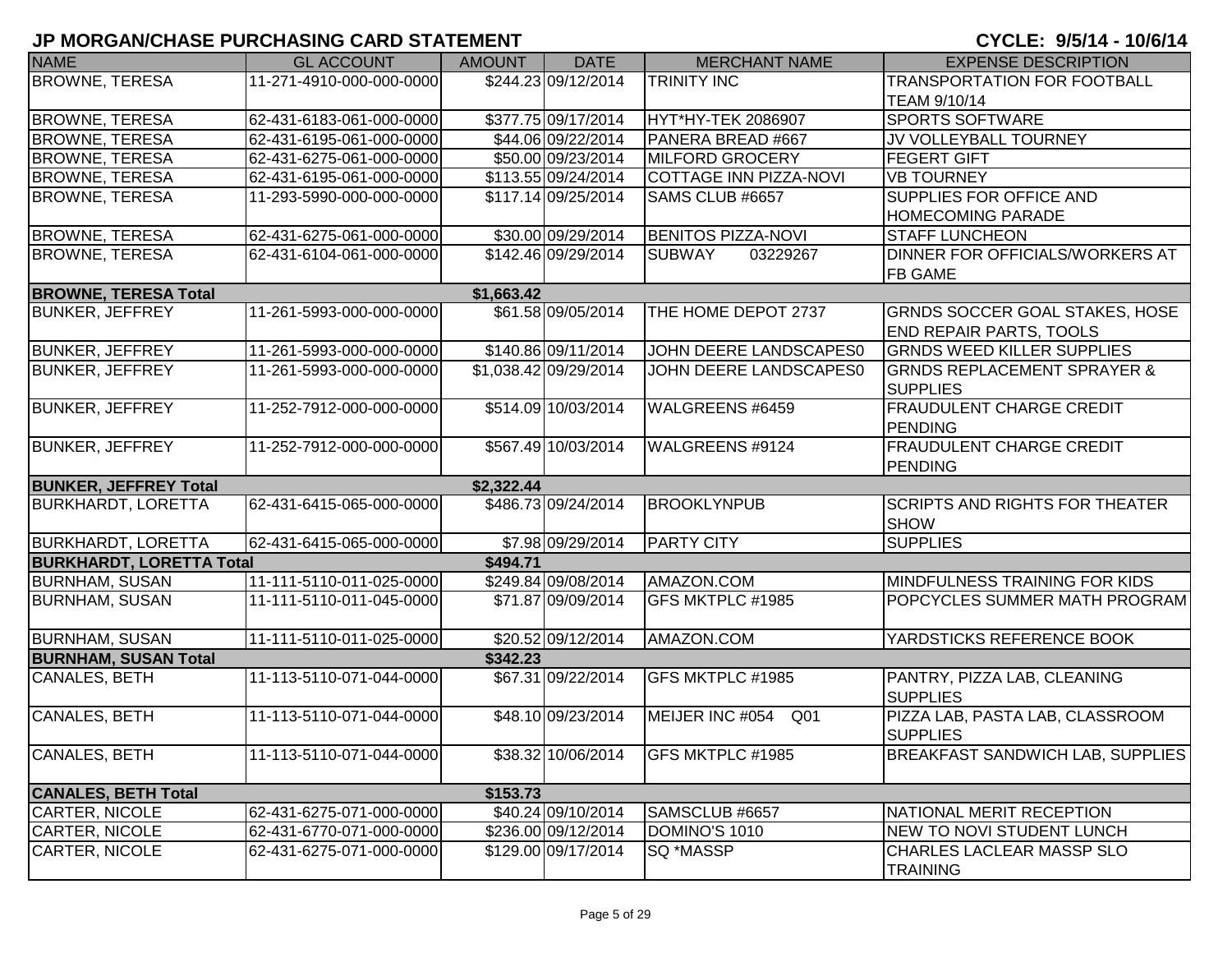| <b>NAME</b>                                    | <b>GL ACCOUNT</b>        | <b>AMOUNT</b> | <b>DATE</b>         | <b>MERCHANT NAME</b>              | <b>EXPENSE DESCRIPTION</b>                |
|------------------------------------------------|--------------------------|---------------|---------------------|-----------------------------------|-------------------------------------------|
| <b>CARTER, NICOLE</b>                          | 11-113-3220-071-000-0000 |               | \$500.00 10/01/2014 | <b>OAKLAND SCHOOLS-RC INT</b>     | PD FOR TEACHERS AND OR ADMIN              |
| <b>CARTER, NICOLE</b>                          | 11-113-3220-071-000-0000 |               | \$300.00 10/01/2014 | <b>OAKLAND SCHOOLS-RC INT</b>     | <b>PD FOR TEACHERS</b>                    |
| <b>CARTER, NICOLE Total</b>                    |                          | \$1,205.24    |                     |                                   |                                           |
| CHRISTOPOULOS, COURTN111-118-5110-000-951-0000 |                          |               | \$19.22 09/08/2014  | <b>BLAINS FARM &amp; FLEET E-</b> | <b>CLASSROOM SUPPLIES, CRAYON</b>         |
|                                                |                          |               |                     |                                   | <b>BOXES</b>                              |
| CHRISTOPOULOS, COURTNI11-118-5110-000-951-0000 |                          |               | \$7.98 09/26/2014   | KROGER #670                       | CHOICE TIME SUPPLIES FOR                  |
|                                                |                          |               |                     |                                   | <b>EXPERIMENT</b>                         |
| CHRISTOPOULOS, COURTNI11-118-5110-000-951-0000 |                          |               | \$6.67 10/02/2014   | KROGER #670                       | CHOICE TIME SUPPLIES FOR STUDENT          |
|                                                |                          |               |                     |                                   | <b>ACTIVITY</b>                           |
| CHRISTOPOULOS, COURTNI11-118-5110-000-951-0000 |                          |               | \$4.75 10/02/2014   | <b>TEACHERSPAYTEACHERS</b>        | <b>CLASSROOM TEACHING MATERIALS</b>       |
| <b>CHRISTOPOULOS, COURTNEY Total</b>           |                          | \$38.62       |                     |                                   |                                           |
| CIANFERRA, LINDA                               | 62-431-6300-033-000-0000 |               | \$9.99 09/09/2014   | <b>PARTY CITY</b>                 | <b>TICKETS FOR RAFFLE FOR</b>             |
|                                                |                          |               |                     |                                   | <b>ATTENDANCE INCENTIVE</b>               |
| <b>CIANFERRA, LINDA</b>                        | 11-221-3220-000-000-6710 |               | \$65.00 09/11/2014  | MICHIGAN SCHOOL COUNSE            | <b>RENEWAL MEMBERSHIP</b>                 |
| CIANFERRA, LINDA                               | 62-431-6301-033-000-0000 |               | \$3.94 09/12/2014   | <b>TARGET</b><br>00014654         | <b>POP FOR COUNT DAY</b>                  |
| <b>CIANFERRA, LINDA</b>                        | 62-431-6300-033-000-0000 |               | \$10.00 09/16/2014  | THE ATLANTA NETWORK               | <b>RESOURCE BOOK ON ANXIETY FOR</b>       |
|                                                |                          |               |                     |                                   | <b>STUDENTS</b>                           |
| CIANFERRA, LINDA                               | 11-221-3220-000-000-6710 |               | \$30.50 09/24/2014  | <b>ZAZIOS</b>                     | <b>MEAL AT CONFERENCE</b>                 |
| <b>CIANFERRA, LINDA</b>                        | 11-113-3220-071-012-0000 |               | \$406.26 09/26/2014 | <b>RADISSON</b>                   | <b>MAEPD&amp; MACAE ALTERNATIVE &amp;</b> |
|                                                |                          |               |                     |                                   | <b>ADULT ED CONFERENCE</b>                |
| CIANFERRA, LINDA                               | 11-113-3220-071-012-0000 |               | \$21.35 10/02/2014  | <b>AMAZON MKTPLACE PMTS</b>       | <b>BOOKS FOR WORKSHOP</b>                 |
| <b>CIANFERRA, LINDA</b>                        | 62-431-6300-033-000-0000 |               | \$40.99 10/02/2014  | MEIJER INC #122 Q01               | <b>PAPER BAGS</b>                         |
| <b>CIANFERRA, LINDA</b>                        | 62-431-6300-033-000-0000 |               | \$63.93 10/03/2014  | <b>BOSTON MARKET 1083</b>         | <b>COUNT DAY FOOD</b>                     |
| CIANFERRA, LINDA                               | 62-431-6300-033-000-0000 |               | \$119.96 10/03/2014 | <b>BOSTON MARKET 1083</b>         | <b>COUNT DAY FOOD</b>                     |
| <b>CIANFERRA, LINDA</b>                        | 62-431-6300-033-000-0000 |               | \$330.00 10/03/2014 | KONA ICE OF GREATER BL            | <b>COUNT DAY INCENTIVE</b>                |
| <b>CIANFERRA, LINDA Total</b>                  |                          | \$1,101.92    |                     |                                   |                                           |
| CLARK, KIM                                     | 11-222-5310-055-000-0000 |               | \$25.76 09/16/2014  | AMAZON.COM                        | <b>BOOKS FOR MEDIA CENTER</b>             |
| CLARK, KIM                                     | 11-222-5310-055-000-0000 |               | \$71.90 09/17/2014  | AMAZON.COM                        | <b>BOOKS FOR MEDIA CENTER</b>             |
| <b>CLARK, KIM</b>                              | 11-222-5310-055-000-0000 |               | \$98.00 09/19/2014  | <b>AMAZON MKTPLACE PMTS</b>       | <b>BOOKS FOR MEDIA CENTER</b>             |
| <b>CLARK, KIM</b>                              | 11-222-5310-055-000-0000 |               | \$138.50 09/19/2014 | <b>AMAZON MKTPLACE PMTS</b>       | <b>BOOKS FOR MEDIA CENTER</b>             |
| <b>CLARK, KIM</b>                              | 11-222-5310-055-000-0000 |               | \$36.25 09/19/2014  | <b>OFFICE MAX</b>                 | <b>BOX FOR MEDIA CENTER</b>               |
| <b>CLARK, KIM</b>                              | 11-222-5310-055-000-0000 |               | \$59.99 09/22/2014  | <b>AMAZON MKTPLACE PMTS</b>       | <b>BOOKS FOR MEDIA CENTER</b>             |
| CLARK, KIM                                     | 11-222-5310-055-000-0000 |               | \$57.69 09/22/2014  | <b>AMAZON MKTPLACE PMTS</b>       | <b>BOOKS FOR MEDIA CENTER</b>             |
| CLARK, KIM                                     | 11-222-5310-055-000-0000 |               | \$52.25 09/22/2014  | <b>AMAZON MKTPLACE PMTS</b>       | <b>BOOKS FOR MEDIA CENTER</b>             |
| CLARK, KIM                                     | 11-222-5310-055-000-0000 |               | \$27.56 09/22/2014  | AMAZON.COM                        | <b>BOOKS FOR MEDIA CENTER</b>             |
| <b>CLARK, KIM</b>                              | 11-222-5310-055-000-0000 |               | \$26.70 09/23/2014  | AMAZON.COM                        | <b>BOOKS FOR MEDIA CENTER</b>             |
| <b>CLARK, KIM</b>                              | 11-222-5310-055-000-0000 |               | \$277.00 09/23/2014 | PAYPAL *MICHIGANASS               | <b>MATERIALS FOR MEDIA CENTER</b>         |
| CLARK, KIM                                     | 11-222-5310-055-000-0000 |               | \$29.16 09/24/2014  | <b>TARGET</b><br>00014654         | <b>REWARDS FOR READING</b>                |
|                                                |                          |               |                     |                                   | <b>INCENTITIVES</b>                       |
| CLARK, KIM                                     | 11-222-5310-055-000-0000 |               | \$96.70 10/02/2014  | AMAZON.COM                        | <b>BOOKS FOR MEDIA CENTER</b>             |
| CLARK, KIM                                     | 11-222-5310-055-000-0000 |               | \$47.92 10/02/2014  | AMAZON.COM                        | <b>BOOKS FOR MEDIA CENTER</b>             |
| <b>CLARK, KIM</b>                              | 11-222-5310-055-000-0000 |               | \$13.47 10/03/2014  | AMAZON.COM                        | <b>BOOKS FOR MEDIA CENTER</b>             |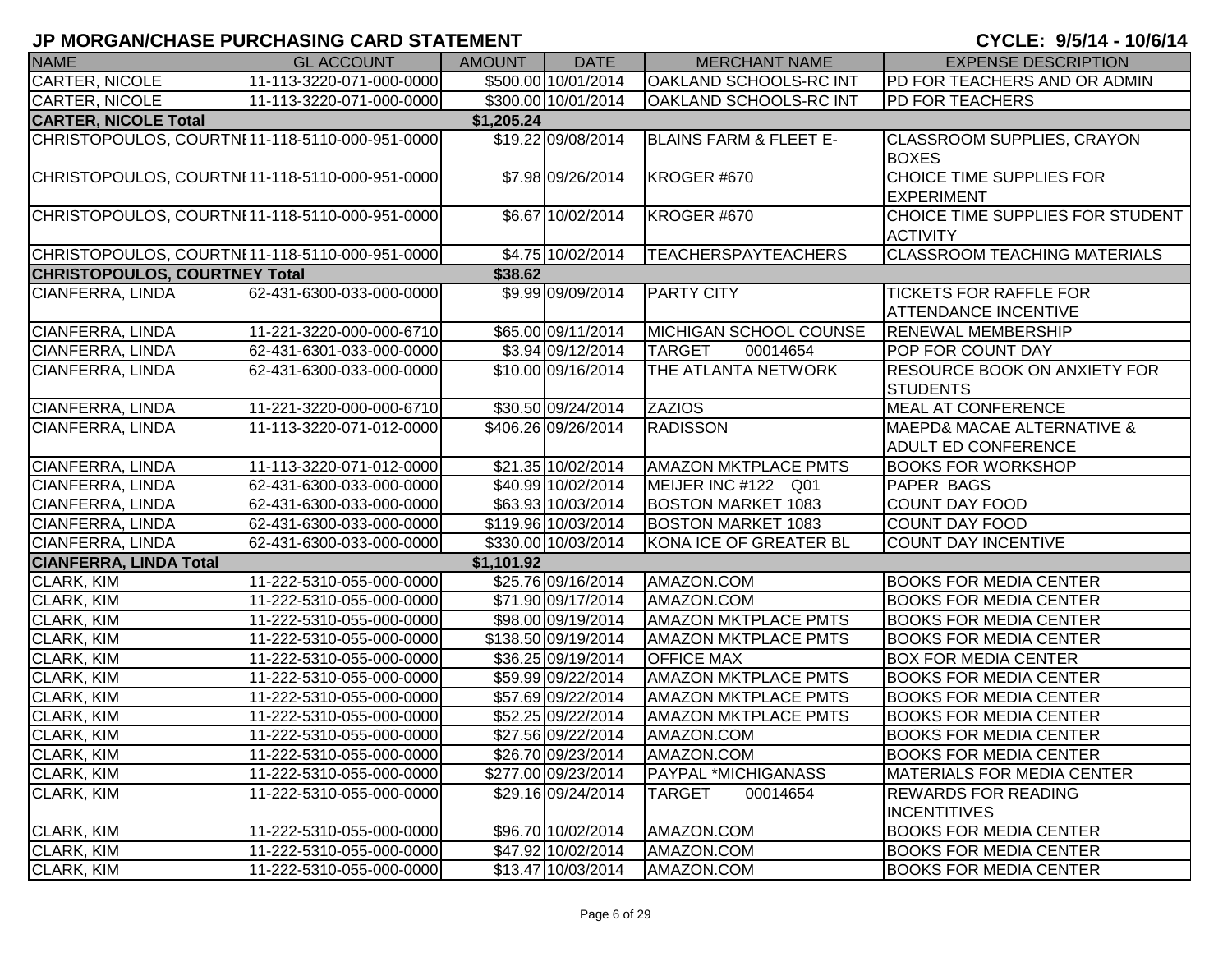| <b>NAME</b>                  | <b>GL ACCOUNT</b>        | <b>AMOUNT</b> | <b>DATE</b>            | <b>MERCHANT NAME</b>             | <b>EXPENSE DESCRIPTION</b>                                                                                    |
|------------------------------|--------------------------|---------------|------------------------|----------------------------------|---------------------------------------------------------------------------------------------------------------|
| <b>CLARK, KIM</b>            | 11-222-5310-055-000-0000 |               | \$4.49 10/03/2014      | AMAZON.COM                       | <b>BOOKS FOR MEDIA CENTER</b>                                                                                 |
| CLARK, KIM                   | 11-222-5310-055-000-0000 |               | \$17.96 10/06/2014     | AMAZON.COM                       | <b>BOOKS FOR MEDIA CENTER</b>                                                                                 |
| CLARK, KIM                   | 11-222-5310-055-000-0000 |               | \$8.98 10/06/2014      | AMAZON.COM                       | <b>BOOKS FOR MEDIA CENTER</b>                                                                                 |
| CLARK, KIM                   | 11-222-5310-055-000-0000 |               | \$17.00 10/06/2014     | <b>LITERATI BOOKSTORE</b>        | <b>BOOKS FOR MEDIA CENTER</b>                                                                                 |
| CLARK, KIM                   | 11-222-5310-055-000-0000 |               | \$18.98 10/06/2014     | <b>SCHOLASTIC BOOK FAIRS</b>     | <b>BOOKS FOR MEDIA CENTER</b>                                                                                 |
| <b>CLARK, KIM Total</b>      |                          | \$1,126.26    |                        |                                  |                                                                                                               |
| <b>COMB, ANDREW</b>          | 62-431-6410-065-000-0000 |               | \$130.00 09/08/2014    | <b>SCRIPPS SPELLING BEE</b>      | <b>REGISTRATION FEE THROUGH</b><br>OAKLAND PRESS FOR SCRIPPS<br>NATIONAL SPELLING BEE FOR THIS<br><b>YEAR</b> |
| <b>COMB, ANDREW</b>          | 11-241-5910-065-000-0000 |               | \$84.76 09/22/2014     | AMAZON.COM                       | PROFESSIONAL TEXTS FOR MARZANO<br><b>PROTOCOLS</b>                                                            |
| COMB, ANDREW                 | 11-241-5910-065-000-0000 |               | \$26.42 09/22/2014     | AMAZON.COM                       | PROFESSIONAL TEXTS RE: MARZANO<br><b>PROTOCOLS</b>                                                            |
| <b>COMB, ANDREW Total</b>    |                          | \$241.18      |                        |                                  |                                                                                                               |
| <b>COOLMAN, ROBERT</b>       | 11-261-5992-060-000-0000 |               | \$11.28 09/09/2014     | <b>CITY ELECTRIC SUPPLY</b>      | <b>ITC COPIER CIRCUIT</b>                                                                                     |
| <b>COOLMAN, ROBERT</b>       | 11-261-5992-060-000-0000 |               | \$311.59 09/11/2014    | <b>CITY ELECTRIC SUPPLY</b>      | <b>ITC COPIER CIRCUIT</b>                                                                                     |
| <b>COOLMAN, ROBERT</b>       | 11-261-5992-071-000-0000 |               | \$179.29 09/15/2014    | THE HOME DEPOT 2737              | <b>HS BOLLARD JOB</b>                                                                                         |
| <b>COOLMAN, ROBERT</b>       | 11-261-5992-000-000-0000 |               | \$652.52 09/16/2014    | <b>MADISON ELECTRIC COMPA</b>    | <b>MTCE STOCK</b>                                                                                             |
| <b>COOLMAN, ROBERT</b>       | 11-261-5992-071-000-0000 |               | \$26.48 09/17/2014     | THE HOME DEPOT 2737              | <b>HS BOLLARD JOB</b>                                                                                         |
| <b>COOLMAN, ROBERT</b>       | 11-261-5992-071-000-0000 |               | \$4,400.00 09/25/2014  | CONSERVA ELECTRIC SUPP           | <b>HS BOLLARD PROJECT</b>                                                                                     |
| <b>COOLMAN, ROBERT</b>       | 11-261-5992-000-000-0000 |               | \$1,096.25 09/25/2014  | CONSERVA ELECTRIC SUPP           | <b>MTCE STOCK</b>                                                                                             |
| <b>COOLMAN, ROBERT</b>       | 11-261-5992-071-000-0000 |               | \$100.84 09/29/2014    | <b>CITY ELECTRIC SUPPLY</b>      | HS KITCHEN MISC. ELECTRICAL PARTS                                                                             |
| <b>COOLMAN, ROBERT</b>       | 11-261-5992-071-000-0000 |               | \$8.46 10/03/2014      | <b>CITY ELECTRIC SUPPLY</b>      | HS ELECTRICAL FOR PIZZA/SANDWICH<br><b>LINES</b>                                                              |
| <b>COOLMAN, ROBERT Total</b> |                          | \$6,786.71    |                        |                                  |                                                                                                               |
| <b>DIATIKAR, CHRISTINE</b>   | 11-113-5210-071-411-0000 |               | \$26,180.00 09/05/2014 | <b>TCD*CENGAGE LEARNING</b>      | PO 26989-PRECALC BOOKS                                                                                        |
| <b>DIATIKAR, CHRISTINE</b>   | 11-252-5910-000-000-0000 |               | \$202.40 09/08/2014    | STAPLS7123507434000001           | <b>OFFICE SUPPLIES</b>                                                                                        |
| <b>DIATIKAR, CHRISTINE</b>   | 11-221-3229-000-411-0000 |               | \$195.00 09/10/2014    | <b>PP*ALAN FORD</b>              | EARLY CHILDHOOD EDUCATION<br><b>DESIGN CONFERENCE, R. WEBBER</b>                                              |
| <b>DIATIKAR, CHRISTINE</b>   | 11-118-3229-000-951-0000 |               | \$195.00 09/10/2014    | <b>PP*ALAN FORD</b>              | <b>EARLY CHILDHOOD EDUCATION</b><br><b>DESIGN CONFERENCE, A. HANSEN</b>                                       |
| <b>DIATIKAR, CHRISTINE</b>   | 11-252-3229-000-000-0000 |               | \$195.00 09/10/2014    | <b>PP*ALAN FORD</b>              | <b>EARLY CHILDHOOD EDUCATION</b><br><b>DESIGN CONFERENCE, S. BARR</b>                                         |
| <b>DIATIKAR, CHRISTINE</b>   | 11-111-5110-055-025-0000 |               | \$83.26 09/10/2014     | <b>SSI*SCHOOL SPECIALTY</b>      | PO 27310, SHELVES                                                                                             |
| <b>DIATIKAR, CHRISTINE</b>   | 11-371-4910-000-276-7665 |               | \$99.00 09/12/2014     | <b>FREDPRYOR CAREERTRACK</b>     | <b>EXCEL SEMINAR FOR GAIL</b><br>LEVENS/CATHOLIC CENTRAL                                                      |
| <b>DIATIKAR, CHRISTINE</b>   | 11-111-5110-012-025-0000 |               | \$480.59 09/17/2014    | <b>SSI*PREMIER HAM&amp;STEPH</b> | PO 27357, 3/4 PLANNERS                                                                                        |
| <b>DIATIKAR, CHRISTINE</b>   | 11-252-5910-000-000-0000 |               | \$33.74 09/19/2014     | STAPLS7124166879000001           | OFFICE SUPPLIES                                                                                               |
| <b>DIATIKAR, CHRISTINE</b>   | 11-113-4910-071-092-0000 |               | \$6,308.76 09/19/2014  | <b>THE ASSOCIATED PRESS</b>      | PO 27414, AP NEWS POWER                                                                                       |
| <b>DIATIKAR, CHRISTINE</b>   | 11-221-3220-000-411-0000 |               | \$4,000.00 09/23/2014  | MI INST FOR ED MGT               | PO 27463, GALILEO TUITION                                                                                     |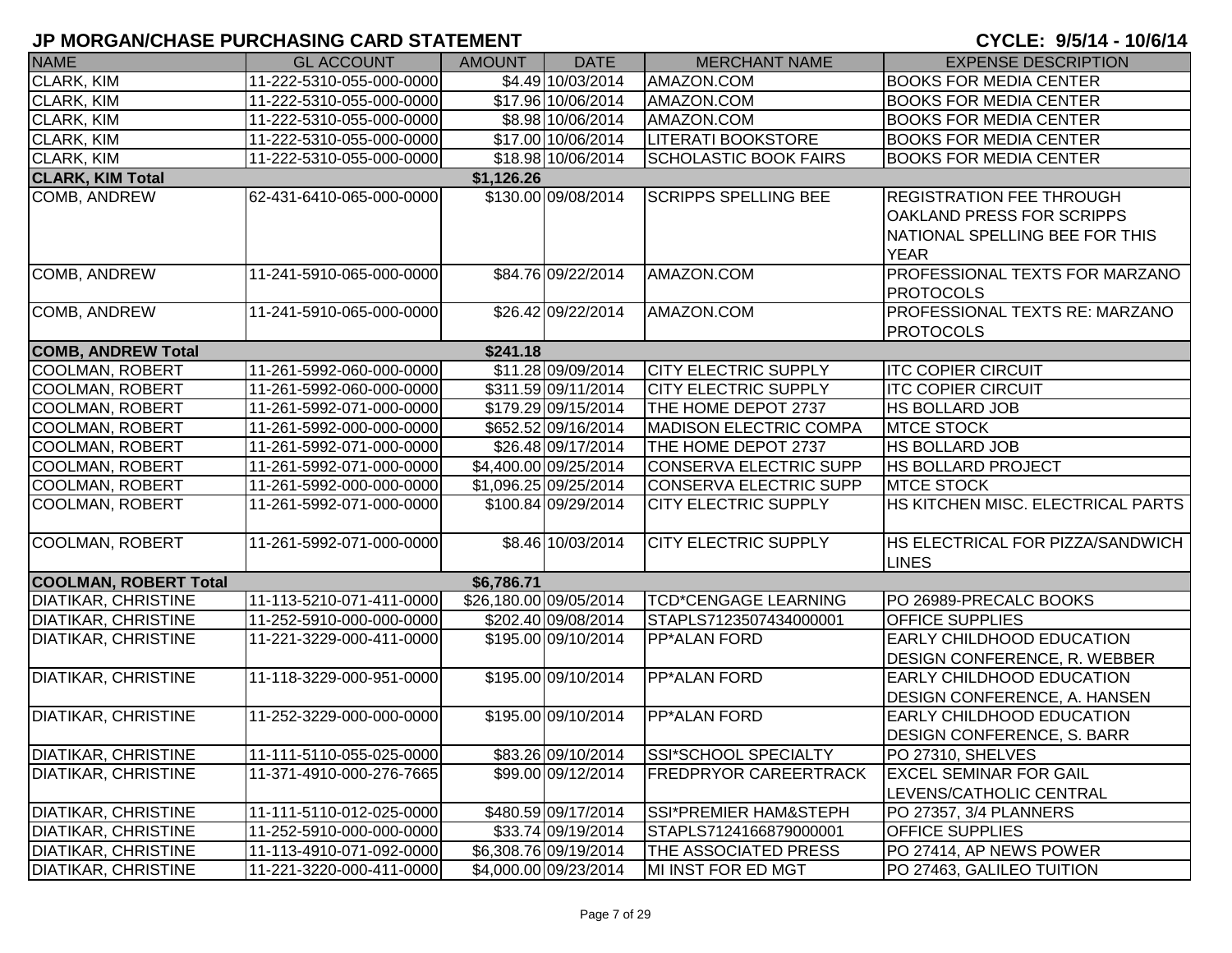| <b>NAME</b>                      | <b>GL ACCOUNT</b>        | <b>AMOUNT</b> | <b>DATE</b>            | <b>MERCHANT NAME</b>          | <b>EXPENSE DESCRIPTION</b>              |
|----------------------------------|--------------------------|---------------|------------------------|-------------------------------|-----------------------------------------|
| <b>DIATIKAR, CHRISTINE</b>       | 11-221-4910-000-451-0000 |               | \$7,680.00 09/24/2014  | <b>IXL</b>                    | PO 27465, IXL LANGUAGE ARTS             |
| <b>DIATIKAR, CHRISTINE</b>       | 11-221-4910-000-451-0000 |               | \$14,300.00 09/24/2014 | <b>IXL</b>                    | PO 27465, IXL MATH                      |
| <b>DIATIKAR, CHRISTINE</b>       | 11-111-5110-013-025-0000 |               | \$40.00 09/30/2014     | DUNCAN DISPOSAL SYSTEM        | PO 27467, 9/14-12/14 RECYCLING          |
| <b>DIATIKAR, CHRISTINE</b>       | 11-371-4910-000-276-7665 |               | \$1,779.75 10/01/2014  | <b>TCD*GALE</b>               | PO 27476, PD IN FOCUS FOR CATHOLIC      |
|                                  |                          |               |                        |                               | <b>CENTRAL</b>                          |
| <b>DIATIKAR, CHRISTINE</b>       | 62-431-6726-012-000-0000 |               | \$2,290.14 10/02/2014  | FOLLETT SCHOOL SOLUTIO        | PO 26472, LIBRARY BOOKS                 |
| <b>DIATIKAR, CHRISTINE</b>       | 62-431-6240-065-000-0000 |               | \$44.75 10/02/2014     | <b>FOLLETT SCHOOL SOLUTIO</b> | PO 27491, AMERICAN NATION BOOK          |
| <b>DIATIKAR, CHRISTINE</b>       | 11-293-4910-000-000-0000 |               | \$3,285.55 10/02/2014  | PLYMOUTH NOVI 155             | 8/14 TRAINING SERVICES                  |
| <b>DIATIKAR, CHRISTINE</b>       | 11-113-5110-071-096-0000 |               | \$8,796.00 10/02/2014  | SSI*PREMIER HAM&STEPH         | PO 27545, STUDENT PLANNERS              |
| <b>DIATIKAR, CHRISTINE</b>       | 11-111-5110-015-099-0000 |               | \$1,259.52 10/02/2014  | SSI*SCHOOL SPECIALTY          | PO 27292, COAT LOCKERS                  |
| <b>DIATIKAR, CHRISTINE</b>       | 11-218-5110-000-063-0000 |               | \$12,636.90 10/03/2014 | HMCO ECMMRCE* BOOKS           | PO 27172, WJ IV COMPLETE BATTERY        |
| <b>DIATIKAR, CHRISTINE</b>       | 11-111-5210-055-000-0055 |               | \$7,733.88 10/03/2014  | HMCO ECMMRCE* BOOKS           | PO 26992, US HISTORY                    |
| <b>DIATIKAR, CHRISTINE</b>       | 11-113-5210-071-411-0000 |               | \$42,637.50 10/03/2014 | <b>TEACH TCI</b>              | PO 26991, WORLD CONNECTIONS             |
| <b>DIATIKAR, CHRISTINE</b>       | 62-431-6172-061-000-0000 |               | \$5,666.64 10/03/2014  | <b>TEAM SPORTS</b>            | PO 27459, VARIOUS FOOTBALL ITEMS        |
|                                  |                          |               |                        |                               |                                         |
| <b>DIATIKAR, CHRISTINE</b>       | 62-431-6195-061-000-0000 |               | \$1,638.00 10/03/2014  | <b>TEAM SPORTS</b>            | PO 27437, VARIOUS VOLLEYBALL            |
|                                  |                          |               |                        |                               | <b>ITEMS</b>                            |
| <b>DIATIKAR, CHRISTINE</b>       | 11-293-5998-000-000-0000 |               | \$359.88 10/03/2014    | <b>TEAM SPORTS</b>            | PO 27439, SOCCER BALLS                  |
| <b>DIATIKAR, CHRISTINE</b>       | 62-431-6099-000-000-0000 |               | \$200.00 10/06/2014    | PAYPAL *SEL2M                 | <b>GIRLS ROBOTICS COMPETITION</b>       |
| <b>DIATIKAR, CHRISTINE Total</b> |                          | \$148,321.26  |                        |                               |                                         |
| <b>DINKELMANN, KATY</b>          | 62-431-6186-071-000-0000 |               | \$40.64 09/11/2014     | <b>AMAZON MKTPLACE PMTS</b>   | <b>COATCHECKS TAGS FOR</b>              |
|                                  |                          |               |                        |                               | <b>HOMECOMING</b>                       |
| <b>DINKELMANN, KATY</b>          | 62-431-6186-071-000-0000 |               | \$63.04 09/11/2014     | <b>AMAZON MKTPLACE PMTS</b>   | <b>WRISTBANDS FOR HOMECOMING</b>        |
| <b>DINKELMANN, KATY</b>          | 62-431-6186-071-000-0000 |               | \$39.02 09/11/2014     | <b>AMAZON MKTPLACE PMTS</b>   | <b>COATCHECKS TAGS FOR</b>              |
|                                  |                          |               |                        |                               | <b>HOMECOMING</b>                       |
| <b>DINKELMANN, KATY</b>          | 62-431-6186-071-000-0000 |               | \$69.15 09/17/2014     | PANERA BREAD #1153            | <b>BAGELS FOR STUDENT COUNCIL</b>       |
|                                  |                          |               |                        |                               | <b>MEETING-KLAA VISIT</b>               |
| <b>DINKELMANN, KATY</b>          | 11-113-5110-071-025-0000 |               | \$39.94 09/29/2014     | THE HOME DEPOT 2737           | <b>GAS FOR GRILLS FOR SENIOR PICNIC</b> |
|                                  |                          |               |                        |                               | LUNCH DURING HOMECOMING WEEK            |
|                                  |                          |               |                        |                               |                                         |
| <b>DINKELMANN, KATY Total</b>    |                          | \$251.79      |                        |                               |                                         |
| <b>DIXON, KAREN</b>              | 21-297-5910-000-000-0000 |               | \$130.18 09/29/2014    | DMI* DELL K-12 PTR            | <b>CARTRIDGES FOR MS KITCHEN OFFICE</b> |
| <b>DIXON, KAREN Total</b>        |                          | \$130.18      |                        |                               | PRINTER                                 |
| DONOVAN, KATHRYN                 | 11-283-4911-000-000-0000 |               | \$395.00 09/24/2014    | <b>MYOPENJOBS, LLC</b>        | HVAC JOB POSTING ON HVAC AGENT          |
|                                  |                          |               |                        |                               | <b>WEBSITE</b>                          |
| DONOVAN, KATHRYN Total           |                          | \$395.00      |                        |                               |                                         |
| DRAGOO, MICHAEL                  | 11-261-5992-071-000-0000 |               | \$9.32 09/05/2014      | <b>COCHRANE SUPPLY AND EN</b> | <b>HS FREIGHT FOR TRANSDUCER</b>        |
| <b>DRAGOO, MICHAEL</b>           | 11-261-5992-071-000-0000 |               | \$364.50 09/05/2014    | <b>COCHRANE SUPPLY AND EN</b> | HS UNIVERSAL PARTS - TRANSDUCER         |
| DRAGOO, MICHAEL                  | 11-261-5992-065-000-0000 |               | \$2,952.80 09/08/2014  | <b>HOH WATER TECHNOLOGY</b>   | MS PRO-KOOL                             |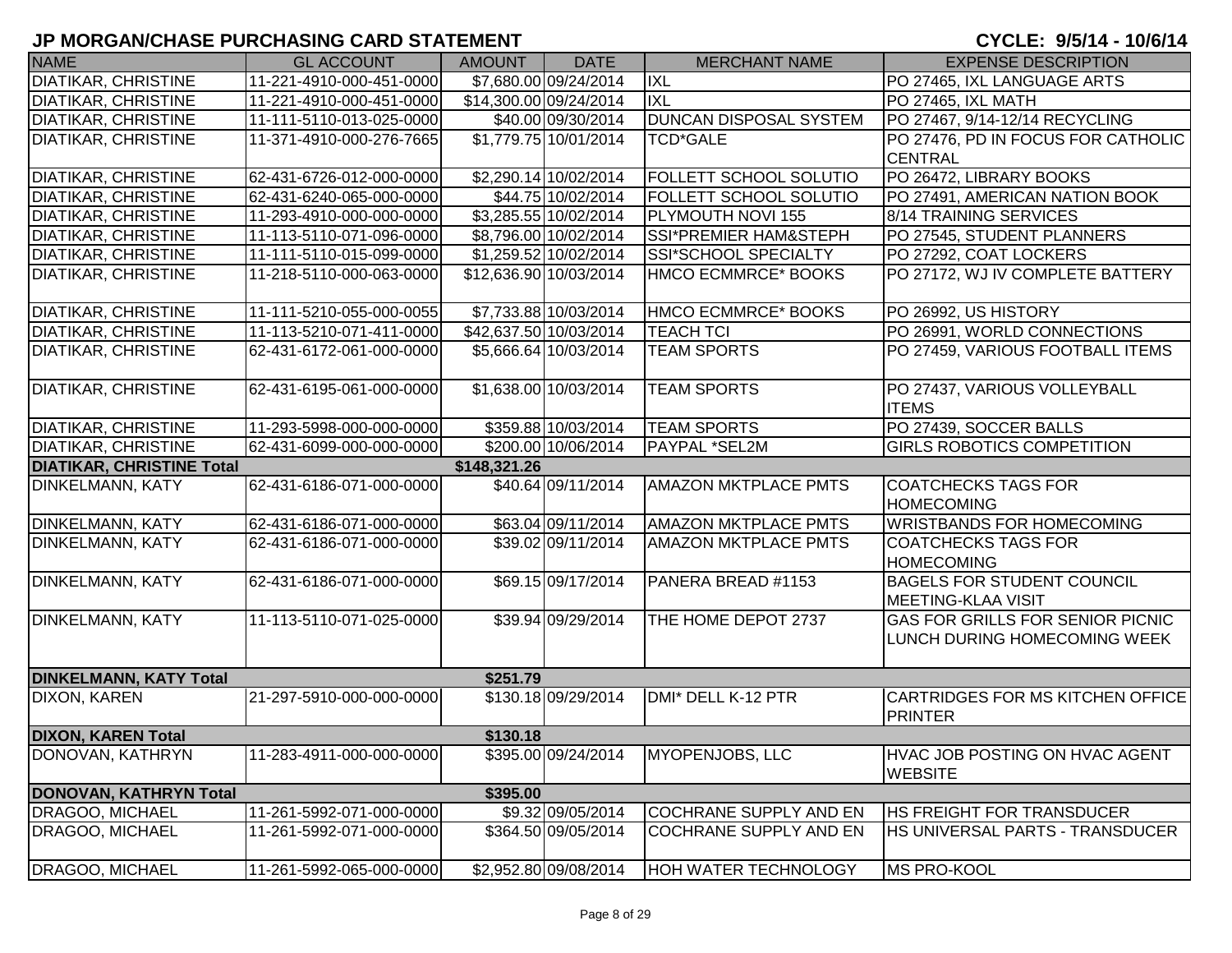| <b>NAME</b>                   | <b>GL ACCOUNT</b>        | <b>AMOUNT</b> | <b>DATE</b>            | <b>MERCHANT NAME</b>          | <b>EXPENSE DESCRIPTION</b>              |
|-------------------------------|--------------------------|---------------|------------------------|-------------------------------|-----------------------------------------|
| DRAGOO, MICHAEL               | 41-261-4110-071-000-4449 |               | \$1,583.50 09/09/2014  | <b>DE-CAL INC</b>             | <b>HS BOILER REPAIRS</b>                |
| DRAGOO, MICHAEL               | 41-261-4110-065-000-4449 |               | \$4,805.90 09/09/2014  | <b>DE-CAL INC</b>             | <b>MS BOILER REPAIRS</b>                |
| DRAGOO, MICHAEL               | 41-261-4110-055-000-4449 |               | \$3,887.00 09/09/2014  | <b>DE-CAL INC</b>             | <b>NM6 BOILER REPAIRS</b>               |
| <b>DRAGOO, MICHAEL</b>        | 41-261-4110-055-000-4449 |               | \$1,759.00 09/09/2014  | <b>DE-CAL INC</b>             | <b>NM BOILER REPAIRS</b>                |
| <b>DRAGOO, MICHAEL</b>        | 11-261-4910-000-000-0000 |               | \$14,198.11 09/10/2014 | NATIONAL TIME                 | <b>DISTRICT ANNUAL FIRE INSPECTIONS</b> |
| DRAGOO, MICHAEL               | 11-261-4910-055-000-0000 |               | \$80.00 09/11/2014     | <b>REDFORD LOCK COMPANY I</b> | <b>NM5 HANDICAP OPERATOR</b>            |
| DRAGOO, MICHAEL               | 11-261-5992-000-000-0000 |               | \$40.80 09/11/2014     | <b>WW GRAINGER</b>            | <b>MTCE SUPPLIES</b>                    |
| DRAGOO, MICHAEL               | 11-261-5992-055-000-0000 |               | \$63.54 09/23/2014     | <b>WW GRAINGER</b>            | <b>NM UNIVENT CAPACITORS</b>            |
| <b>DRAGOO, MICHAEL</b>        | 11-261-5992-011-000-0000 |               | \$108.48 09/26/2014    | <b>COMMERCIAL BUILDING MA</b> | <b>VO CEILING TILES</b>                 |
| DRAGOO, MICHAEL               | 11-261-5992-071-000-0000 |               | \$744.61 09/30/2014    | <b>COCHRANE SUPPLY AND EN</b> | <b>HS AIR HANDLERS</b>                  |
| DRAGOO, MICHAEL               | 11-261-5992-071-000-0000 |               | \$228.60 10/01/2014    | <b>WW GRAINGER</b>            | <b>HS AIR HANDLERS</b>                  |
| <b>DRAGOO, MICHAEL</b>        | 41-261-4110-071-000-4449 |               | \$1,975.25 10/03/2014  | <b>BASS</b>                   | <b>HS AHU28 &amp; CONTROLLER</b>        |
| <b>DRAGOO, MICHAEL</b>        | 11-252-7912-000-000-0000 |               | \$7.91 10/06/2014      | <b>BUCHAREST GRILL</b>        | <b>FRAUDULENT CHARGE CREDIT</b>         |
|                               |                          |               |                        |                               | PENDING                                 |
| DRAGOO, MICHAEL               | 11-252-7912-000-000-0000 |               | \$7.81 10/06/2014      | MARATHON PETRO186635          | <b>FRAUDULENT CHARGE CREDIT</b>         |
|                               |                          |               |                        |                               | PENDING                                 |
| DRAGOO, MICHAEL               | 11-252-7912-000-000-0000 |               | \$13.77 10/06/2014     | WALGREENS #15650              | <b>FRAUDULENT CHARGE CREDIT</b>         |
|                               |                          |               |                        |                               | PENDING                                 |
| DRAGOO, MICHAEL               | 11-252-7912-000-000-0000 |               | \$520.73 10/06/2014    | WALGREENS #15650              | <b>FRAUDULENT CHARGE CREDIT</b>         |
|                               |                          |               |                        |                               | PENDING                                 |
| <b>DRAGOO, MICHAEL Total</b>  |                          | \$33,351.63   |                        |                               |                                         |
| <b>EASON, CHRISTINE</b>       | 11-351-5110-000-953-0000 |               | \$39.32 09/25/2014     | <b>OLLIES BARGAIN OUTLET</b>  | <b>GAMES, SUPPLIES</b>                  |
| <b>EASON, CHRISTINE Total</b> |                          | \$39.32       |                        |                               |                                         |
| <b>FALLONE, MARIA</b>         | 11-111-5210-014-025-0000 |               | \$118.95 09/05/2014    | <b>STAPLES</b><br>00115659    | <b>WRITING JOURNALS</b>                 |
| <b>FALLONE, MARIA</b>         | 11-111-5110-014-025-0000 |               | -\$10.62 09/15/2014    | <b>OFFICE MAX</b>             | <b>REFUND OF SALES TAX CHARGED</b>      |
| <b>FALLONE, MARIA</b>         | 11-111-5110-014-025-0000 |               | $-$ \$8.52 09/15/2014  | <b>OFFICE MAX</b>             | <b>REFUND OF SALES TAX CHARGED</b>      |
| <b>FALLONE, MARIA</b>         | 62-431-6275-014-000-0000 |               | \$5.97 09/16/2014      | KROGER #632                   | <b>BAGS OF ICE FOR STUDENT INJURIES</b> |
| <b>FALLONE, MARIA</b>         | 11-111-5110-014-025-0000 |               | \$725.25 09/16/2014    | <b>SCHOOL OUTFITTERS</b>      | STUDENT MAIL BOX FOR NEW 2ND            |
|                               |                          |               |                        |                               | <b>GRADE CLASSROOM</b>                  |
| <b>FALLONE, MARIA</b>         | 11-111-5110-014-025-0000 |               | \$47.53 09/16/2014     | <b>WORTHINGTON DIRECT INC</b> | <b>TUBS FOR STUDENT MAILBOXES</b>       |
| <b>FALLONE, MARIA</b>         | 11-111-5110-014-060-0000 |               | \$89.80 09/17/2014     | AMAZON.COM                    | 5 IDENTIFYING CRITICAL CONTENT          |
|                               |                          |               |                        |                               | <b>BOOKS FOR STAFF</b>                  |
| <b>FALLONE, MARIA</b>         | 11-111-5110-014-060-0000 |               | \$74.04 09/17/2014     | AMAZON.COM                    | 4 QUESTIONING SEQUENCES IN THE          |
|                               |                          |               |                        |                               | CLASSROOM BOOKS FOR STAFF               |
| FALLONE, MARIA                | 11-111-5110-014-060-0000 |               | \$148.55 09/17/2014    | AMAZON.COM                    | 5 MAKING STANDARDS USEFUL IN THE        |
|                               |                          |               |                        |                               | <b>CLASSROOM FOR THE STAFF</b>          |
| <b>FALLONE, MARIA</b>         | 62-431-6275-014-000-0000 |               | \$15.00 09/17/2014     | <b>DUNCAN DISPOSAL SYSTEM</b> | <b>RECYCLING</b>                        |
| <b>FALLONE, MARIA</b>         | 11-111-3220-014-000-0000 |               | \$1,500.00 09/17/2014  | FCC*FRANKLINCVYSEMINAR        | LEADER IN ME IP LICENSE                 |
| <b>FALLONE, MARIA</b>         | 11-111-5110-014-025-0000 |               | \$86.19 09/17/2014     | SSI*SCHOOL SPECIALTY          | <b>COLORED XEROX PAPER</b>              |
| <b>FALLONE, MARIA</b>         | 11-111-5110-014-025-0000 |               | \$129.85 09/18/2014    | <b>SSI*SCHOOL SPECIALTY</b>   | <b>CLASSROOM SUPLLIES SCISSORS</b>      |
|                               |                          |               |                        |                               | <b>FILLER PAPER</b>                     |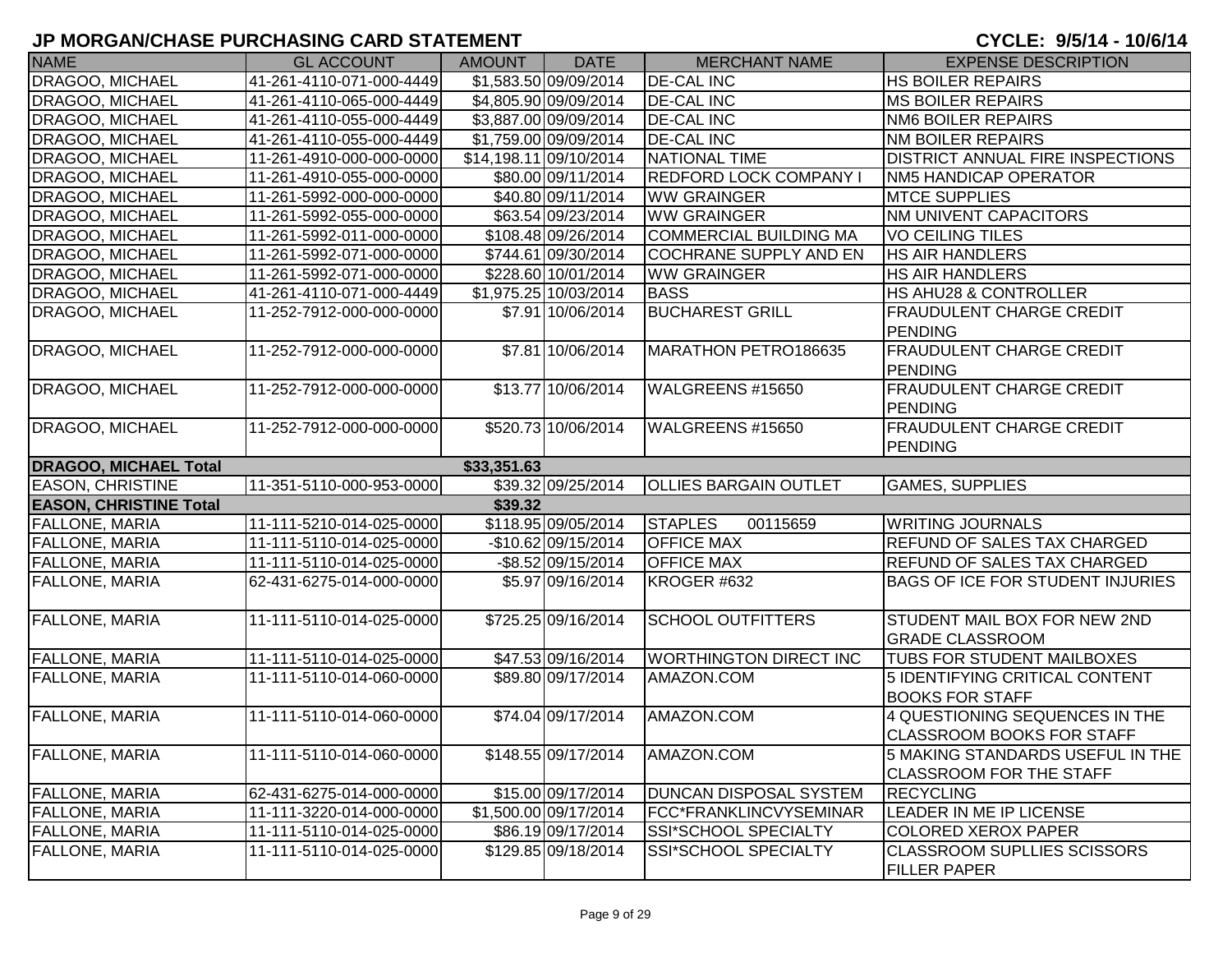| <b>NAME</b>                 | <b>GL ACCOUNT</b>        | <b>AMOUNT</b> | <b>DATE</b>           | <b>MERCHANT NAME</b>          | <b>EXPENSE DESCRIPTION</b>            |
|-----------------------------|--------------------------|---------------|-----------------------|-------------------------------|---------------------------------------|
| <b>FALLONE, MARIA</b>       | 11-241-7410-014-000-0000 |               | \$555.00 09/22/2014   | <b>MICHIGAN ELEMENTARY AN</b> | <b>MEMSPA DUES</b>                    |
| <b>FALLONE, MARIA</b>       | 11-111-5110-014-060-0000 |               | \$149.25 09/23/2014   | <b>HFC*HIGHLIGHTSFORCHILD</b> | <b>PUBLICATIONS</b>                   |
| <b>FALLONE, MARIA</b>       | 11-111-5110-014-060-0000 |               | \$207.90 09/24/2014   | <b>CAMBIUM LEARNING</b>       | <b>READING MATERIALS FOR RESOURCE</b> |
|                             |                          |               |                       |                               | <b>ROOM</b>                           |
| <b>FALLONE, MARIA</b>       | 11-111-5110-014-060-0000 |               | \$12.65 09/24/2014    | USPS254360955024304206        | SHIPPING FEE TO RETURN REMEDIA        |
|                             |                          |               |                       |                               | <b>BOOKS</b>                          |
| <b>FALLONE, MARIA</b>       | 11-111-5110-014-060-0000 |               | \$13.13 09/25/2014    | <b>AMAZON MKTPLACE PMTS</b>   | <b>LITERACY BOOKS 4TH GRADE</b>       |
| FALLONE, MARIA              | 11-111-5110-014-025-0000 |               | \$29.25 09/25/2014    | <b>TIME CLOCKS</b>            | <b>INK FOR TIME CLOCK</b>             |
| FALLONE, MARIA              | 11-111-5110-014-060-0000 |               | \$11.49 09/26/2014    | <b>AMAZON MKTPLACE PMTS</b>   | LITERACY BOOK FOR 4TH GRADE           |
| FALLONE, MARIA              | 11-111-5110-014-060-0000 |               | \$4.24 09/26/2014     | <b>AMAZON MKTPLACE PMTS</b>   | LITERACY BOOK FOR 4TH GRADE           |
| <b>FALLONE, MARIA</b>       | 11-111-5110-014-060-0000 |               | \$10.32 09/26/2014    | <b>AMAZON MKTPLACE PMTS</b>   | LITERACY BOOK FOR 4TH GRADE           |
| <b>FALLONE, MARIA</b>       | 11-111-5110-014-060-0000 |               | \$10.32 09/26/2014    | <b>AMAZON MKTPLACE PMTS</b>   | LITERACY BOOK FOR 4TH GRADE           |
| FALLONE, MARIA              | 11-111-5110-014-060-0000 |               | \$6.74 09/26/2014     | <b>AMAZON MKTPLACE PMTS</b>   | LITERACY BOOKS FOR 4TH GRADE          |
| <b>FALLONE, MARIA</b>       | 11-111-5110-014-060-0000 |               | \$6.18 09/26/2014     | <b>AMAZON MKTPLACE PMTS</b>   | LITERACY BOOKS FOR 4TH GRADE          |
| FALLONE, MARIA              | 11-111-5110-014-025-0000 |               | \$934.88 09/26/2014   | SSI*SCHOOL SPECIALTY          | 3 CLASSROOM GATHERING RUGS            |
| <b>FALLONE, MARIA</b>       | 11-111-5110-014-060-0000 |               | \$9.48 09/29/2014     | <b>AMAZON MKTPLACE PMTS</b>   | LITERACY BOOKS FOR 4TH GRADE          |
| FALLONE, MARIA              | 11-111-5110-014-060-0000 |               | \$4.00 09/29/2014     | <b>AMAZON MKTPLACE PMTS</b>   | LITERACY BOOKS FOR 4TH GRADE          |
| FALLONE, MARIA              | 11-111-5110-014-060-0000 |               | \$16.48 09/29/2014    | <b>AMAZON MKTPLACE PMTS</b>   | LITERACY BOOKS FOR 4TH GRADE          |
| FALLONE, MARIA              | 11-111-5110-014-060-0000 |               | \$22.04 09/29/2014    | <b>AMAZON MKTPLACE PMTS</b>   | LITERACY BOOKS FOR 4TH GRADE          |
| <b>FALLONE, MARIA</b>       | 62-431-6275-014-000-0000 |               | \$29.67 09/29/2014    | <b>BASS PRO SHOPS</b>         | RECHARGEABLE DEHUMIDIFIER FOR         |
|                             |                          |               |                       |                               | THE SAFE                              |
| <b>FALLONE, MARIA</b>       | 11-111-5110-014-060-0000 |               | \$9.52 09/30/2014     | <b>AMAZON MKTPLACE PMTS</b>   | LITERACY BOOKS FOR 4TH GRADE          |
| FALLONE, MARIA              | 11-111-5110-014-060-0000 |               | \$6.46 09/30/2014     | <b>AMAZON MKTPLACE PMTS</b>   | LITERACY BOOKS FOR 4TH GRADE          |
| <b>FALLONE, MARIA</b>       | 11-111-5110-014-060-0000 |               | \$90.17 09/30/2014    | AMAZON.COM                    | LITERARY ELEMENTS TOOLKIT FOR         |
|                             |                          |               |                       |                               | <b>4TH GRADE</b>                      |
| <b>FALLONE, MARIA</b>       | 62-431-6275-014-000-0000 |               | \$893.16 10/01/2014   | <b>MACIE PUBLISHING COMPA</b> | <b>MUSIC RECORDERS</b>                |
| <b>FALLONE, MARIA</b>       | 11-241-7410-014-000-0000 |               | \$95.00 10/01/2014    | PHI DELTA KAPPA INTL I        | PDK INTERNATIONAL MEMBERSHIP          |
| <b>FALLONE, MARIA</b>       | 11-111-5110-014-060-0000 |               | -\$104.97 10/01/2014  | <b>REMEDIA PUBLICATIONS</b>   | 3 SETS OF MATERIALS RETURNED          |
| <b>FALLONE, MARIA</b>       | 11-111-5110-014-060-0000 |               | \$48.57 10/01/2014    | <b>SCHOLASTIC INC. KEY 6</b>  | <b>SCHOLASTIC INVOICE 8417754</b>     |
| <b>FALLONE, MARIA</b>       | 11-111-5110-014-025-0000 |               | \$199.91 10/02/2014   | <b>SCHOLASTIC MAGAZINES</b>   | STORYWORKS 2ND GRADE MUSA             |
| FALLONE, MARIA              | 11-111-5110-014-025-0000 |               | \$76.89 10/02/2014    | <b>SCHOLASTIC MAGAZINES</b>   | DYNAMATH 2ND GRADE MUSA               |
| <b>FALLONE, MARIA Total</b> |                          | \$6,269.72    |                       |                               |                                       |
| <b>FULAR, JAMES</b>         | 11-261-5993-000-000-0000 |               | \$1,446.59 09/11/2014 | <b>RESIDEX, LLC</b>           | <b>DISTRICT WEED CONTROL</b>          |
| <b>FULAR, JAMES</b>         | 11-261-5993-012-000-0000 |               | \$284.93 09/11/2014   | <b>RESIDEX, LLC</b>           | OH PLAYGROUND FERTILIZER              |
| <b>FULAR, JAMES</b>         | 11-261-5993-014-000-0000 |               | \$284.93 09/11/2014   | <b>RESIDEX, LLC</b>           | PV PLAYGROUND FERTILIZER              |
| FULAR, JAMES                | 11-261-5993-011-000-0000 |               | \$284.94 09/11/2014   | <b>RESIDEX, LLC</b>           | <b>VO PLAYGROUND FERTILIZER</b>       |
| <b>FULAR, JAMES</b>         | 41-456-6221-022-000-0014 |               | \$743.88 09/12/2014   | BADER AND SONS CO.            | HS POWER BROOM FOR SYNTHETIC          |
|                             |                          |               |                       |                               | <b>FIELD</b>                          |
| <b>FULAR, JAMES</b>         | 11-261-5993-000-000-0000 |               | \$402.95 09/12/2014   | GEMPLER*1020291332            | <b>GRNDS SUPPLIES</b>                 |
| <b>FULAR, JAMES</b>         | 11-261-5993-065-000-0000 |               | \$162.00 09/15/2014   | <b>ANGELO'S WHOLESALE</b>     | <b>MS MAIN ENTRANCE MULCH</b>         |
| <b>FULAR, JAMES</b>         | 11-261-5993-065-000-0000 |               | \$324.00 09/15/2014   | <b>ANGELO'S WHOLESALE</b>     | <b>MS ENTRANCE MULCH</b>              |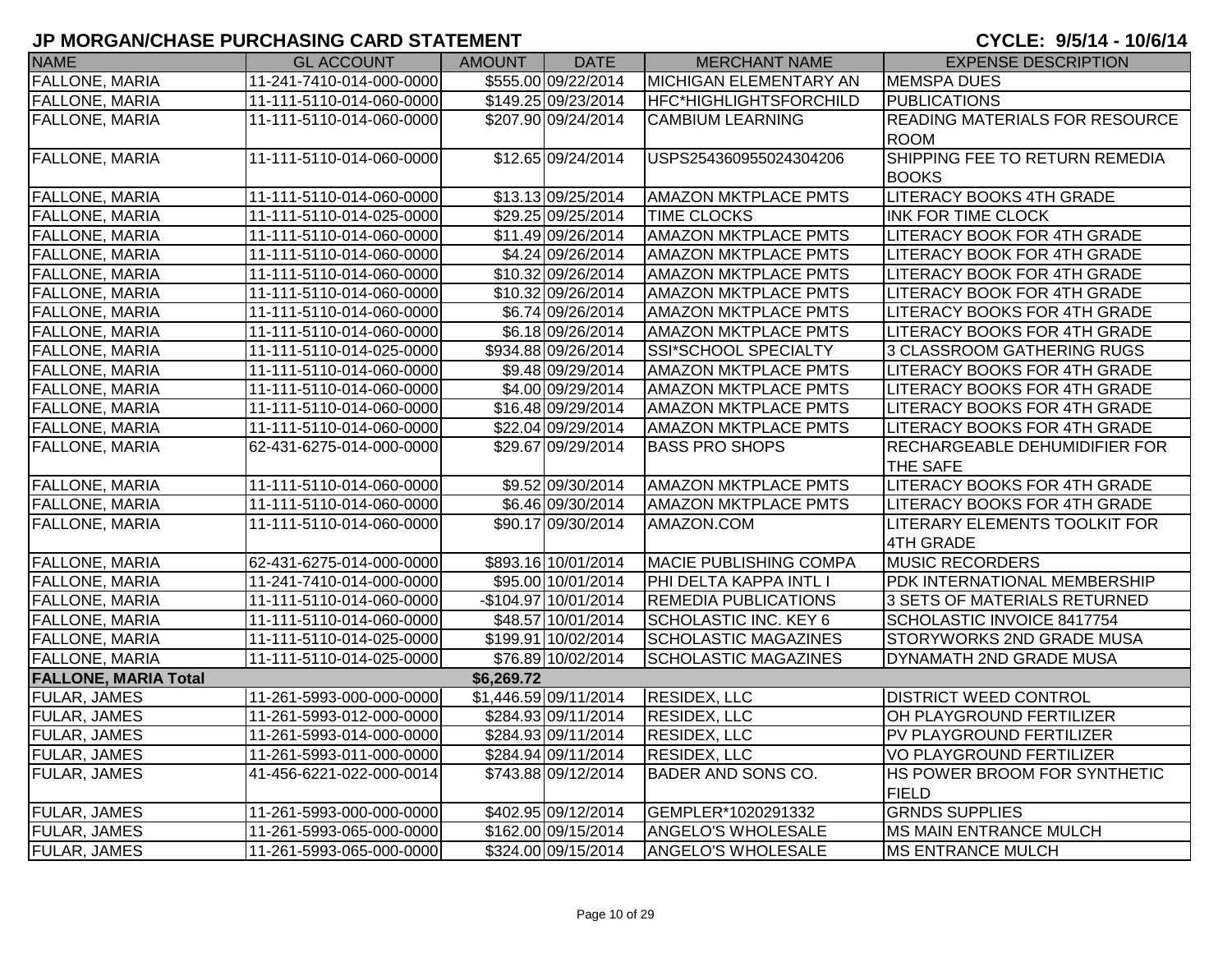| <b>NAME</b>                                    | <b>GL ACCOUNT</b>        | <b>AMOUNT</b> | <b>DATE</b>           | <b>MERCHANT NAME</b>                     | <b>EXPENSE DESCRIPTION</b>                        |
|------------------------------------------------|--------------------------|---------------|-----------------------|------------------------------------------|---------------------------------------------------|
| <b>FULAR, JAMES</b>                            | 11-261-5993-000-000-0000 |               | \$69.96 09/15/2014    | THE HOME DEPOT 2737                      | <b>GRNDS FLAT FREE TIRES FOR</b>                  |
|                                                |                          |               |                       |                                          | WHEELBARROW #2                                    |
| <b>FULAR, JAMES</b>                            | 11-261-5992-000-000-0000 |               | \$221.32 09/24/2014   |                                          | MARKS OUTDOOR POWER EQ GRNDS BLADES FOR MOWERS    |
| <b>FULAR, JAMES</b>                            | 11-261-5993-000-000-0000 |               | \$24.82 10/06/2014    | MARKS OUTDOOR POWER EQ GRNDS MOWER PARTS |                                                   |
| <b>FULAR, JAMES</b>                            | 11-261-4910-000-000-0000 |               | \$128.70 10/06/2014   |                                          | MARKS OUTDOOR POWER EQ MTCE Z-MOWER REPAIR & MTCE |
|                                                |                          |               |                       |                                          | <b>PARTS</b>                                      |
| <b>FULAR, JAMES</b>                            | 11-261-5993-000-000-0000 |               | \$991.06 10/06/2014   | <b>RESIDEX, LLC</b>                      | <b>GRNDS DISTRICT WEED CONTROL</b>                |
| <b>FULAR, JAMES</b>                            | 11-261-5993-071-000-0000 |               | \$1,490.00 10/06/2014 | <b>RESIDEX, LLC</b>                      | <b>GRNDS HS E PRACTICE FIELD &amp; S</b>          |
|                                                |                          |               |                       |                                          | <b>SPORTS PARK SEED</b>                           |
| <b>FULAR, JAMES Total</b>                      |                          | \$6,860.08    |                       |                                          |                                                   |
| <b>FURLOW, SETH</b>                            | 11-113-5110-071-414-0000 |               | \$22.50 09/05/2014    | KELLER & STEIN FLORIST                   | MONOCOT AND DICOT DISECTION                       |
| FURLOW, SETH                                   | 11-113-5110-071-414-0000 |               | \$123.51 09/10/2014   | <b>FLINN SCIENTIFIC, I</b>               | DISSECTION TOOLS FOR PLANT AND                    |
|                                                |                          |               |                       |                                          | <b>ANIMAL DISSECTIONS</b>                         |
| <b>FURLOW, SETH</b>                            | 11-113-5110-071-414-0000 |               | \$18.95 10/03/2014    | PAYPAL *BIOZONE INT                      | <b>BIOZONE WORKBOOKS ANSWER KEY</b>               |
|                                                |                          |               |                       |                                          |                                                   |
| <b>FURLOW, SETH Total</b>                      |                          | \$164.96      |                       |                                          |                                                   |
| <b>GASIDLO, MEGAN</b>                          | 11-112-5110-065-065-0000 |               | \$14.79 09/16/2014    | <b>TARGET</b><br>00014654                | <b>SCIENCE SUPPLIES</b>                           |
| <b>GASIDLO, MEGAN Total</b>                    |                          | \$14.79       |                       |                                          |                                                   |
| <b>GILMORE, MEGAN</b>                          | 11-118-5110-000-000-3430 |               | \$3.99 09/11/2014     | <b>GREAT LAKES ACE HARDWA</b>            | <b>TEACHING SUPPLIES</b>                          |
| <b>GILMORE, MEGAN</b>                          | 11-118-5110-000-000-3430 |               | \$15.96 09/22/2014    | MICHAELS STORES 3744                     | <b>TEACHING SUPPLIES</b>                          |
| <b>GILMORE, MEGAN</b>                          | 11-118-5110-000-000-3430 |               | \$5.00 09/23/2014     | DOLRTREE 3623 00036236                   | <b>TEACHING SUPPLIES</b>                          |
| GILMORE, MEGAN                                 | 11-118-5110-000-000-3430 |               | \$8.60 09/23/2014     | KROGER #632                              | <b>TEACHING SUPPLIES</b>                          |
| <b>GILMORE, MEGAN Total</b>                    |                          | \$33.55       |                       |                                          |                                                   |
| GONZALEZ-SHEERAN, MAR(11-112-5110-065-065-0000 |                          |               | \$16.53 09/05/2014    | MEIJER INC #122 Q01                      | FOLDERS, COLORING PENCILS,                        |
|                                                |                          |               |                       |                                          | NOTEBOOKS FOR SCIENCE CLASS                       |
| GONZALEZ-SHEERAN, MARQ11-112-5110-065-065-0000 |                          |               | \$11.26 09/29/2014    | <b>TARGET</b><br>00014654                | LAB EQUIPMENT FOR 7TH GRADE                       |
|                                                |                          |               |                       |                                          | <b>SCIENCE</b>                                    |
| GONZALEZ-SHEERAN, MAR(11-112-5110-065-065-0000 |                          |               | \$9.16 09/30/2014     | 00014654<br><b>TARGET</b>                | LAB EQUIPMENT FOR MICROSCOPES                     |
| <b>GONZALEZ-SHEERAN, MARGARET Total</b>        |                          | \$36.95       |                       |                                          |                                                   |
| <b>GORDON, BRIAN</b>                           | 62-431-6104-061-000-0000 |               | \$90.27 09/08/2014    | <b>BENITOS PIZZA-NOVI</b>                | <b>VOLLEYBALL TOURNAMENT</b>                      |
| <b>GORDON, BRIAN</b>                           | 62-431-6104-061-000-0000 |               | \$20.37 09/10/2014    | <b>BAY SIDE SPORTS GRILLE</b>            | <b>LUNCH KLAA</b>                                 |
| <b>GORDON, BRIAN</b>                           | 62-431-6104-061-000-0000 |               | \$42.61 09/19/2014    | THE HOME DEPOT 2737                      | <b>BUILDING MATERIALS</b>                         |
| <b>GORDON, BRIAN</b>                           | 62-431-6104-061-000-0000 |               | \$27.98 09/24/2014    | CHIPOTLE 1219                            | <b>MEETING LUNCH</b>                              |
| <b>GORDON, BRIAN</b>                           | 62-431-6103-061-000-0000 |               | \$768.00 10/02/2014   | <b>SUN MOUNTAIN SPORTS</b>               | <b>GOLF BAGS FOR GIRLS GOLF</b>                   |
| <b>GORDON, BRIAN</b>                           | 62-431-6104-061-000-0000 |               | \$12.53 10/03/2014    | <b>SOUTH LYON HOTEL</b>                  | <b>LUNCH KLAA</b>                                 |
| <b>GORDON, BRIAN</b>                           | 62-431-6104-061-000-0000 |               | \$34.62 10/06/2014    | PANERA BREAD #667                        | <b>BAGELS FOR CAPTAINS MEETING</b>                |
| <b>GORDON, BRIAN Total</b>                     |                          | \$996.38      |                       |                                          |                                                   |
| <b>GREBINSKI, KRISTEN</b>                      | 62-431-6243-065-000-0000 |               | \$50.00 09/16/2014    | <b>CHORALTECH LLC</b>                    | HONORS CHOIR REHEARSAL PARTS &                    |
|                                                |                          |               |                       |                                          | <b>ACCOMPANIMENT</b>                              |
| <b>GREBINSKI, KRISTEN</b>                      | 62-431-6243-065-000-0000 |               | \$28.15 09/29/2014    | MUSICAL RESOURCES OF T                   | <b>HONORS CHOIR MUSIC</b>                         |
| <b>GREBINSKI, KRISTEN Total</b>                |                          | \$78.15       |                       |                                          |                                                   |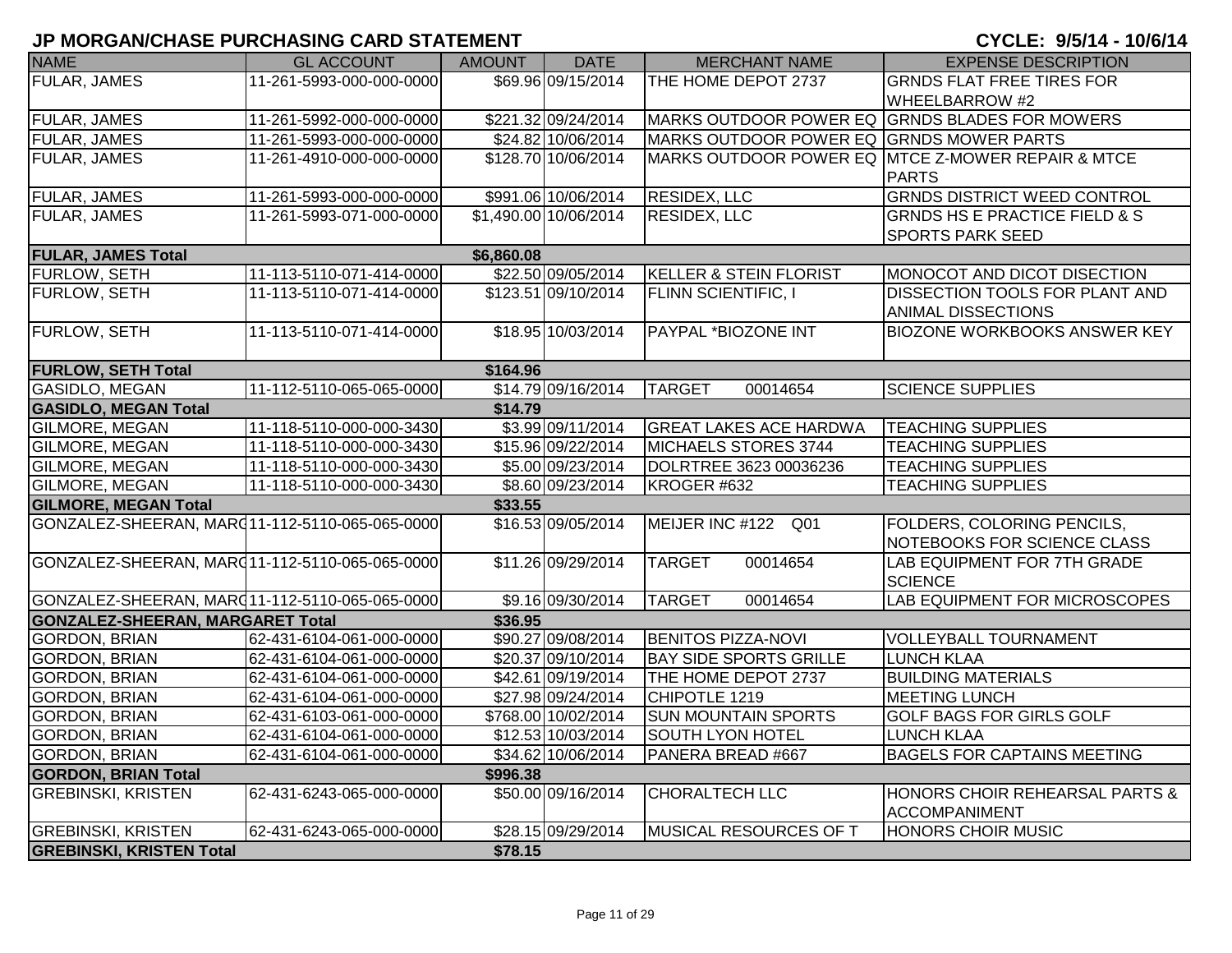| <b>NAME</b>                  | <b>GL ACCOUNT</b>        | <b>AMOUNT</b> | <b>DATE</b>           | <b>MERCHANT NAME</b>          | <b>EXPENSE DESCRIPTION</b>             |
|------------------------------|--------------------------|---------------|-----------------------|-------------------------------|----------------------------------------|
| HANSEN, ANN                  | 11-118-3229-000-951-0000 |               | \$316.20 09/10/2014   | <b>DELTA</b>                  | FLIGHT TO DENVER FOR THE EARLY         |
|                              |                          |               |                       |                               | CHILDHOOD DESIGN CONFERENCE            |
| <b>HANSEN, ANN</b>           | 11-118-3220-000-000-3430 |               | \$80.00 09/22/2014    | OAKLAND SCHOOLS-RC INT        | COR TRAINING FOR GSRP TEACHER          |
|                              |                          |               |                       |                               | <b>WHITNEY CABBLE</b>                  |
| HANSEN, ANN                  | 11-118-3220-000-000-3430 |               | \$16.00 10/06/2014    | OAKLAND SCHOOLS-RC INT        | PROMOTING CULTURAL COMPETENCE          |
|                              |                          |               |                       |                               | <b>TRAINING FOR GSRP TEACHER</b>       |
|                              |                          |               |                       |                               | (WHITNEY CABBLE) AND GSRP AIDE         |
|                              |                          |               |                       |                               | (PATRICIA BROOME)                      |
| <b>HANSEN, ANN Total</b>     |                          | \$412.20      |                       |                               |                                        |
| <b>HAYNES, DEBORAH</b>       | 11-351-5990-000-953-0000 |               | \$52.97 09/11/2014    | <b>TOYS R US #9274</b><br>QPS | <b>SUPPLIES</b>                        |
| <b>HAYNES, DEBORAH</b>       | 11-351-5110-000-953-0000 |               | \$20.00 09/12/2014    | FIVE BELOW #558               | <b>SCHOOL SUPPLIES</b>                 |
| HAYNES, DEBORAH              | 11-351-5990-000-953-0000 |               | \$85.80 09/29/2014    | <b>TARGET</b><br>00014654     | <b>SCHOOL SUPPLIES</b>                 |
| <b>HAYNES, DEBORAH Total</b> |                          | \$158.77      |                       |                               |                                        |
| <b>HENDERSON, BETH</b>       | 21-297-5910-000-000-0000 |               | \$101.23 09/10/2014   | IN *PRINT & MARKETING         | <b>BANKING SUPPLIES - FS</b>           |
|                              |                          |               |                       |                               | <b>CONCESSIONS</b>                     |
| <b>HENDERSON, BETH</b>       | 62-431-6501-012-000-0000 |               | \$135.33 09/10/2014   | IN *PRINT & MARKETING         | <b>BANKING SUPPLIES - OH PTO</b>       |
| <b>HENDERSON, BETH</b>       | 62-431-6501-014-000-0000 |               | \$135.33 09/10/2014   | IN *PRINT & MARKETING         | <b>BANKING SUPPLIES - PV PTO</b>       |
| <b>HENDERSON, BETH Total</b> |                          | \$371.89      |                       |                               |                                        |
| HOLLY, SHEILA                | 11-113-4910-071-451-0000 |               | \$299.00 09/05/2014   | <b>MICHIGAN VIRTUAL U</b>     | <b>REGISTER 1 STUDENT FOR 1 ONLINE</b> |
|                              |                          |               |                       |                               | <b>MIVHS COURSE</b>                    |
| <b>HOLLY, SHEILA</b>         | 11-113-5110-071-048-0000 |               | \$1,197.00 09/05/2014 | <b>MICHIGAN VIRTUAL U</b>     | <b>REGISTER 3 STUDENTS FOR 1 MIVHS</b> |
|                              |                          |               |                       |                               | <b>ONLINE COURSE EACH</b>              |
| <b>HOLLY, SHEILA</b>         | 11-113-4910-071-451-0000 |               | \$299.00 09/09/2014   | <b>MICHIGAN VIRTUAL U</b>     | <b>REGISTER 1 STUDENT FOR 1 ONLINE</b> |
|                              |                          |               |                       |                               | <b>MIVHS COURSE</b>                    |
| <b>HOLLY, SHEILA</b>         | 11-221-3220-000-411-0000 |               | \$255.00 09/10/2014   | OAKLAND SCHOOLS-RC INT        | REGISTER LISA LAPORTE, MYLA LEE        |
|                              |                          |               |                       |                               | AND DIANA STOTLER FOR JOB              |
|                              |                          |               |                       |                               | <b>EMBEDDED PROFESSIONAL LEARNING</b>  |
|                              |                          |               |                       |                               | NETWORK, 4 DAY EVENT AT OAKLAND        |
|                              |                          |               |                       |                               | <b>SCHOOLS</b>                         |
| <b>HOLLY, SHEILA</b>         | 11-221-3220-000-411-0000 |               | \$70.00 09/10/2014    | OAKLAND SCHOOLS-RC INT        | REGISTER LIZ LIETZ AND MARY            |
|                              |                          |               |                       |                               | TURCHI FOR JOB EMBEDDED                |
|                              |                          |               |                       |                               | PROFESSIONAL LEARNING NETWORK,         |
|                              |                          |               |                       |                               | 4 DAY EVENT AT OAKLAND SCHOOLS         |
|                              |                          |               |                       |                               |                                        |
| <b>HOLLY, SHEILA</b>         | 11-111-5110-055-411-0055 |               | \$193.50 09/11/2014   | STAPLS7123636632000001        | 90 STUDENT WRITING COMPOSITION         |
|                              |                          |               |                       |                               | <b>BOOKS, NOVI MEADOWS</b>             |
| <b>HOLLY, SHEILA</b>         | 11-113-5110-071-411-0000 |               | \$169.86 09/15/2014   | AMAZON.COM                    | 6 COPIES OF THE BOOK: THE POWER        |
|                              |                          |               |                       |                               | OF TEACHER ROUNDS; FOR THE HIGH        |
|                              |                          |               |                       |                               | SCHOOL                                 |
| HOLLY, SHEILA                | 11-112-5110-065-411-0000 |               | \$1,060.84 09/17/2014 | <b>FOLLETT SCHOOL SOLUTIO</b> | <b>BARCODE LABELS FOR</b>              |
|                              |                          |               |                       |                               | <b>INSTRUCTIONAL COACHES</b>           |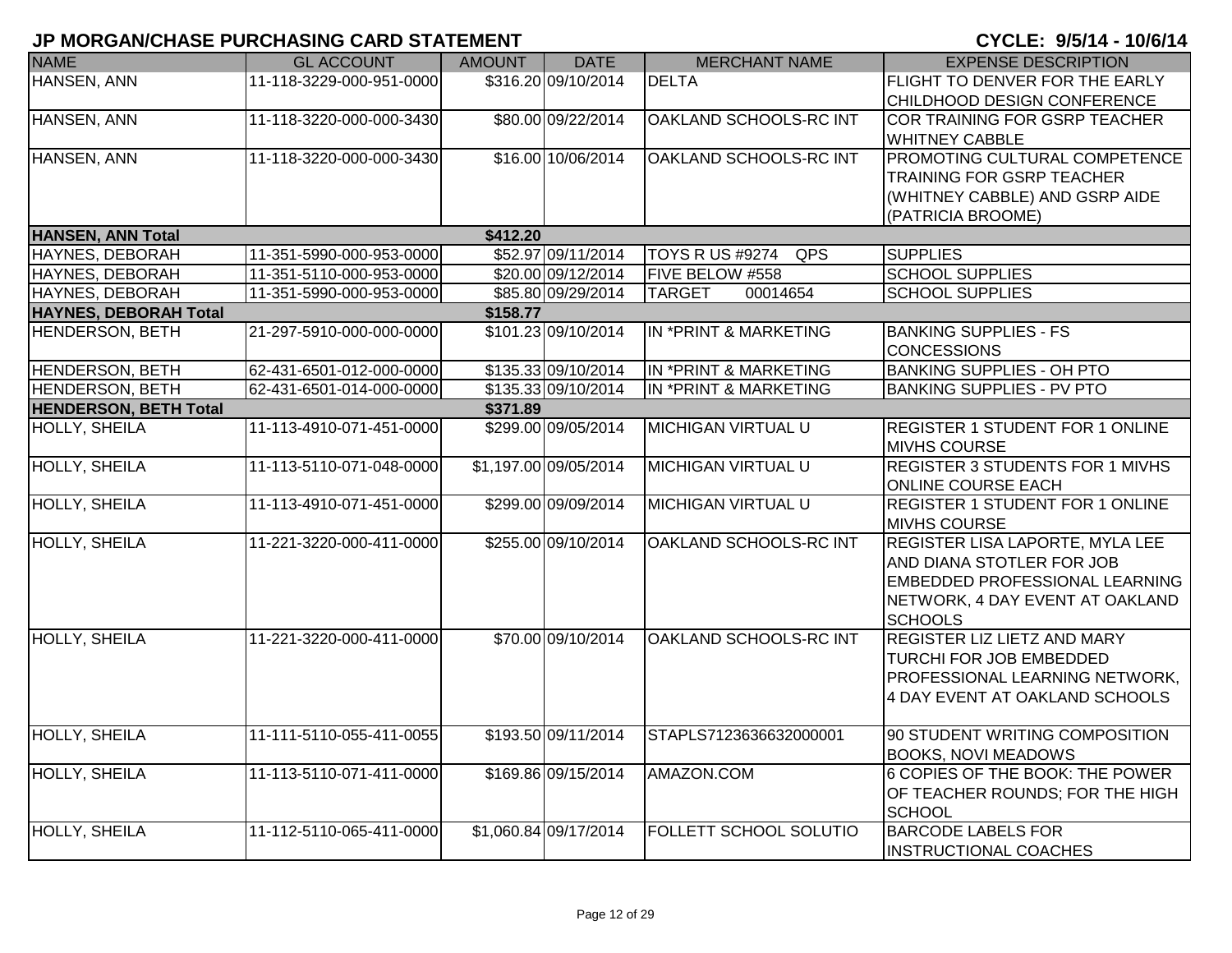| <b>NAME</b>          | <b>GL ACCOUNT</b>        | <b>DATE</b><br><b>AMOUNT</b> | <b>MERCHANT NAME</b>      | <b>EXPENSE DESCRIPTION</b>                                                                                                                        |
|----------------------|--------------------------|------------------------------|---------------------------|---------------------------------------------------------------------------------------------------------------------------------------------------|
| <b>HOLLY, SHEILA</b> | 11-112-5110-065-411-0000 | \$484.48 09/19/2014          | AMAZON.COM                | 26 COPIES OF THE BOOK:<br><b>INTENTIONAL TALK FOR LISA LAPORTE</b>                                                                                |
| <b>HOLLY, SHEILA</b> | 11-112-5110-065-411-0000 | \$518.68 09/19/2014          | AMAZON.COM                | 12 COPIES OF THE BOOK: TEACHING<br>STUDENT-CENTERED MATHEMATICS,<br><b>FOR LISA LAPORTE</b>                                                       |
| HOLLY, SHEILA        | 11-112-5110-065-411-0000 | \$758.70 09/19/2014          | AMAZON.COM                | 17 COPIES OF THE BOOK: TEACHING<br>STUDENT-CENTERED MATHEMATICS<br>AND 1 COPY OF THE BOOK:<br><b>INTENTIONAL TALK; FOR LISA</b><br><b>LAPORTE</b> |
| HOLLY, SHEILA        | 11-221-7910-000-411-0000 | \$250.00 09/19/2014          | SURVEYMONKEY.COM          | <b>SURVEY MONKEY SUBSCRIPTION</b><br><b>RENEWAL FOR SUPERINTENDENT'S</b><br><b>OFFICE</b>                                                         |
| <b>HOLLY, SHEILA</b> | 11-221-7910-000-411-0000 | \$128.28 09/22/2014          | AMAZON.COM                | 12 COPIES OF HOW CHILDREN<br><b>SUCCEED FOR INTERSCHOOL</b><br><b>COUNCIL</b>                                                                     |
| <b>HOLLY, SHEILA</b> | 11-371-4910-000-276-7665 | \$215.00 09/22/2014          | COLLEGEBOARD*PRODUCTS     | <b>TITLE II, CATHOLIC CENTRAL:</b><br><b>REGISTER ANNE WINTER FOR AP</b><br><b>WORKSHOP FOR STATISTICS, 12.10.14</b>                              |
| <b>HOLLY, SHEILA</b> | 11-221-3220-000-411-0000 | \$200.00 09/22/2014          | OAKLAND SCHOOLS-RC INT    | <b>REGISTER LISA FENCHEL FOR</b><br><b>PRINCIPALS' LAB, 6 DAY EVENT</b>                                                                           |
| HOLLY, SHEILA        | 11-221-7910-000-411-0000 | \$26.40 09/24/2014           | STAPLS7124389811000001    | 110 TWIN POCKET FOLIOS FOR MTSS<br>COORDINATOR, DARBY HOPPENSTEDT                                                                                 |
| HOLLY, SHEILA        | 11-221-7910-000-411-0000 | \$26.40 09/24/2014           | STAPLS7124390463000001    | 110 TWIN POCKET FOLIOS FOR MTSS<br>COORDINATOR, DARBY HOPPENSTEDT                                                                                 |
| <b>HOLLY, SHEILA</b> | 11-111-5110-011-411-0000 | \$45.83 09/25/2014           | AMAZON.COM                | 5 COPIES OF THE BOOK: LIFE CYCLE<br>OF AN EMPEROR PENGUIN, FOR DIANA<br><b>STOTLER</b>                                                            |
| <b>HOLLY, SHEILA</b> | 11-221-3220-000-411-0000 | \$220.20 09/25/2014          | <b>DELTA</b>              | AIR FARE FOR ECE CONFERENCE IN<br>DENVER COLORADO, RJ WEBBER                                                                                      |
| <b>HOLLY, SHEILA</b> | 11-221-3220-000-411-0000 | \$120.00 09/25/2014          | OAKLAND SCHOOLS-RC INT    | <b>REGISTER BRIDGET ZAHRADNIK FOR</b><br>NGSS SCIENCE LEADERSHIP SERIES, 6<br>DAY EVENT, OAKLAND SCHOOLS                                          |
| HOLLY, SHEILA        | 11-371-4910-000-276-7665 | \$63.00 09/26/2014           | <b>DETROITMATHCOUNCIL</b> | TITLE II, CATHOLIC CENTRAL,<br><b>REGISTER ALLISON HODGINS FOR THE</b><br>DACTM/MDSTA FALL CONFERENCE<br>11.8.14                                  |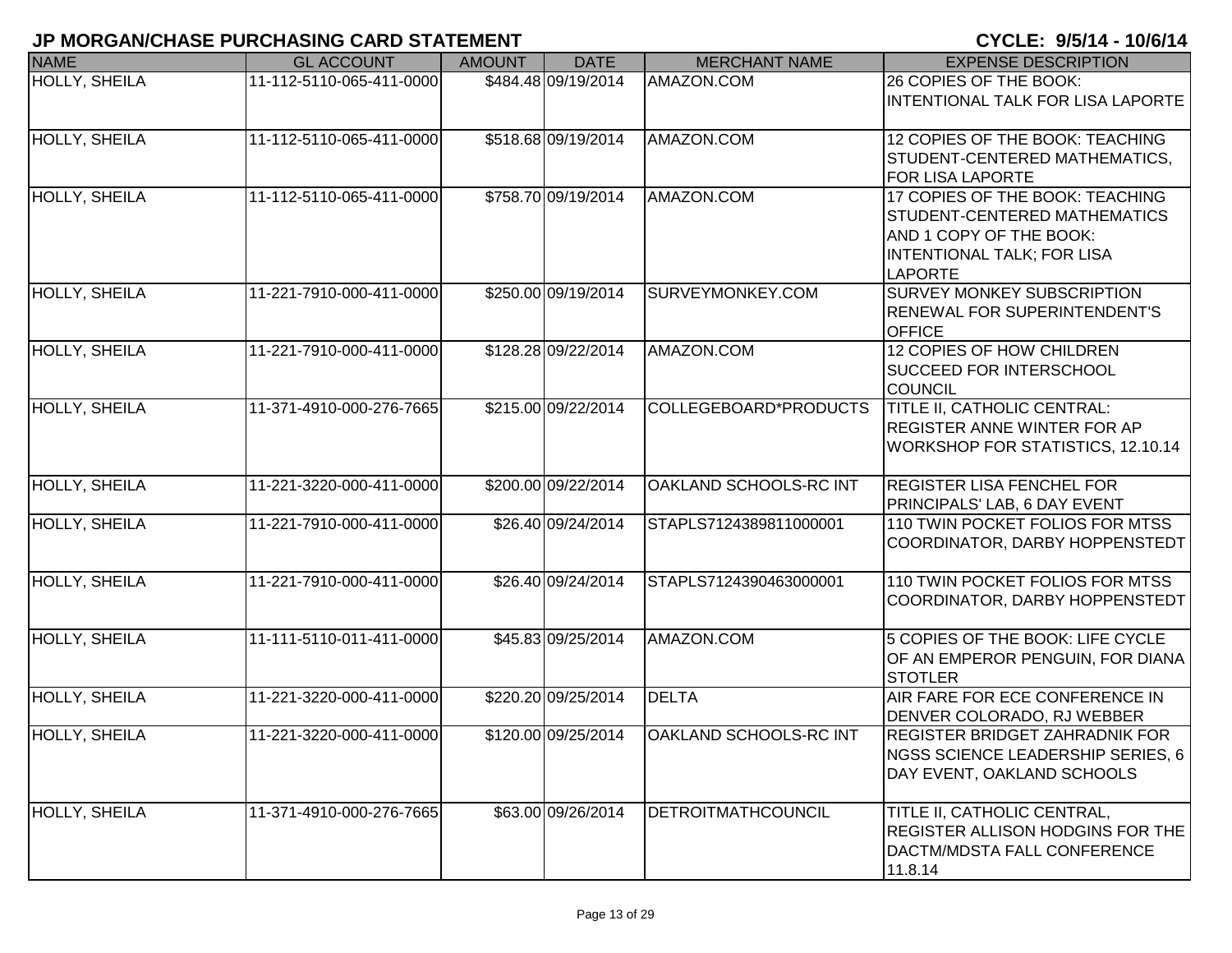| <b>NAME</b>          | <b>GL ACCOUNT</b>        | <b>AMOUNT</b> | <b>DATE</b>          | <b>MERCHANT NAME</b>              | <b>EXPENSE DESCRIPTION</b>                                                                                                                  |
|----------------------|--------------------------|---------------|----------------------|-----------------------------------|---------------------------------------------------------------------------------------------------------------------------------------------|
| <b>HOLLY, SHEILA</b> | 11-371-4910-000-276-7665 |               | \$63.00 09/26/2014   | <b>DETROITMATHCOUNCIL</b>         | TITLE II, CATHOLIC CENTRAL,<br><b>REGISTER KRISTEN KASKEY FOR THE</b><br>DACTM/MDSTA FALL CONFERENCE<br>11.8.14                             |
| <b>HOLLY, SHEILA</b> | 11-371-4910-000-276-7665 |               | \$63.00 09/26/2014   | <b>DETROITMATHCOUNCIL</b>         | TITLE II, CATHOLIC CENTRAL,<br><b>REGISTER ANDREA DERY FOR THE</b><br>DACTM/MDSTA FALL CONFERENCE<br>11.8.14                                |
| <b>HOLLY, SHEILA</b> | 11-221-3220-000-411-0000 |               | \$120.00 09/26/2014  | OAKLAND SCHOOLS-RC INT            | REGISTER JEANNE DIAL FOR NGSS<br>SCIENCE LEADERHSIP SERIES, 6 DAY<br><b>EVENT, OAKLAND SCHOOLS</b>                                          |
| <b>HOLLY, SHEILA</b> | 11-112-5110-065-411-0000 |               | \$108.25 09/29/2014  | AMAZON.COM                        | 3 BOXES OF INDEX DIVIDERS.<br><b>INSTRUCTIONAL COACHES</b>                                                                                  |
| <b>HOLLY, SHEILA</b> | 11-212-5990-071-093-4290 |               | \$26.39 09/29/2014   | AMAZON.COM                        | CFE GRANT-1 BOX OF FILE JACKERS,<br><b>JENNIFER KERBRAT</b>                                                                                 |
| <b>HOLLY, SHEILA</b> | 11-111-5110-011-411-0000 |               | \$36.53 09/29/2014   | AMAZON.COM                        | 5 COPIES OF THE MOON FOR GRADES<br>3-4; DIANA STOTLER                                                                                       |
| <b>HOLLY, SHEILA</b> | 11-371-4910-000-276-7665 |               | \$235.00 09/29/2014  | <b>BUREAU OF EDU &amp; RESEAR</b> | TITLE IIA, CATHOLIC CENTRAL,<br><b>REGISTER RENEE ZWICK, MAKING</b><br>BETTER USE OF CUTTING-EDGE<br>TECHNOLOGY IN WL CLASSROOM,<br>12.5.14 |
| HOLLY, SHEILA        | 11-113-4910-071-451-0000 |               | -\$299.00 09/29/2014 | <b>MICHIGAN VIRTUAL U</b>         | WITHDREW 1 STUDENT FROM MIVHS                                                                                                               |
| HOLLY, SHEILA        | 11-113-4910-071-451-0000 |               | \$299.00 09/29/2014  | MICHIGAN VIRTUAL U                | REGISTER 1 NM6 STUDENT FOR 1<br><b>MIVHS COURSE</b>                                                                                         |
| <b>HOLLY, SHEILA</b> | 11-221-3220-000-411-0000 |               | \$70.00 09/29/2014   | <b>MPAAA</b>                      | REGISTER JANET GRUBER FOR CRDC<br>WORKSHOP, OAKLAND SCHOOLS,<br>10.14.14                                                                    |
| <b>HOLLY, SHEILA</b> | 11-221-3220-000-411-0000 |               | \$70.00 09/29/2014   | <b>MPAAA</b>                      | REGISTER SHEILA HOLLY FOR CRDC<br>WORKSHOP, OAKLAND SCHOOLS,<br>10.14.14                                                                    |
| HOLLY, SHEILA        | 11-221-7910-000-411-0000 |               | \$7.48 09/29/2014    | SURVEYMONKEY.COM                  | UPGRADED SURVEY MONKEY TO GOLD<br>FOR SUPERINTENDENT'S OFFICE                                                                               |
| <b>HOLLY, SHEILA</b> | 11-111-5110-012-000-6015 |               | \$78.76 09/30/2014   | AMAZON.COM                        | 5 COPIES OF THE BOOK, THE<br>MOONAND 5 COPIES OF THE BOOK<br>THE LIFE OF AN EMPEROR PENGUIN;<br>FOR GRADES 3-4, DIANA STOTLER               |
| <b>HOLLY, SHEILA</b> | 11-212-5990-071-093-4290 |               | \$27.27 10/01/2014   | STAPLS7124753143000001            | 3 BOXES OF 25 TWIN POCKET FOLIOS<br>W/FASTNERS, JENNIFER KERBRAT,<br><b>ICFE GRANT</b>                                                      |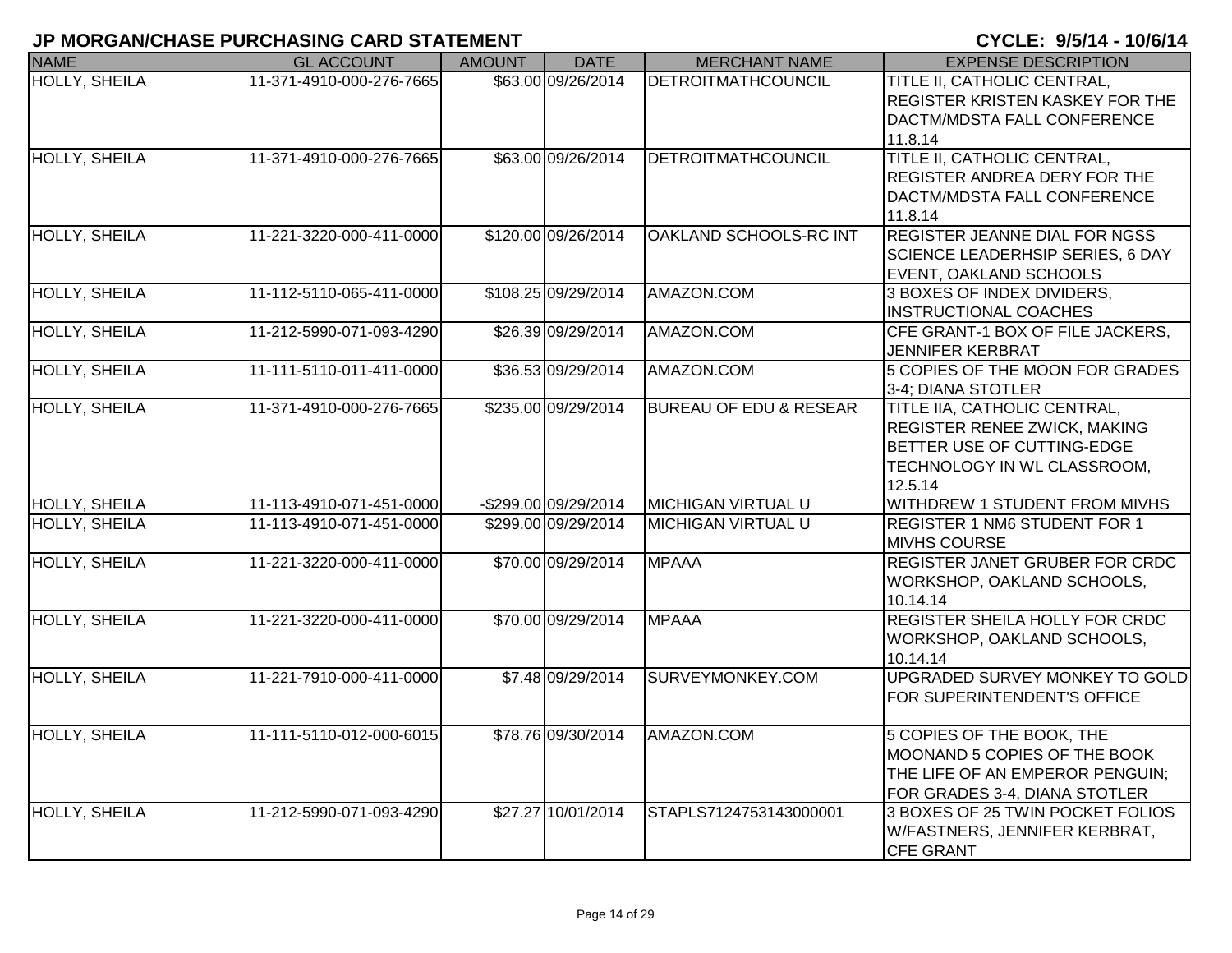| <b>NAME</b>                 | <b>GL ACCOUNT</b>        | <b>AMOUNT</b> | <b>DATE</b>         | <b>MERCHANT NAME</b>          | <b>EXPENSE DESCRIPTION</b>         |
|-----------------------------|--------------------------|---------------|---------------------|-------------------------------|------------------------------------|
| <b>HOLLY, SHEILA</b>        | 11-112-5110-065-411-0000 |               | \$28.71 10/01/2014  | STAPLS7124753143000002        | <b>OFFICE SUPPLIES FOR</b>         |
|                             |                          |               |                     |                               | <b>INSTRUCTIONAL COACHES</b>       |
| HOLLY, SHEILA               | 11-111-5110-013-411-0000 |               | \$24.76 10/02/2014  | AMAZON.COM                    | 4 COPIES OF THE BOOK: THE MOON,    |
|                             |                          |               |                     |                               | FOR GRADES 3-4, DIANA STOTLER      |
| <b>HOLLY, SHEILA</b>        | 11-221-3220-000-411-0000 |               | \$949.95 10/02/2014 | <b>PESI INC</b>               | <b>REGISTER COUNSELORS: AMY</b>    |
|                             |                          |               |                     |                               | KILGORE, SARAH LEPHART, LORI       |
|                             |                          |               |                     |                               | ULTCH, LESLIE CONDON, & JESSE      |
|                             |                          |               |                     |                               | POWELL FOR MI SECTION 504 IN       |
|                             |                          |               |                     |                               | MICHIGAN, 10.6.14                  |
| HOLLY, SHEILA               | 11-111-5110-013-411-0000 |               | \$6.19 10/03/2014   | AMAZON.COM                    | 1 COPY OF THE BOOK: THE MOON, FOR  |
|                             |                          |               |                     |                               | <b>GRADES 3-4, DIANA STOTLER</b>   |
| HOLLY, SHEILA               | 11-111-5110-015-411-0000 |               | \$440.01 10/03/2014 | MHE*MCGRAW-HILL ECOMM         | EVERYDAY MATH GRADE 1 TEACHERS'    |
|                             |                          |               |                     |                               | VOL. 1 & 2, MATH MASTERS AND       |
|                             |                          |               |                     |                               | <b>GAMES KIT FOR DEERFIELD</b>     |
|                             |                          |               |                     |                               |                                    |
| HOLLY, SHEILA               | 11-221-3220-000-411-0000 |               | \$45.00 10/03/2014  | OAKLAND SCHOOLS-RC INT        | <b>REGISTER CARRI MCDONALD FOR</b> |
|                             |                          |               |                     |                               | INTRO TO TEACHING HIV, OAKLAND     |
|                             |                          |               |                     |                               | SCHOOLS, 11-19-14                  |
| <b>HOLLY, SHEILA Total</b>  |                          | \$9,001.47    |                     |                               |                                    |
| <b>HOSKINS, DIANE</b>       | 62-431-6301-033-000-0000 |               | \$72.97 09/09/2014  | <b>GUIDOS PREMIUM PIZZA I</b> | <b>STUDENT DINNER</b>              |
| <b>HOSKINS, DIANE</b>       | 62-431-6301-033-000-0000 |               | \$74.84 09/10/2014  | <b>GUIDOS PREMIUM PIZZA I</b> | <b>STUDENT DINNER</b>              |
| HOSKINS, DIANE              | 11-131-5110-000-913-6740 |               | \$85.60 09/10/2014  | STAPLS7123044992001001        | <b>TEACHER SUPPLIES</b>            |
| HOSKINS, DIANE              | 11-131-5110-000-000-6710 |               | \$35.75 09/11/2014  | AMAZON.COM                    | LA BOOKS FOR ENGLISH CLASS         |
| HOSKINS, DIANE              | 11-131-5110-000-913-6740 |               | -\$10.70 09/12/2014 | STAPLS7123044992002001        | <b>OVERCHARGE ESL NOTEBOOKS,</b>   |
|                             |                          |               |                     |                               | <b>REFUNDED PER PHONE CALL</b>     |
| HOSKINS, DIANE              | 11-131-5110-000-913-6740 |               | \$10.70 09/12/2014  | STAPLS7123044992003001        | <b>ESL NOTEBOOKS</b>               |
| <b>HOSKINS, DIANE</b>       | 62-431-6301-033-000-0000 |               | \$185.71 09/16/2014 | SAMSCLUB #6657                | <b>STUDENT FOOD</b>                |
| <b>HOSKINS, DIANE</b>       | 62-431-6301-033-000-0000 |               | \$77.00 09/19/2014  | COTTAGE INN PIZZA-NOVI        | STUDENT DINNER - GUEST SPEAKER     |
| HOSKINS, DIANE              | 62-431-6301-033-000-0000 |               | \$125.88 09/23/2014 | SAMS CLUB #6657               | <b>STUDENT DINNERS</b>             |
| HOSKINS, DIANE              | 11-131-5110-000-000-6710 |               | \$14.95 09/24/2014  | <b>AUDIBLE</b>                | LANGUAGE ARTS SUPPLIES/LA CLASS -  |
|                             |                          |               |                     |                               | <b>SCOBIE</b>                      |
| <b>HOSKINS, DIANE</b>       | 62-431-6301-033-000-0000 |               | \$77.97 09/24/2014  | <b>GUIDOS PREMIUM PIZZA I</b> | <b>STUDENT DINNERS</b>             |
| HOSKINS, DIANE              | 62-431-6301-033-000-0000 |               | \$86.86 10/02/2014  | PANERA BREAD #608009          | <b>ESL COUNT DAY BAGELS</b>        |
| HOSKINS, DIANE              | 62-431-6301-033-000-0000 |               | \$183.00 10/02/2014 | <b>PRIMOS PIZZA</b>           | <b>COUNT DAY FOOD</b>              |
| <b>HOSKINS, DIANE</b>       | 62-431-6301-033-000-0000 |               | \$126.09 10/02/2014 | SAMSCLUB #6657                | <b>COUNT DAY FOOD</b>              |
| HOSKINS, DIANE              | 62-431-6301-033-000-0000 |               | \$45.95 10/03/2014  | GFS MKTPLC #1985              | COUNT DAY FOOD/SNACKS              |
| <b>HOSKINS, DIANE Total</b> |                          | \$1,192.57    |                     |                               |                                    |
| <b>HOURIGAN, MARK</b>       | 11-113-5110-071-050-0000 |               | \$419.84 09/12/2014 | <b>GCI* WOODWIND</b>          | SAXOPHONE STAND, BARI SAX JAZZ     |
|                             |                          |               |                     |                               | MOUTPIENCE, BARI SAX SYNTHETIC     |
|                             |                          |               |                     |                               | <b>REED, MICROPHONE CABLES FOR</b> |
|                             |                          |               |                     |                               | MARCHING BAND SOUND SYSTEM         |
| <b>HOURIGAN, MARK</b>       | 11-113-5110-071-050-0000 |               | \$354.99 09/15/2014 | <b>JW PEPPER</b>              | CONCERT BAND MUSIC                 |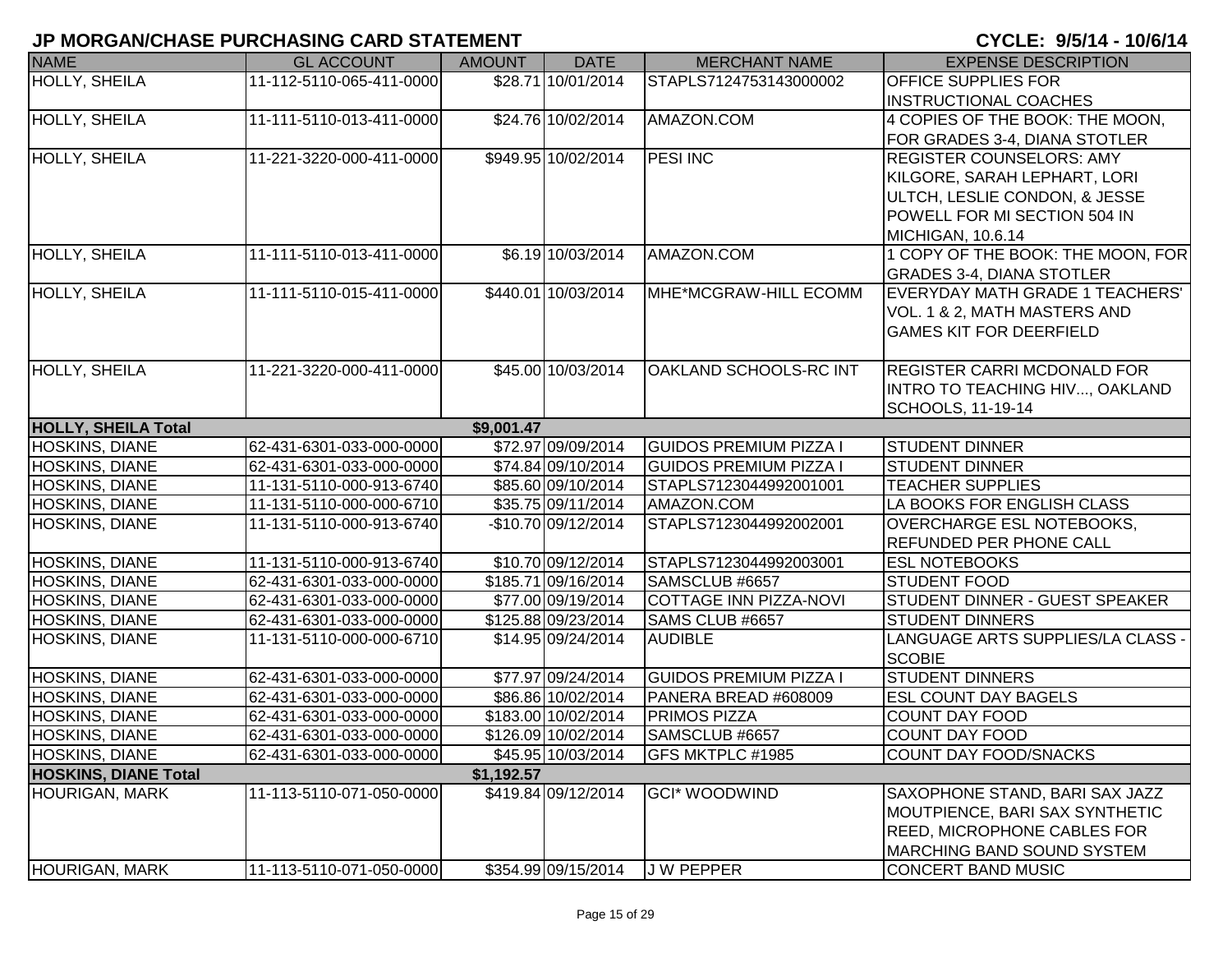| <b>NAME</b>                      | <b>GL ACCOUNT</b>        | <b>AMOUNT</b> | <b>DATE</b>           | <b>MERCHANT NAME</b>          | <b>EXPENSE DESCRIPTION</b>           |
|----------------------------------|--------------------------|---------------|-----------------------|-------------------------------|--------------------------------------|
| <b>HOURIGAN, MARK</b>            | 11-113-5110-071-050-0000 |               | \$25.90 09/16/2014    | JAMEY AEBERSOLD JAZZ I        | PURCHASE OF II-V-I CHORD             |
|                                  |                          |               |                       |                               | PROGRESSION BOOK FOR JAZZ            |
| <b>HOURIGAN, MARK</b>            | 11-113-5110-071-050-0000 |               | \$5.50 09/16/2014     | MUSICNOTES.COM                | PURCHASE OF SHEET MUSIC              |
| <b>HOURIGAN, MARK</b>            | 11-113-5110-071-050-0000 |               | \$59.98 10/02/2014    | <b>GCI* WOODWIND</b>          | SYNTHESIZER PEDAL AND CLARINET       |
|                                  |                          |               |                       |                               | <b>REED</b>                          |
| <b>HOURIGAN, MARK</b>            | 11-113-5110-071-050-0000 |               | \$279.99 10/03/2014   | <b>JW PEPPER</b>              | PURCHASE OF CONCERT BAND MUSIC       |
|                                  |                          |               |                       |                               |                                      |
| <b>HOURIGAN, MARK</b>            | 11-113-5110-071-050-0000 |               | \$5.50 10/06/2014     | MUSICNOTES.COM                | PURCHASE OF SHEET MUSIC FOR          |
|                                  |                          |               |                       |                               | <b>MARCHING BAND</b>                 |
| <b>HOURIGAN, MARK Total</b>      |                          | \$1,151.70    |                       |                               |                                      |
| JAROSLAWSKI, CARMEN              | 11-252-3220-000-000-0000 |               | -\$120.99 09/17/2014  | <b>CRYSTAL MTN LODGING</b>    | <b>CONFERENCE CREDIT</b>             |
| <b>JAROSLAWSKI, CARMEN Total</b> |                          | $-$120.99$    |                       |                               |                                      |
| JUOPPERI, JOHN                   | 11-261-5992-065-000-0000 |               | \$13.54 09/05/2014    | THE HOME DEPOT 2737           | <b>MS BLEACHERS STEP</b>             |
| JUOPPERI, JOHN                   | 11-261-5992-014-000-0000 |               | \$43.94 09/05/2014    | THE HOME DEPOT 2737           | PV STEP REPLACEMENT                  |
| <b>JUOPPERI, JOHN</b>            | 11-261-5992-000-000-0000 |               | \$155.00 09/10/2014   | <b>REDFORD LOCK COMPANY I</b> | <b>MTCE LOCKS</b>                    |
| JUOPPERI, JOHN                   | 11-261-5992-014-000-0000 |               | \$169.00 09/10/2014   | <b>REDFORD LOCK COMPANY I</b> | <b>PV LOCK</b>                       |
| JUOPPERI, JOHN                   | 11-261-5992-071-000-0000 |               | \$31.41 09/12/2014    | THE HOME DEPOT 2737           | <b>HS BLACKTOP PATCH</b>             |
| JUOPPERI, JOHN                   | 11-261-5992-000-000-0000 |               | \$99.00 09/12/2014    | THE HOME DEPOT 2737           | <b>MTCE IMPACT TOOL</b>              |
| JUOPPERI, JOHN                   | 11-261-5992-014-000-0000 |               | \$107.84 09/15/2014   | THE HOME DEPOT 2737           | PV CART REPAIR & DOOR STOPS          |
| JUOPPERI, JOHN                   | 11-261-5992-055-000-0000 |               | \$28.25 09/19/2014    | <b>REDFORD LOCK COMPANY I</b> | <b>NM6 LOCK</b>                      |
| <b>JUOPPERI, JOHN</b>            | 11-261-5992-000-000-0000 |               | \$28.25 09/19/2014    | <b>REDFORD LOCK COMPANY I</b> | NM6 LOCK                             |
| JUOPPERI, JOHN                   | 11-261-5992-000-000-0000 |               | \$1,745.64 09/19/2014 | <b>REDFORD LOCK COMPANY I</b> | <b>MTCE LOCKS</b>                    |
| JUOPPERI, JOHN                   | 11-261-5992-065-000-0000 |               | \$29.90 10/01/2014    | JOANN ETC #1933               | MS RM 330 SOUND PANELS               |
| <b>JUOPPERI, JOHN</b>            | 11-261-5992-065-000-0000 |               | \$67.40 10/01/2014    | THE HOME DEPOT 2737           | MS RM 330 SOUND PANELS               |
| JUOPPERI, JOHN Total             |                          | \$2,519.17    |                       |                               |                                      |
| KORTLANDT, PATRICIA              | 11-111-5110-011-025-0000 |               | \$30.91 09/15/2014    | STAPLS7123979511000001        | <b>CLASSROOM MATERIALS FOR</b>       |
|                                  |                          |               |                       |                               | <b>FAUCHER</b>                       |
| KORTLANDT, PATRICIA              | 11-111-5110-011-025-0000 |               | \$30.59 09/15/2014    | STAPLS7123980543000001        | CLASSROOM MATERIALS FOR HANNAH       |
|                                  |                          |               |                       |                               | <b>MERTZ AND KAREN WILKINSON</b>     |
|                                  |                          |               |                       |                               |                                      |
| KORTLANDT, PATRICIA              | 11-111-5110-011-025-0000 |               | \$897.96 09/26/2014   | DMI* DELL K-12 PTR            | 4 INK CARTRIDGES FOR COLORED         |
|                                  |                          |               |                       |                               | <b>PRINTER</b>                       |
| KORTLANDT, PATRICIA              | 11-111-5110-011-025-0000 |               | \$40.50 09/29/2014    | SSI*SCHOOL SPECIALTY          | <b>CLASSROOM MATERIALS FOR MERTZ</b> |
|                                  |                          |               |                       |                               |                                      |
| KORTLANDT, PATRICIA              | 11-111-5110-011-055-0000 |               | \$59.86 09/29/2014    | SSI*SCHOOL SPECIALTY          | 9" MARKERS AND BASKETBALLS FOR       |
|                                  |                          |               |                       |                               | PHYSICAL EDUCATION                   |
| KORTLANDT, PATRICIA              | 11-111-5110-011-025-0000 |               | \$26.86 09/29/2014    | SSI*SCHOOL SPECIALTY          | <b>CLASSROOM MATERIALS FOR</b>       |
|                                  |                          |               |                       |                               | <b>FAUCHER</b>                       |
| KORTLANDT, PATRICIA              | 11-111-5110-011-025-0000 |               | \$54.52 09/29/2014    | STAPLS7124572149000001        | <b>CLASSROOM MATERIALS FOR</b>       |
|                                  |                          |               |                       |                               | LESSWAY                              |
| KORTLANDT, PATRICIA              | 11-111-5110-011-025-0000 |               | \$26.60 09/29/2014    | STAPLS7124655097000001        | CLASSROOM MATERIALS FOR TITLE        |
|                                  |                          |               |                       |                               | ONE FAMILY LIAISON SCHERER           |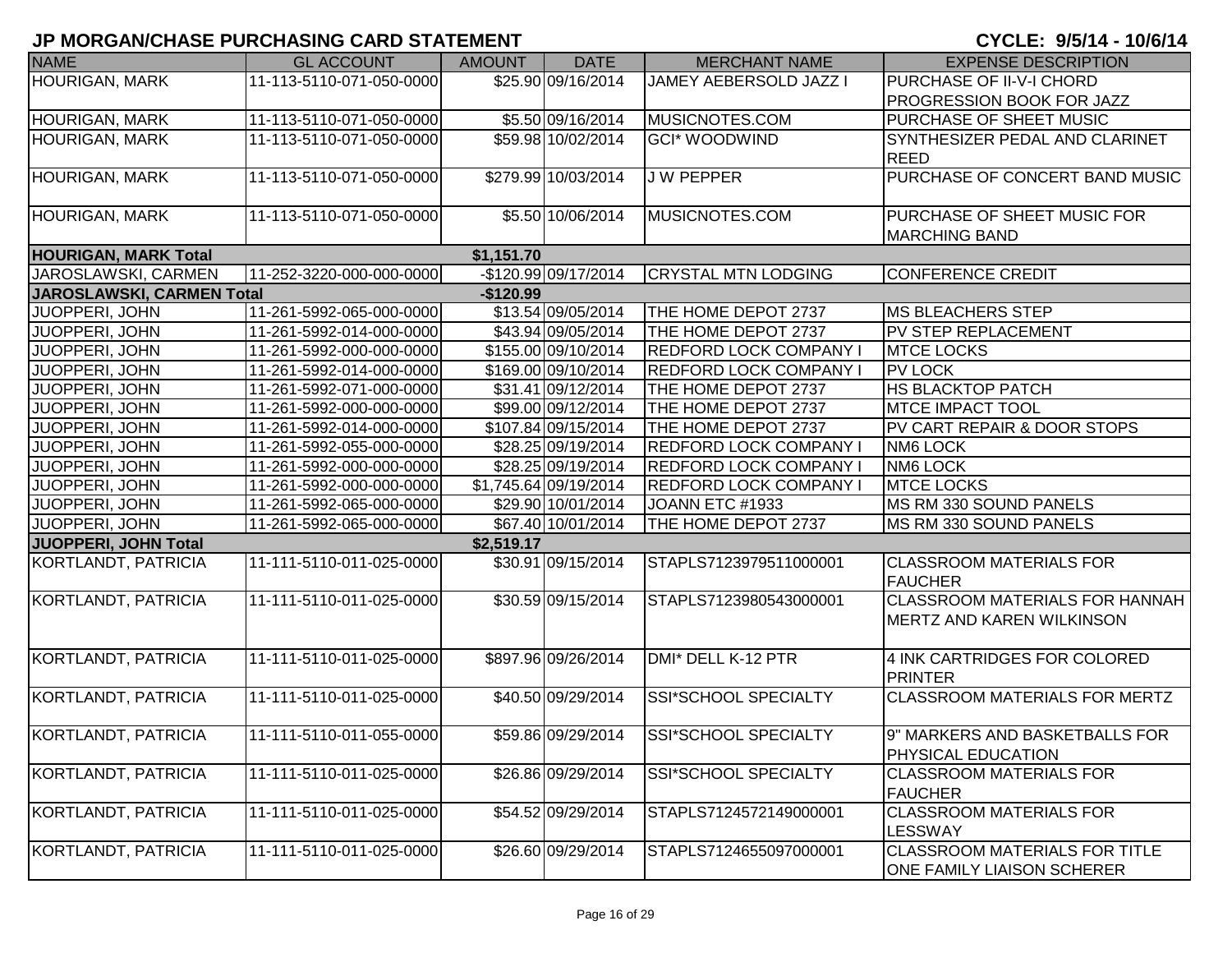| <b>NAME</b>                      | <b>GL ACCOUNT</b>        | <b>AMOUNT</b> | <b>DATE</b>           | <b>MERCHANT NAME</b>                             | <b>EXPENSE DESCRIPTION</b>                                              |
|----------------------------------|--------------------------|---------------|-----------------------|--------------------------------------------------|-------------------------------------------------------------------------|
| KORTLANDT, PATRICIA              | 11-111-5110-011-060-0000 |               | \$620.00 09/29/2014   | <b>TRIUMPH LEARNING</b>                          | <b>ELA COMMON CORE MATERIALS</b>                                        |
| <b>KORTLANDT, PATRICIA</b>       | 11-125-5110-011-000-6015 |               | \$1,000.00 09/29/2014 | <b>TRIUMPH LEARNING</b>                          | <b>ELA COMMON CORE MATERIALS</b>                                        |
| <b>KORTLANDT, PATRICIA Total</b> |                          | \$2,787.80    |                       |                                                  |                                                                         |
| LAINE, MARGARET                  | 11-221-3220-000-414-0000 |               | \$920.00 09/08/2014   | <b>CTR ADVNMENT STUDY</b>                        | <b>IB WORKSHOP FOR BRIAN LANGLEY</b>                                    |
| LAINE, MARGARET                  | 11-221-3220-000-414-0000 |               | \$339.20 09/08/2014   | <b>DELTA</b>                                     | <b>FLIGHT FOR BRIAN LANGLEY FOR IB</b><br><b>TRAINING</b>               |
| LAINE, MARGARET                  | 11-221-3220-000-414-0000 |               | \$368.20 09/09/2014   | <b>DELTA</b>                                     | <b>FLIGHT FOR XIUXIA WANG FOR IB</b><br><b>TRAINING</b>                 |
| LAINE, MARGARET                  | 11-221-3220-000-414-0000 |               | \$729.00 09/09/2014   | INT*BACCALAUREATE ORG                            | <b>IB WORKSHOP FOR XIUXIA WANG</b>                                      |
| LAINE, MARGARET                  | 11-113-4910-071-414-0000 |               | \$92.95 09/11/2014    | SPECIALIZED PRINTED PR                           | <b>IB GRAPH PAPRER FOR IB MATH</b><br><b>CLASSES</b>                    |
| LAINE, MARGARET                  | 62-431-6105-071-000-0000 |               | \$3,109.43 09/12/2014 | <b>AWL*PEARSON EDUCATION</b>                     | AP PILOT CD'S FOR AP COMPUTER<br><b>SCIENCE</b>                         |
| LAINE, MARGARET                  | 11-113-4910-071-414-0000 |               | \$4.16 09/12/2014     | FOREIGN TRANSACTION FEES IB ORDER FEE FROM WALES |                                                                         |
| LAINE, MARGARET                  | 11-113-4910-071-414-0000 |               | \$416.45 09/12/2014   | INT BACCALAUREATE ORG                            | ANNUAL PURCHASE FO IB EXAMS CD<br>MAY 2014 AND NOVEMBER 2013            |
| LAINE, MARGARET                  | 11-113-4910-071-414-0000 |               | \$139.50 09/16/2014   | <b>IB SOURCE</b>                                 | <b>IB TEACHER TEXTS FOR NEW</b><br><b>CURRCULUM</b>                     |
| LAINE, MARGARET                  | 62-431-6105-071-000-0000 |               | \$185.00 09/22/2014   | COLLEGEBOARD*PRODUCTS                            | AP CONFERENCE FOR CHRIS PAYTON                                          |
| LAINE, MARGARET                  | 62-431-6105-071-000-0000 |               | \$185.00 09/22/2014   | COLLEGEBOARD*PRODUCTS                            | AP CONFERENCE FOR AMY MILLER                                            |
| <b>LAINE, MARGARET</b>           | 62-431-6105-071-000-0000 |               | \$185.00 09/22/2014   | COLLEGEBOARD*PRODUCTS                            | AP CONFERENCE FOR BRIDGET<br><b>ESPINOSA</b>                            |
| LAINE, MARGARET                  | 62-431-6105-071-000-0000 |               | \$185.00 09/22/2014   | COLLEGEBOARD*PRODUCTS                            | AP CONFERENCE FOR MARILINA<br><b>CORTES</b>                             |
| LAINE, MARGARET                  | 62-431-6105-071-000-0000 |               | \$185.00 09/22/2014   | COLLEGEBOARD*PRODUCTS                            | AP CONFERENCE FOR KRISTINA<br>STEFANOU                                  |
| LAINE, MARGARET                  | 62-431-6105-071-000-0000 |               | \$185.00 09/22/2014   | COLLEGEBOARD*PRODUCTS                            | AP CONFERENCE CATHERINE BRACH                                           |
| <b>LAINE, MARGARET Total</b>     |                          | \$7,228.89    |                       |                                                  |                                                                         |
| LAMBERT, ELIZABETH               | 11-261-5710-000-000-0000 |               | \$926.58 09/05/2014   | CORRIGAN OIL #2 - BRI                            | <b>MTCE FUEL</b>                                                        |
| LAMBERT, ELIZABETH               | 11-261-3840-000-000-0000 |               | \$1,960.24 09/05/2014 | <b>WM EZPAY</b>                                  | <b>DISTRICT WASTE REMOVAL</b>                                           |
| LAMBERT, ELIZABETH               | 21-261-3840-000-000-0023 |               | \$653.41 09/05/2014   | <b>WM EZPAY</b>                                  | <b>DISTRICT WASTE REMOVAL, REC</b><br><b>MILLAGE</b>                    |
| LAMBERT, ELIZABETH               | 11-261-4910-071-000-0000 |               | \$370.00 09/09/2014   | <b>ALL CITY ROOTER</b>                           | <b>HS PLUMBING REPAIRS</b>                                              |
| LAMBERT, ELIZABETH               | 11-261-4910-001-000-0000 |               | \$142.00 09/09/2014   | <b>DETROIT ELEVATOR COMPA</b>                    | <b>ESB ELEVATOR MAINTENANCE</b>                                         |
| LAMBERT, ELIZABETH               | 11-261-4910-005-000-0000 |               | \$1,563.61 09/09/2014 | HAROLDS FRAME SHOP INC                           | <b>MTCE DEISEL DUMP</b>                                                 |
| LAMBERT, ELIZABETH               | 11-261-4910-055-000-0000 |               | \$1,104.50 09/10/2014 | <b>ARCH ENVIRONMENTAL GRO</b>                    | <b>NM LEAD-BASED PAINT INSPECTION IN</b><br><b>EARLY CHILDHOOD AREA</b> |
| LAMBERT, ELIZABETH               | 11-261-4910-000-000-0000 |               | \$1,875.00 09/10/2014 | <b>ARCH ENVIRONMENTAL GRO</b>                    | <b>DISTRICT AHERA COMPLIANCE</b><br><b>ISERVICES</b>                    |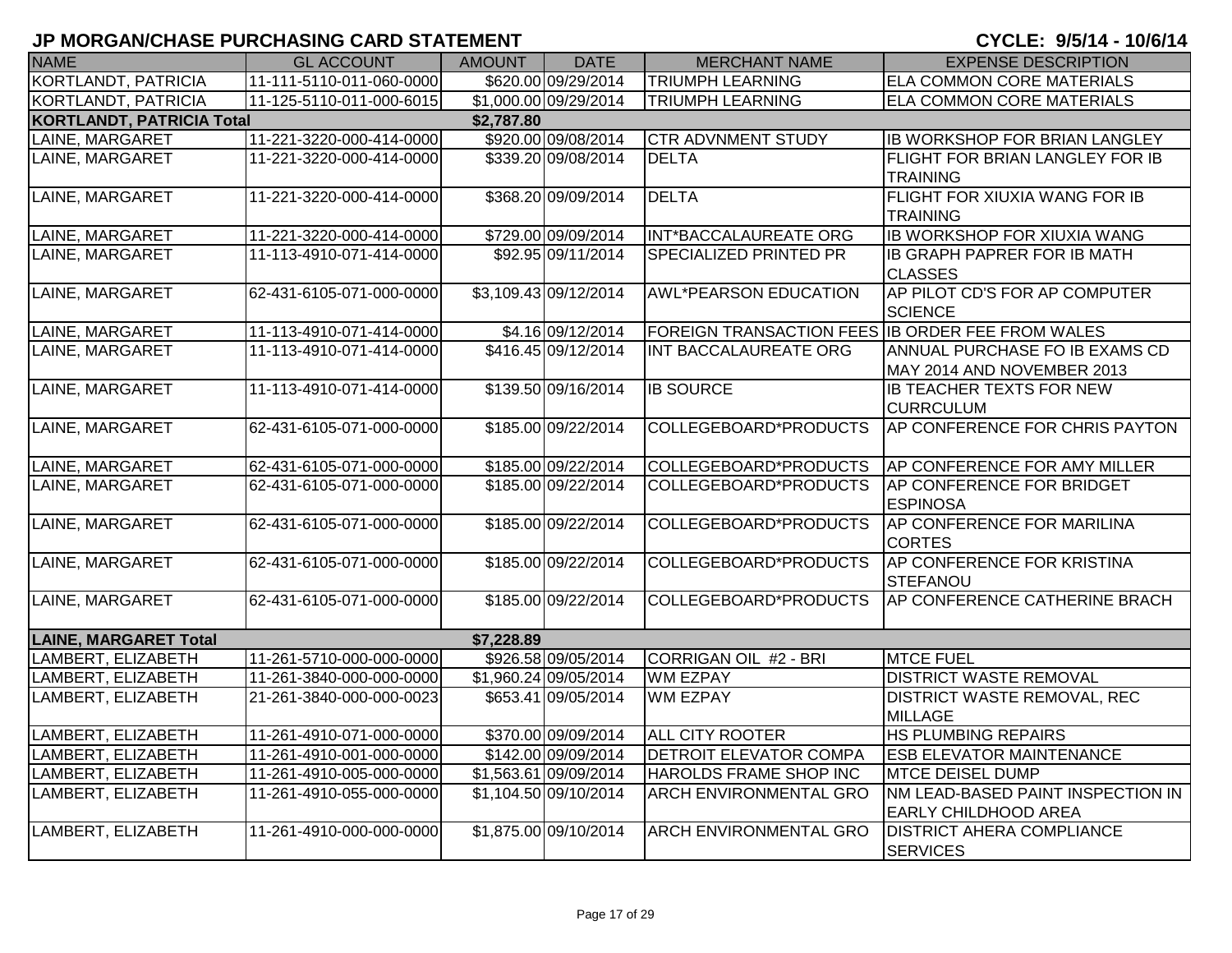| <b>NAME</b>        | <b>GL ACCOUNT</b>        | <b>AMOUNT</b> | <b>DATE</b>           | <b>MERCHANT NAME</b>          | <b>EXPENSE DESCRIPTION</b>                 |
|--------------------|--------------------------|---------------|-----------------------|-------------------------------|--------------------------------------------|
| LAMBERT, ELIZABETH | 11-261-4910-000-000-0611 |               | \$4,005.00 09/10/2014 | <b>ARCH ENVIRONMENTAL GRO</b> | <b>DISTRICT STORM WATER</b>                |
|                    |                          |               |                       |                               | <b>MANAGEMENT</b>                          |
| LAMBERT, ELIZABETH | 11-261-4910-012-000-0000 |               | \$779.00 09/10/2014   | <b>ARCH ENVIRONMENTAL GRO</b> | OH LEAD-BASED PAINT INSPECTION IN          |
|                    |                          |               |                       |                               | <b>EARLY CHILDHOOD AREA</b>                |
| LAMBERT, ELIZABETH | 11-261-4910-000-000-0000 |               | \$1,219.15 09/10/2014 | <b>ARCH ENVIRONMENTAL GRO</b> | <b>DISTRICT ENVIRONMENTAL</b>              |
|                    |                          |               |                       |                               | <b>CONSULTING SERVICES</b>                 |
| LAMBERT, ELIZABETH | 11-261-4910-000-000-0000 |               | \$429.00 09/10/2014   | <b>ARCH ENVIRONMENTAL GRO</b> | <b>IDISTRICT HAZARDOUS MATERIALS</b>       |
|                    |                          |               |                       |                               | CONSULTING/ NEW UST OPERATOR               |
|                    |                          |               |                       |                               | <b>REGULATORY REQUIREMENTS</b>             |
| LAMBERT, ELIZABETH | 11-261-4910-071-000-0000 |               | \$617.50 09/10/2014   | <b>DE-CAL INC</b>             | HS KITCHEN BOILER REPAIRS                  |
| LAMBERT, ELIZABETH | 41-261-4110-071-000-4449 |               | \$1,747.00 09/10/2014 | <b>DE-CAL INC</b>             | HS KITCHEN BOILER SERVICE                  |
| LAMBERT, ELIZABETH | 11-261-4910-071-000-0000 |               | \$172.09 09/10/2014   | IN *AQUATIC SOURCE, LL        | <b>HS POOL MAINTENANCE VISIT &amp;</b>     |
|                    |                          |               |                       |                               | <b>CHEMICALS</b>                           |
| LAMBERT, ELIZABETH | 11-261-4910-065-000-0000 |               | \$1,177.25 09/10/2014 | <b>LEABU SALES AND SERVIC</b> | <b>MS SEWING MACHINE MAINTENANCE &amp;</b> |
|                    |                          |               |                       |                               | <b>REPAIRS</b>                             |
| LAMBERT, ELIZABETH | 11-261-5991-014-000-0000 |               | \$181.72 09/10/2014   | <b>NICHOLS</b>                | <b>PV CUSTODIAL SUPPLIES</b>               |
| LAMBERT, ELIZABETH | 11-261-5991-055-000-0000 |               | \$227.15 09/10/2014   | <b>NICHOLS</b>                | NM6 CUSTODIAL SUPPLIES                     |
| LAMBERT, ELIZABETH | 11-261-4910-014-000-0000 |               | \$4,455.00 09/10/2014 | <b>SUPERIOR GROUNDCOVER I</b> | PV FEATHER WOOD MATERIAL FOR               |
|                    |                          |               |                       |                               | PLAYGROUND                                 |
|                    |                          |               |                       |                               | PO#27146                                   |
| LAMBERT, ELIZABETH | 11-261-4910-011-000-0000 |               | \$3,712.50 09/10/2014 | <b>SUPERIOR GROUNDCOVER I</b> | VO FEATHER WOOD MATERIAL FOR               |
|                    |                          |               |                       |                               | PLAYGROUND PO#27146                        |
| LAMBERT, ELIZABETH | 11-261-4910-003-000-0000 |               | \$371.25 09/10/2014   | <b>SUPERIOR GROUNDCOVER I</b> | <b>PS FEATHER WOOD MATERIAL FOR</b>        |
|                    |                          |               |                       |                               | PLAYGROUND PO#27146                        |
| LAMBERT, ELIZABETH | 11-261-4910-013-000-0000 |               | \$3,712.50 09/10/2014 | <b>SUPERIOR GROUNDCOVER I</b> | <b>NW FEATHER WOOD MATERIAL FOR</b>        |
|                    |                          |               |                       |                               | PLAYGROUND                                 |
|                    |                          |               |                       |                               | PO#27146                                   |
| LAMBERT, ELIZABETH | 11-261-4910-012-000-0000 |               | \$3,712.50 09/10/2014 | <b>SUPERIOR GROUNDCOVER I</b> | OH FEATHER WOOD MATERIAL FOR               |
|                    |                          |               |                       |                               | PLAYGROUND                                 |
|                    |                          |               |                       |                               | PO#27146                                   |
| LAMBERT, ELIZABETH | 11-261-4910-015-000-0000 |               | \$2,970.00 09/10/2014 | <b>SUPERIOR GROUNDCOVER I</b> | <b>DF FEATHER WOOD MATERIAL FOR</b>        |
|                    |                          |               |                       |                               | PLAYGROUND                                 |
|                    |                          |               |                       |                               | PO#27146                                   |
| LAMBERT, ELIZABETH | 41-261-4110-011-000-4449 |               | \$4,585.60 09/12/2014 | <b>DE-CAL INC</b>             | VO INSPECTION FOLLOWING HVAC               |
|                    |                          |               |                       |                               | <b>REPAIRS</b>                             |
| LAMBERT, ELIZABETH | 41-261-4110-015-000-4449 |               | \$4,549.20 09/12/2014 | <b>DE-CAL INC</b>             | <b>DF INSPECTION FOLLOWING HVAC</b>        |
|                    |                          |               |                       |                               | <b>REPAIRS</b>                             |
| LAMBERT, ELIZABETH | 11-261-4910-012-000-0000 |               | \$931.00 09/12/2014   | <b>DE-CAL INC</b>             | OH REFRIGERANT ANALYSIS                    |
| LAMBERT, ELIZABETH | 11-261-4910-001-000-0000 |               | \$600.00 09/12/2014   | <b>MICHIGAN STUMP REMOVAL</b> | <b>ESB TREE TRIMMING</b>                   |
| LAMBERT, ELIZABETH | 11-261-4910-055-000-0000 |               | \$500.00 09/12/2014   | MICHIGAN STUMP REMOVAL        | <b>NM BIKE PATH</b>                        |
| LAMBERT, ELIZABETH | 11-261-4910-071-000-0000 |               | \$390.00 09/15/2014   | <b>REDFORD LOCK COMPANY I</b> | <b>HS RE-KEY PRINCIPAL OFFICE</b>          |
| LAMBERT, ELIZABETH | 11-261-5992-071-000-0000 |               | \$1,639.80 09/15/2014 | <b>WW GRAINGER</b>            | <b>HS AIR DRYER</b>                        |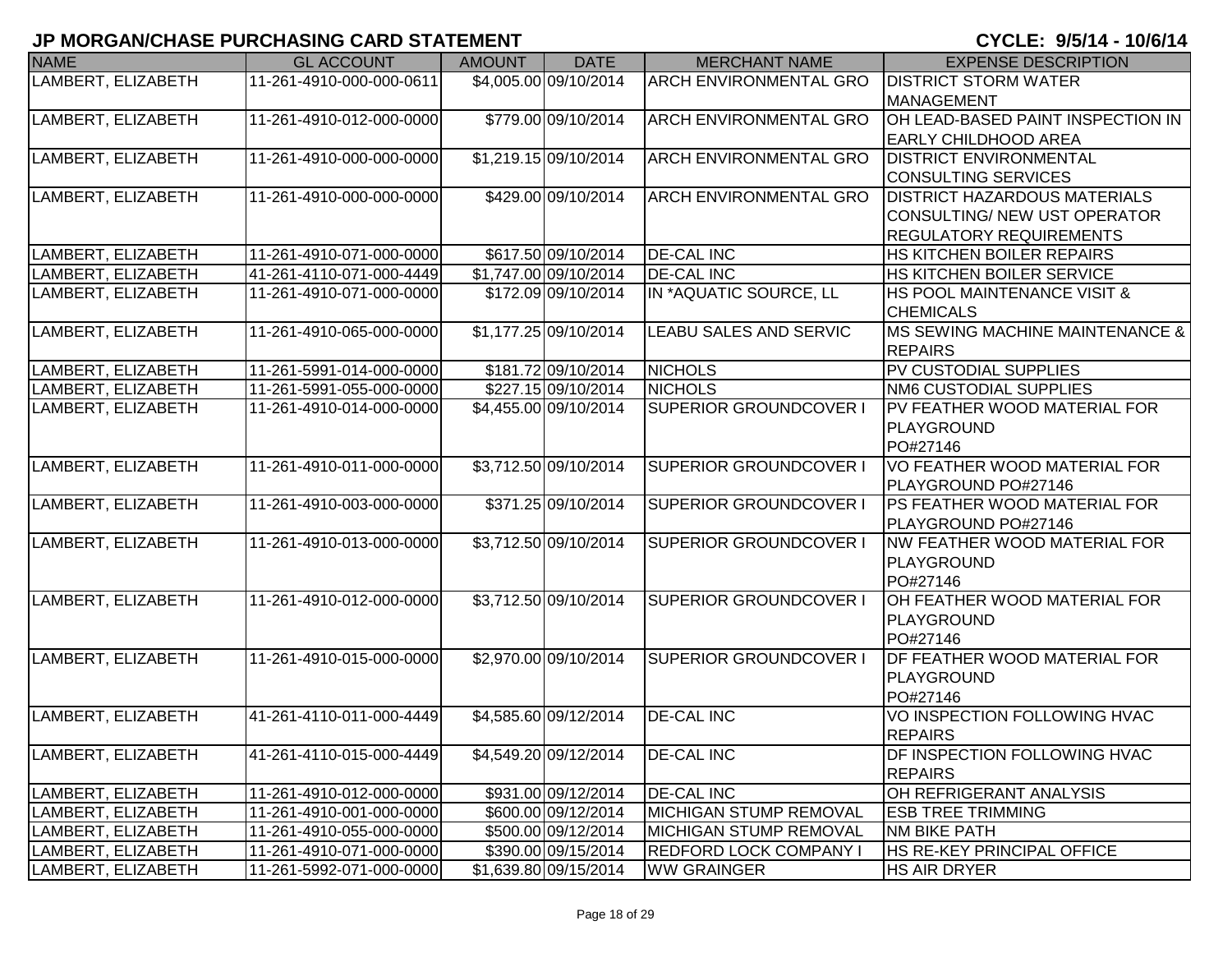| <b>NAME</b>                                            | <b>GL ACCOUNT</b>        | AMOUNT | <b>DATE</b>                                  | <b>MERCHANT NAME</b>              | <b>EXPENSE DESCRIPTION</b>                |
|--------------------------------------------------------|--------------------------|--------|----------------------------------------------|-----------------------------------|-------------------------------------------|
| LAMBERT, ELIZABETH                                     | 11-261-4910-012-000-0000 |        | \$195.00 09/16/2014                          | NATIONAL TIME                     | OH PANEL TROUBLE                          |
| LAMBERT, ELIZABETH                                     | 11-261-5992-000-000-0000 |        | \$85.40 09/18/2014                           | <b>AIRGASS NORTH</b>              | <b>MTCE WELDING</b>                       |
| LAMBERT, ELIZABETH                                     | 41-261-4110-071-000-4449 |        | \$3,270.66 09/18/2014                        | IN *CONTROLLED TEMPERA            | <b>HS POOL PUMP</b>                       |
| LAMBERT, ELIZABETH                                     | 41-261-4110-071-000-4449 |        | \$483.11 09/18/2014                          | IN *CONTROLLED TEMPERA            | HS PNEUMATIC COMPRESSOR LEAKS             |
|                                                        |                          |        |                                              |                                   |                                           |
| LAMBERT, ELIZABETH                                     | 41-261-4110-014-000-4449 |        | \$490.05 09/18/2014                          | IN *CONTROLLED TEMPERA            | PV ROOM 212 NO COOLING                    |
| LAMBERT, ELIZABETH                                     | 41-261-4110-005-000-4449 |        | \$255.00 09/18/2014                          | IN *CONTROLLED TEMPERA            | MTCE OFFICE NO COOLING                    |
| LAMBERT, ELIZABETH                                     | 11-261-4910-055-000-0000 |        | \$559.50 09/18/2014                          | IN *CONTROLLED TEMPERA            | NM LEAKS IN ROOMS 602,610, 621 & 623      |
|                                                        |                          |        |                                              |                                   |                                           |
| LAMBERT, ELIZABETH                                     | 41-261-4110-055-000-4449 |        | \$2,213.50 09/18/2014                        | IN *CONTROLLED TEMPERA            | NM5 CONDENSER FAN MOTOR REPAIR            |
|                                                        |                          |        |                                              |                                   |                                           |
| LAMBERT, ELIZABETH                                     | 41-261-4110-071-000-4449 |        | \$799.74 09/18/2014                          | IN *CONTROLLED TEMPERA            | HS POOL SUMP OVERFLOWING                  |
| LAMBERT, ELIZABETH                                     | 11-261-4910-071-000-0000 |        | \$829.83 09/18/2014                          | IN *CONTROLLED TEMPERA            | HS POOL AHU BELTS & PNEUMATIC             |
|                                                        |                          |        |                                              |                                   | <b>LEAK</b><br>NM5 AHU BELTS              |
| LAMBERT, ELIZABETH                                     | 11-261-4910-055-000-0000 |        | \$886.35 09/18/2014<br>\$6,836.69 09/18/2014 | IN *CONTROLLED TEMPERA            | <b>ITC CHILLER REPAIRS, ROOM 107</b>      |
| <b>_AMBERT, ELIZABETH</b><br><b>_AMBERT, ELIZABETH</b> | 41-261-4110-060-000-4449 |        |                                              | IN *CONTROLLED TEMPERA            | <b>MTCE FUEL</b>                          |
|                                                        | 11-261-5710-000-000-0000 |        | \$678.20 09/19/2014                          | CORRIGAN OIL #2 - BRI             |                                           |
| LAMBERT, ELIZABETH<br>LAMBERT, ELIZABETH               | 11-266-4934-000-000-0000 |        | \$949.25 09/19/2014                          | <b>PROTECTION ONE ALARM</b>       | <b>DISTRICT SECURITY SYSTEM</b>           |
| LAMBERT, ELIZABETH                                     | 11-266-4934-000-000-0000 |        | \$10.00 09/19/2014                           | <b>PROTECTION ONE ALARM</b>       | <b>ESB SECURITY SYSTEM</b>                |
|                                                        | 11-261-5992-060-000-0000 |        | \$9.81 09/23/2014                            | <b>COCHRANE SUPPLY AND EN</b>     | <b>ITC UNIT VENTILATORS FREIGHT</b>       |
| LAMBERT, ELIZABETH                                     | 11-261-5992-060-000-0000 |        | \$269.50 09/23/2014                          | <b>COCHRANE SUPPLY AND EN</b>     | <b>ITC UNIT VENTILATORS</b>               |
| LAMBERT, ELIZABETH                                     | 11-261-5991-010-000-0000 |        | \$90.86 09/24/2014                           | <b>NICHOLS</b>                    | <b>IMTCE CUSTODIAL SUPPLIES</b>           |
| LAMBERT, ELIZABETH                                     | 11-261-4910-071-000-0000 |        | \$1,858.40 09/25/2014                        | NATIONAL TIME                     | HS FIRE ALARM INSPECTION REPAIRS          |
| LAMBERT, ELIZABETH                                     | 11-261-5992-071-000-0000 |        | \$140.00 09/26/2014                          | IN *AQUATIC SOURCE, LL            | HS POOL CLEAN PROBES FOR                  |
|                                                        |                          |        |                                              |                                   | <b>CHEMTROL</b>                           |
| LAMBERT, ELIZABETH                                     | 11-261-5992-000-000-0000 |        | \$973.60 09/26/2014                          | <b>NICHOLS</b>                    | <b>MTCE TOILET PAPER &amp; HAND TOWEL</b> |
|                                                        |                          |        |                                              |                                   | <b>DISPENSERS</b>                         |
| LAMBERT, ELIZABETH                                     | 11-261-4910-010-000-0000 |        | \$28.73 09/29/2014                           | <b>QUALITY FIRST AID &amp; SA</b> | TRANS FIRST AID KIT REFILLS               |
| LAMBERT, ELIZABETH                                     | 11-261-4910-060-000-0000 |        | \$600.75 09/30/2014                          | <b>ARCH ENVIRONMENTAL GRO</b>     | <b>ITC RM 105 MOLD INVESTIGATION</b>      |
| LAMBERT, ELIZABETH                                     | 11-261-5992-071-000-0000 |        | \$260.00 10/01/2014                          | IN *AQUATIC SOURCE, LL            | <b>HS POOL CHLORINE</b>                   |
| LAMBERT, ELIZABETH                                     | 11-261-5991-065-000-0000 |        | \$662.20 10/01/2014                          | <b>NICHOLS</b>                    | <b>MS CUSTODIAL SUPPLIES</b>              |
| LAMBERT, ELIZABETH                                     | 11-261-5991-012-000-0000 |        | \$874.94 10/01/2014                          | <b>NICHOLS</b>                    | OH CUSTODIAL SUPPLIES                     |
| LAMBERT, ELIZABETH                                     | 11-261-5991-011-000-0000 |        | \$359.54 10/01/2014                          | <b>NICHOLS</b>                    | <b>VO CUSTODIAL SUPPLIES</b>              |
| LAMBERT, ELIZABETH                                     | 11-261-5991-005-000-0000 |        | \$188.94 10/01/2014                          | <b>NICHOLS</b>                    | <b>MTCE CUSTODIAL SUPPLIES</b>            |
| LAMBERT, ELIZABETH                                     | 11-261-5991-055-000-0000 |        | \$227.37 10/01/2014                          | <b>NICHOLS</b>                    | <b>NM6 CUSTODIAL SUPPLIES</b>             |
| LAMBERT, ELIZABETH                                     | 11-261-5991-013-000-0000 |        | \$799.19 10/01/2014                          | <b>NICHOLS</b>                    | <b>NW CUSTODIAL SUPPLIES</b>              |
| LAMBERT, ELIZABETH                                     | 11-261-5991-071-000-0000 |        | \$1,997.54 10/01/2014                        | <b>NICHOLS</b>                    | <b>HS CUSTODIAL SUPPLIES</b>              |
| LAMBERT, ELIZABETH                                     | 11-261-5991-015-000-0000 |        | \$366.94 10/01/2014                          | <b>NICHOLS</b>                    | <b>DF CUSTODIAL SUPPLIES</b>              |
| LAMBERT, ELIZABETH                                     | 11-261-5991-055-000-0000 |        | \$860.07 10/01/2014                          | <b>NICHOLS</b>                    | <b>NM5 CUSTODIAL SUPPLIES</b>             |
| LAMBERT, ELIZABETH                                     | 11-261-5991-014-000-0000 |        | \$405.13 10/01/2014                          | <b>NICHOLS</b>                    | PV CUSTODIAL SUPPLIES                     |
| LAMBERT, ELIZABETH                                     | 11-261-4910-010-000-0000 |        | \$316.35 10/01/2014                          | <b>OSCAR W LARSON</b>             | <b>TRANS GAS NOZZLE</b>                   |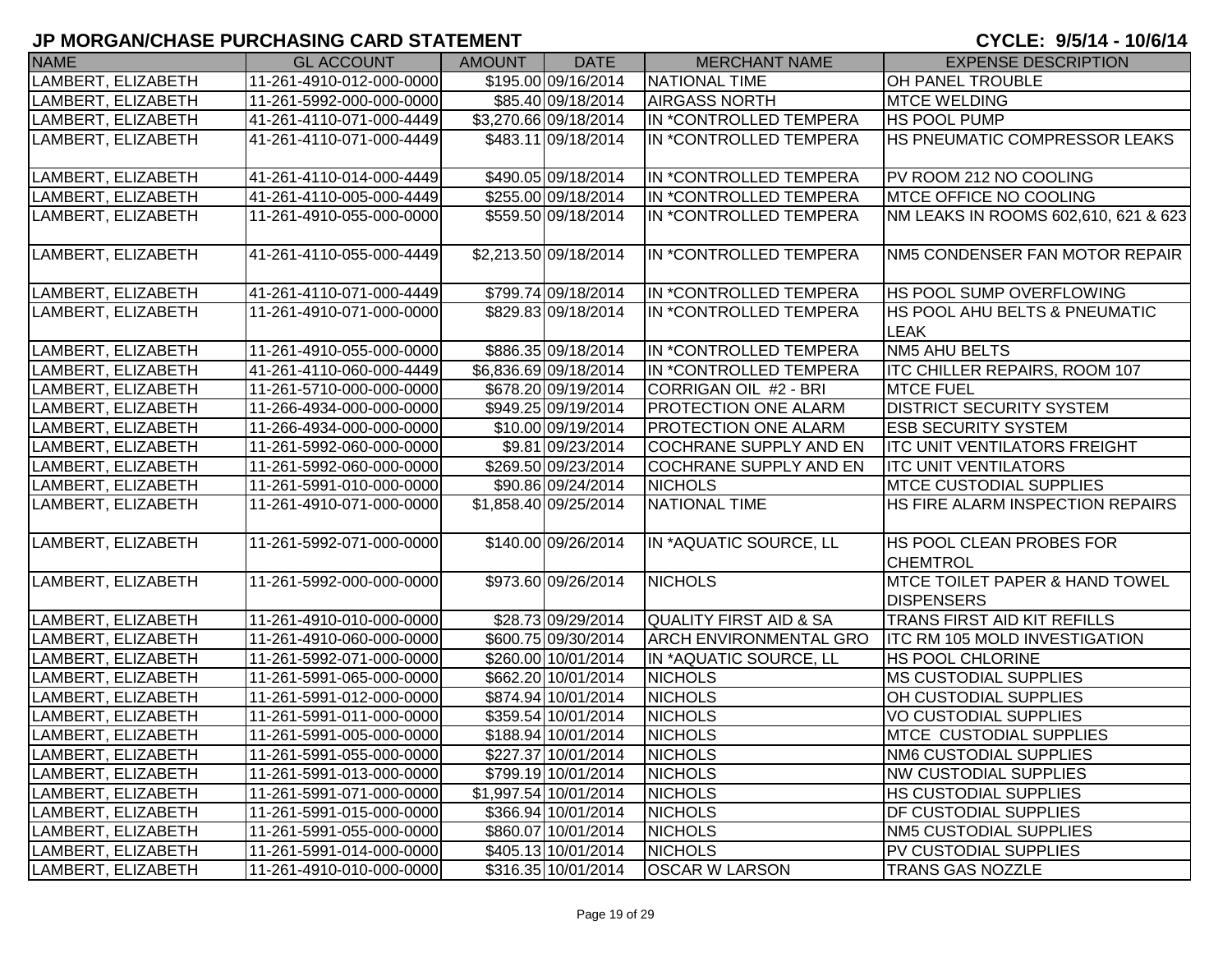| <b>NAME</b>                     | <b>GL ACCOUNT</b>        | <b>AMOUNT</b> | <b>DATE</b>           | <b>MERCHANT NAME</b>              | <b>EXPENSE DESCRIPTION</b>             |
|---------------------------------|--------------------------|---------------|-----------------------|-----------------------------------|----------------------------------------|
| LAMBERT, ELIZABETH              | 11-261-5992-060-000-0000 |               | \$820.18 10/02/2014   | <b>COCHRANE SUPPLY AND EN</b>     | <b>ITC CLASSROOM UNIVENTS</b>          |
| LAMBERT, ELIZABETH              | 11-261-5710-000-000-0000 |               | \$577.15 10/02/2014   | CORRIGAN OIL #2 - BRI             | <b>MTCE FUEL</b>                       |
| LAMBERT, ELIZABETH              | 41-261-4110-071-000-4449 |               | \$1,506.51 10/03/2014 | IN *CONTROLLED TEMPERA            | <b>HS BOILER REPAIR</b>                |
| LAMBERT, ELIZABETH              | 11-261-4910-000-000-0000 |               | \$306.21 10/06/2014   | <b>ARCH ENVIRONMENTAL GRO</b>     | OH MS & DF MEDICAL WASTE               |
|                                 |                          |               |                       |                                   | <b>DISPOSAL</b>                        |
| LAMBERT, ELIZABETH              | 11-261-4910-000-000-0611 |               | \$1,989.22 10/06/2014 | <b>ARCH ENVIRONMENTAL GRO</b>     | <b>DISTRICT STORM WATER</b>            |
|                                 |                          |               |                       |                                   | <b>MANAGEMENT</b>                      |
| LAMBERT, ELIZABETH              | 11-261-3840-000-000-0000 |               | \$3,119.87 10/06/2014 | <b>WM EZPAY</b>                   | <b>DISTRICT WASTE REMOVAL</b>          |
| LAMBERT, ELIZABETH              | 21-261-3840-000-000-0023 |               | \$1,040.20 10/06/2014 | <b>WM EZPAY</b>                   | <b>DISTRICT WASTE REMOVAL REC</b>      |
|                                 |                          |               |                       |                                   | <b>MILAGE</b>                          |
| <b>LAMBERT, ELIZABETH Total</b> |                          | \$90,471.03   |                       |                                   |                                        |
| LANEY, CHRISTOPHER              | 62-431-6247-065-000-0000 |               | \$33.21 09/08/2014    | KROGER #441                       | PURCHASED SPAGHETTI FOR OUR            |
|                                 |                          |               |                       |                                   | SPAGHETTI BRIDGES WE MADE IN OUR       |
|                                 |                          |               |                       |                                   | <b>STEM CLASS</b>                      |
| LANEY, CHRISTOPHER              | 62-431-6247-065-000-0000 |               | \$313.06 09/10/2014   | <b>INDUSTRIAL ARTS SUPPLY</b>     | PURCHASED CO2 CAR KITS FOR 7TH         |
|                                 |                          |               |                       |                                   | <b>GRADE APPLIED TECH AND HOT GLUE</b> |
|                                 |                          |               |                       |                                   | <b>GUNS/GLUE STICKS FOR 8TH GRADE</b>  |
|                                 |                          |               |                       |                                   | <b>PROJECT</b>                         |
| LANEY, CHRISTOPHER              | 62-431-6247-065-000-0000 |               | \$27.52 09/16/2014    | THE HOME DEPOT 2710               | <b>SUPPLIES FOR BOTH CLASSES</b>       |
| LANEY, CHRISTOPHER              | 62-431-6247-065-000-0000 |               | \$24.94 09/22/2014    | <b>TARGET</b><br>00014654         | <b>SUPPLIES FOR BOTH CLASSES</b>       |
| LANEY, CHRISTOPHER              | 62-431-6247-065-000-0000 |               | \$50.67 09/25/2014    | THE HOME DEPOT 2737               | <b>SUPPLIES FOR BOTH CLASSES</b>       |
| LANEY, CHRISTOPHER              | 62-431-6247-065-000-0000 |               | \$82.54 09/30/2014    | THE HOME DEPOT 2710               | <b>SUPPLIES FOR BOTH CLASSES</b>       |
| <b>LANEY, CHRISTOPHER Total</b> |                          | \$531.94      |                       |                                   |                                        |
| LUDWIG, CORINA                  | 62-431-6249-065-000-0000 |               | \$29.59 09/12/2014    | <b>TARGET</b><br>00014654         | <b>SUPPLIES</b>                        |
| LUDWIG, CORINA                  | 62-431-6249-065-000-0000 |               | \$100.01 09/15/2014   | MEIJER INC #122 Q01               | <b>SUPPLIES</b>                        |
| LUDWIG, CORINA                  | 62-431-6249-065-000-0000 |               | \$461.98 10/06/2014   | <b>HAAN CRAFTS</b>                | <b>SUPPLIES</b>                        |
| LUDWIG, CORINA                  | 62-431-6249-065-000-0000 |               | \$6.35 10/06/2014     | <b>HAAN CRAFTS</b>                | <b>SUPPLIES</b>                        |
| LUDWIG, CORINA                  | 62-431-6249-065-000-0000 |               | \$22.20 10/06/2014    | MEIJER INC #122<br>Q01            | <b>SUPPLIES</b>                        |
| <b>LUDWIG, CORINA Total</b>     |                          | \$620.13      |                       |                                   |                                        |
| LUMLEY, SHERYL                  | 62-431-6301-033-000-0000 |               | \$27.42 09/05/2014    | SAMSCLUB #6657                    | <b>FOOD FOR STUDENTS</b>               |
| LUMLEY, SHERYL                  | 62-431-6301-033-000-0000 |               | \$56.36 09/09/2014    | SAMSCLUB #6657                    | <b>FOOD FOR STUDENTS</b>               |
| LUMLEY, SHERYL                  | 62-431-6301-033-000-0000 |               | \$50.95 09/30/2014    | WM SUPERCENTER #5893              | <b>FOOD FOR STUDENTS</b>               |
| <b>LUMLEY, SHERYL Total</b>     |                          | \$134.73      |                       |                                   |                                        |
| LUSSENDEN, ASHLEY               | 11-118-5110-000-951-0000 |               | \$19.33 09/15/2014    | JOANN ETC #2003                   | <b>CLASSROOM SUPPLIES</b>              |
| LUSSENDEN, ASHLEY               | 11-118-5110-000-951-0000 |               | \$17.44 09/23/2014    | MEIJER INC #122 Q01               | <b>CLASSROOM REWARDS</b>               |
| <b>LUSSENDEN, ASHLEY</b>        | 11-118-5110-000-951-0000 |               | \$13.06 09/25/2014    | MEIJER INC #046<br>Q01            | <b>CLASSROOM SUPPLIES</b>              |
| <b>LUSSENDEN, ASHLEY Total</b>  |                          | \$49.83       |                       |                                   |                                        |
| MATTHEWS, STEVEN                | 11-232-3220-000-000-0000 |               | \$456.70 09/29/2014   | <b>GRAND TRAV RESORT &amp; SP</b> | <b>MASA CONFERENCE HOTEL EXPENSE</b>   |
|                                 |                          |               |                       |                                   |                                        |
| <b>MATTHEWS, STEVEN Total</b>   |                          | \$456.70      |                       |                                   |                                        |
| MCKAIG, HEATHER                 | 62-431-6146-071-000-0000 |               | \$10.72 09/16/2014    | AMAZON.COM                        | TRANSLATION SCRIPTS - FALL PLAY        |
| MCKAIG, HEATHER                 | 62-431-6146-071-000-0000 |               | \$30.75 09/19/2014    | <b>SAMUEL FRENCH INC.</b>         | <b>FALL PLAY SCRIPTS</b>               |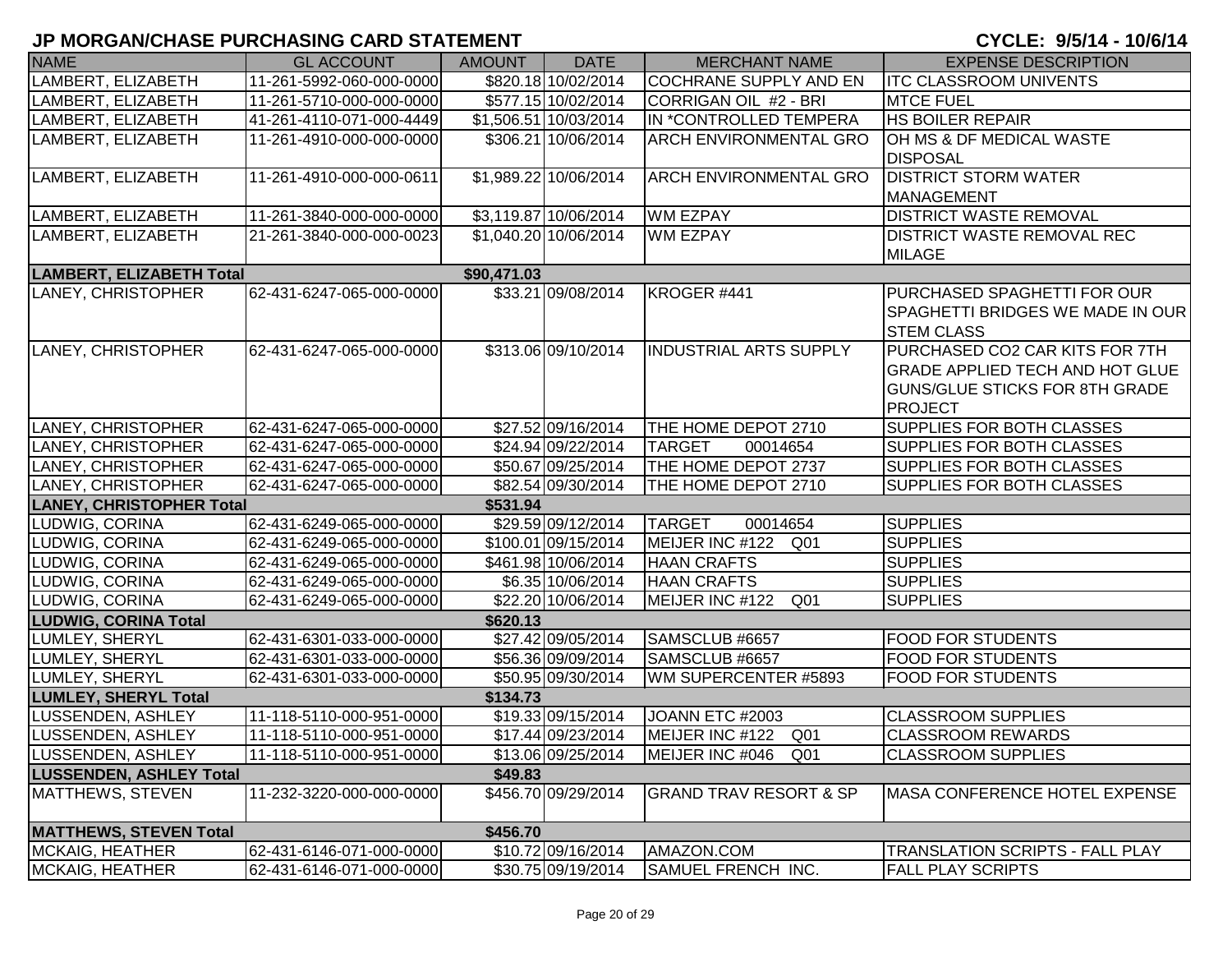| <b>NAME</b>                   | <b>GL ACCOUNT</b>        | AMOUNT     | <b>DATE</b>           | <b>MERCHANT NAME</b>          | <b>EXPENSE DESCRIPTION</b>                        |
|-------------------------------|--------------------------|------------|-----------------------|-------------------------------|---------------------------------------------------|
| <b>MCKAIG, HEATHER</b>        | 62-431-6194-071-000-0000 |            | \$71.88 09/19/2014    | THE HOME DEPOT 2737           | PAINT FOR SET                                     |
| <b>MCKAIG, HEATHER</b>        | 62-431-6146-071-000-0000 |            | \$32.38 10/03/2014    | JOANN ETC #2004               | <b>SET SUPPLIES</b>                               |
| <b>MCKAIG, HEATHER</b>        | 62-431-6143-071-000-0000 |            | \$115.00 10/06/2014   | AMAZON.COM                    | <b>PROJECTOR SCREEN</b>                           |
| MCKAIG, HEATHER               | 62-431-6146-071-000-0000 |            | \$8.84 10/06/2014     | JOANN ETC #1933               | <b>SET SUPPLIES</b>                               |
| <b>MCKAIG, HEATHER</b>        | 62-431-6146-071-000-0000 |            | \$5.98 10/06/2014     | KROGER #632                   | <b>SET SUPPLIES</b>                               |
| <b>MCKAIG, HEATHER</b>        | 11-113-4910-071-026-0000 |            | \$67.25 10/06/2014    | <b>SAMUEL FRENCH INC.</b>     | <b>SCRIPTS</b>                                    |
| <b>MCKAIG, HEATHER</b>        | 62-431-6146-071-000-0000 |            | \$46.62 10/06/2014    | <b>STAPLES</b><br>00115659    | <b>SET SUPPLIES</b>                               |
| <b>MCKAIG, HEATHER</b>        | 62-431-6146-071-000-0000 |            | \$24.61 10/06/2014    | THE HOME DEPOT 2737           | <b>SET SUPPLIES</b>                               |
| <b>MCKAIG, HEATHER Total</b>  |                          | \$414.03   |                       |                               |                                                   |
| MICHOS, JENNIFER              | 11-111-5110-014-025-0000 |            | \$28.72 09/05/2014    | <b>STAPLES</b><br>00115659    | <b>BRIGHT POSTER BOARD</b>                        |
| MICHOS, JENNIFER              | 62-431-6275-014-000-0000 |            | \$50.76 09/08/2014    | <b>HILLERS MARKET</b>         | THANK YOU GIFTS FOR THE BUS<br><b>DRIVERS</b>     |
| MICHOS, JENNIFER              | 62-431-6275-014-000-0000 |            | \$64.34 09/08/2014    | <b>OFFICE MAX</b>             | <b>VISITOR SIGNS</b>                              |
| <b>MICHOS, JENNIFER</b>       | 62-431-6275-014-000-0000 |            | \$50.78 09/29/2014    | KELLER & STEIN FLORIST        | THANK YOU FLOWERS                                 |
| <b>MICHOS, JENNIFER Total</b> |                          | \$194.60   |                       |                               |                                                   |
| MILLER, HELEN                 | 62-431-6770-001-000-0000 |            | \$63.00 09/05/2014    | <b>TLF VANESSAS FLOWERS</b>   | <b>FLOWERS/RJ WEBBER FAMILY</b><br><b>FUNERAL</b> |
| MILLER, HELEN                 | 11-283-5990-000-000-0000 |            | \$23.34 09/08/2014    | <b>STATEANDFEDERAL</b>        | MI/FED EMPLOYMENT POSTERS 2014                    |
| MILLER, HELEN                 | 11-283-5910-000-000-0000 |            | \$113.18 09/22/2014   | STAPLS7124357182000001        | <b>HR OFFICE SUPPLIES</b>                         |
| <b>MILLER, HELEN</b>          | 11-283-5910-000-000-0000 |            | \$19.98 09/23/2014    | SAMSCLUB #6657                | OFFICE CHAIR MAT/SUPPLIES                         |
| MILLER, HELEN                 | 11-283-5610-000-000-0000 |            | \$114.00 09/24/2014   | <b>MARIA'S DELI</b>           | <b>NEW STAFF ORIENTATION DINNER</b>               |
| MILLER, HELEN                 | 11-283-5610-000-000-0000 |            | \$47.53 09/30/2014    | <b>PENN STATION</b>           | <b>NEA NEGOTIATIONS LUNCH</b>                     |
| MILLER, HELEN                 | 11-283-5910-000-000-0000 |            | \$18.96 10/01/2014    | SAMSCLUB #6657                | <b>ICHAT BINDERS/CANDY</b>                        |
| <b>MILLER, HELEN Total</b>    |                          | \$399.99   |                       |                               |                                                   |
| NESMITH, RUSSELL              | 11-261-5992-071-000-0000 |            | \$115.76 09/08/2014   | <b>BEST PLUMBING SPECIALT</b> | <b>HS COACHES SHOWERS</b>                         |
| NESMITH, RUSSELL              | 11-261-5993-000-000-0000 |            | \$2,071.75 09/11/2014 | PIONEER REVERE 8008771        | <b>GRNDS PAINT, CLEANER</b>                       |
| NESMITH, RUSSELL              | 11-261-5992-013-000-0000 |            | \$110.57 09/11/2014   | <b>WW GRAINGER</b>            | <b>NW TRASH CAN TOP</b>                           |
| NESMITH, RUSSELL              | 11-261-5992-071-000-0000 |            | \$145.53 09/16/2014   | <b>BEST PLUMBING SPECIALT</b> | <b>HS COACHES SHOWERS</b>                         |
| <b>NESMITH, RUSSELL</b>       | 11-261-5992-003-000-0000 |            | \$24.87 09/17/2014    | THE HOME DEPOT 2737           | <b>PS TOILETS</b>                                 |
| <b>NESMITH, RUSSELL</b>       | 11-261-5992-013-000-0000 |            | \$29.20 09/22/2014    | THE HOME DEPOT 2737           | <b>NW BENCHES</b>                                 |
| <b>NESMITH, RUSSELL</b>       | 11-261-5992-013-000-0000 |            | \$151.94 09/24/2014   | <b>BEST PLUMBING SPECIALT</b> | <b>NW DRINKING FOUNTAIN</b>                       |
| <b>NESMITH, RUSSELL</b>       | 11-252-7912-000-000-0000 |            | \$150.00 10/01/2014   | <b>HESS 09406</b>             | <b>FRAUDULENT CHARGE/CREDIT</b><br>PENDING        |
| NESMITH, RUSSELL              | 11-252-7912-000-000-0000 |            | \$99.00 10/01/2014    | SHELL OIL 57543206700         | <b>FRAUDULENT CHARGE/CREDIT</b><br>PENDING        |
| <b>NESMITH, RUSSELL Total</b> |                          | \$2,898.62 |                       |                               |                                                   |
| OCONNOR, GAIL                 | 11-118-5110-000-951-0000 |            | \$50.23 09/05/2014    | STAPLS7123301229000001        | <b>TEACHING SUPPLIES</b>                          |
| OCONNOR, GAIL                 | 11-118-5110-000-951-0000 |            | \$277.04 09/08/2014   | STAPLS7123536187000001        | <b>TEACHING SUPPLIES</b>                          |
| <b>OCONNOR, GAIL</b>          | 11-118-5110-000-951-0000 |            | \$63.15 09/08/2014    | STAPLS7123536187000002        | <b>TEACHING SUPPLIES</b>                          |
| <b>OCONNOR, GAIL</b>          | 11-118-5110-000-951-0000 |            | \$134.40 09/08/2014   | STAPLS7123536187000003        | <b>TEACHING SUPPLIES</b>                          |
| OCONNOR, GAIL                 | 11-118-5110-000-951-0000 |            | \$19.07 09/10/2014    | <b>DISCOUNT SCHOOL SUPPLY</b> | <b>TEACHING SUPPLIES</b>                          |
| OCONNOR, GAIL                 | 11-118-5110-000-951-0000 |            | \$343.56 09/10/2014   | <b>DISCOUNT SCHOOL SUPPLY</b> | <b>TEACHING SUPPLIES</b>                          |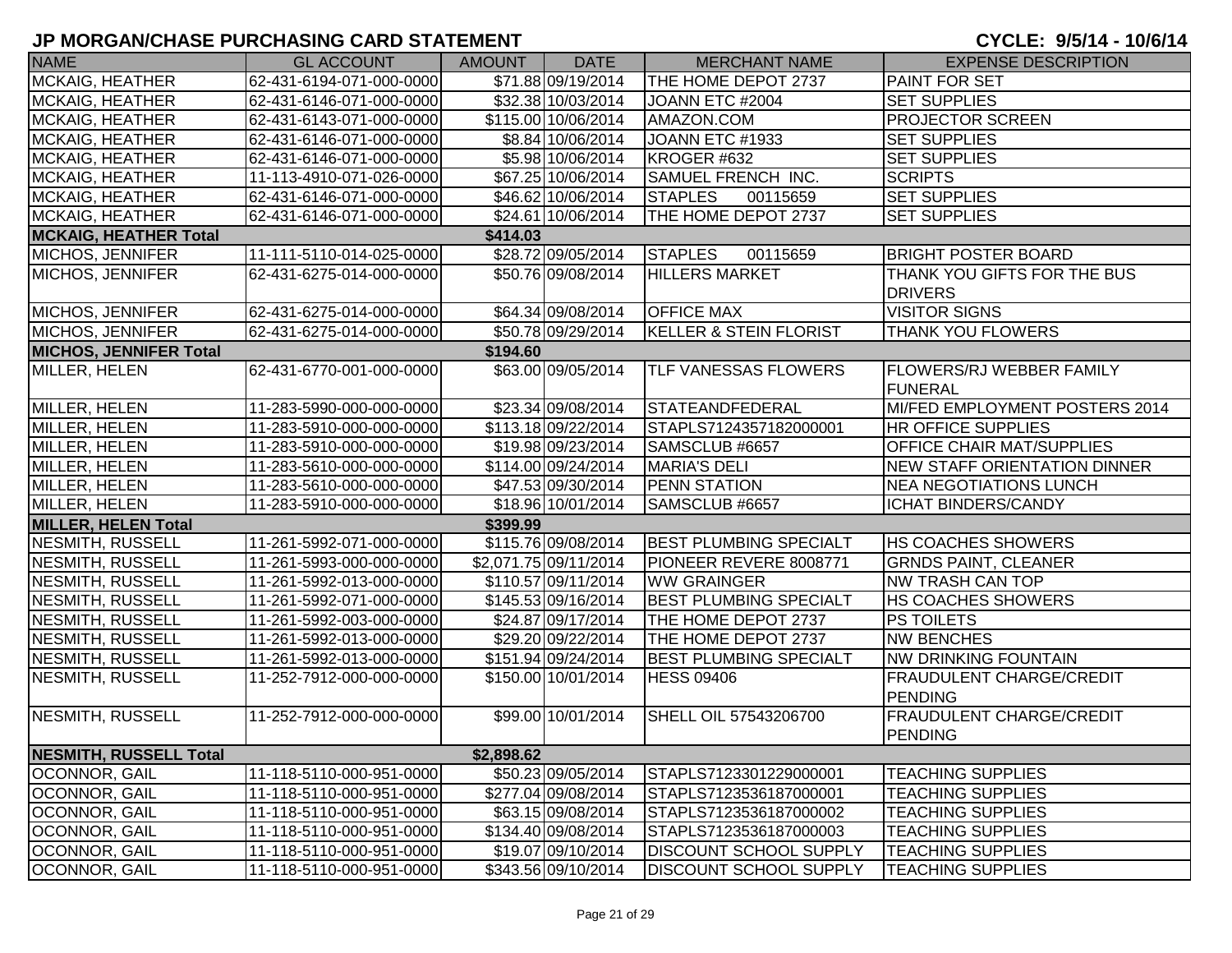| <b>NAME</b>          | <b>GL ACCOUNT</b>        | <b>AMOUNT</b> | <b>DATE</b>          | <b>MERCHANT NAME</b>          | <b>EXPENSE DESCRIPTION</b> |
|----------------------|--------------------------|---------------|----------------------|-------------------------------|----------------------------|
| OCONNOR, GAIL        | 11-118-5110-000-951-0000 |               | \$24.99 09/10/2014   | STAPLS7122850719000003        | <b>TEACHING SUPPLIES</b>   |
| OCONNOR, GAIL        | 11-351-3220-000-953-0000 |               | \$812.00 09/11/2014  | <b>APPELBAUM TRAINING INS</b> | <b>TRAINING</b>            |
| OCONNOR, GAIL        | 11-118-5110-000-951-0000 |               | \$7.49 09/12/2014    | STAPLS7122850719000004        | <b>TEACHING SUPPLIES</b>   |
| <b>OCONNOR, GAIL</b> | 11-118-5110-000-951-0000 |               | \$19.49 09/12/2014   | STAPLS7122850719000007        | <b>TEACHING SUPPLIES</b>   |
| <b>OCONNOR, GAIL</b> | 11-118-5110-000-951-0000 |               | \$145.03 09/15/2014  | <b>DISCOUNT SCHOOL SUPPLY</b> | <b>TEACHING SUPPLIES</b>   |
| OCONNOR, GAIL        | 11-118-5110-000-951-0000 |               | \$155.83 09/17/2014  | SSI*SCHOOL SPECIALTY          | <b>TEACHING SUPPLIES</b>   |
| OCONNOR, GAIL        | 11-118-5110-000-951-0000 |               | \$94.14 09/17/2014   | SSI*SCHOOL SPECIALTY          | <b>TEACHING SUPPLIES</b>   |
| <b>OCONNOR, GAIL</b> | 11-118-5110-000-951-0000 |               | \$173.15 09/17/2014  | <b>SSI*SCHOOL SPECIALTY</b>   | <b>TEACHING SUPPLIES</b>   |
| OCONNOR, GAIL        | 11-118-5110-000-951-0000 |               | \$111.92 09/17/2014  | <b>SSI*SCHOOL SPECIALTY</b>   | <b>TEACHING SUPPLIES</b>   |
| OCONNOR, GAIL        | 11-118-5110-000-951-0000 |               | \$130.05 09/17/2014  | STAPLS7124039004000002        | <b>TEACHING SUPPLIES</b>   |
| OCONNOR, GAIL        | 11-118-5110-000-951-0000 |               | \$31.78 09/17/2014   | STAPLS7124039004000010        | <b>TEACHING SUPPLIES</b>   |
| <b>OCONNOR, GAIL</b> | 11-118-5110-000-951-0000 |               | \$50.25 09/17/2014   | STAPLS7124039004000013        | <b>TEACHING SUPPLIES</b>   |
| <b>OCONNOR, GAIL</b> | 11-118-5110-000-951-0000 |               | \$142.50 09/17/2014  | <b>THE RIEGLE PRESS</b>       | <b>TEACHING SUPPLIES</b>   |
| OCONNOR, GAIL        | 11-118-5110-000-951-0000 |               | \$65.52 09/19/2014   | STAPLS7124204952000001        | <b>TEACHING SUPPLIES</b>   |
| <b>OCONNOR, GAIL</b> | 11-118-5110-000-951-0000 |               | \$19.77 09/22/2014   | STAPLS7123536187000004        | <b>TEACHING SUPPLIES</b>   |
| <b>OCONNOR, GAIL</b> | 11-118-5110-000-951-0000 |               | \$6.74 09/22/2014    | STAPLS7124039004000001        | <b>TEACHING SUPPLIES</b>   |
| <b>OCONNOR, GAIL</b> | 11-118-5110-000-951-0000 |               | \$9.99 09/22/2014    | STAPLS7124039004000003        | <b>TEACHING SUPPLIES</b>   |
| OCONNOR, GAIL        | 11-118-5110-000-951-0000 |               | \$16.19 09/22/2014   | STAPLS7124039004000004        | <b>TEACHING SUPPLIES</b>   |
| OCONNOR, GAIL        | 11-118-5110-000-951-0000 |               | \$16.19 09/22/2014   | STAPLS7124039004000005        | <b>TEACHING SUPPLIES</b>   |
| OCONNOR, GAIL        | 11-118-5110-000-951-0000 |               | \$19.98 09/22/2014   | STAPLS7124039004000006        | <b>TEACHING SUPPLIES</b>   |
| OCONNOR, GAIL        | 11-118-5110-000-951-0000 |               | \$9.99 09/22/2014    | STAPLS7124039004000007        | <b>TEACHING SUPPLIES</b>   |
| OCONNOR, GAIL        | 11-118-5110-000-951-0000 |               | \$9.99 09/22/2014    | STAPLS7124039004000008        | <b>TEACHING SUPPLIES</b>   |
| OCONNOR, GAIL        | 11-118-5110-000-951-0000 |               | \$16.19 09/22/2014   | STAPLS7124039004000009        | <b>TEACHING SUPPLIES</b>   |
| OCONNOR, GAIL        | 11-118-5110-000-951-0000 |               | \$11.61 09/22/2014   | STAPLS7124039004000011        | <b>TEACHING SUPPLIES</b>   |
| OCONNOR, GAIL        | 11-118-5110-000-951-0000 |               | \$28.78 09/22/2014   | STAPLS7124039004000012        | <b>TEACHING SUPPLIES</b>   |
| OCONNOR, GAIL        | 11-118-5110-000-951-0000 |               | \$8.78 09/22/2014    | STAPLS7124039004000015        | <b>TEACHING SUPPLIES</b>   |
| OCONNOR, GAIL        | 11-118-5110-000-951-0000 |               | \$136.76 09/22/2014  | STAPLS7124363221000001        | <b>TEACHING SUPPLIES</b>   |
| OCONNOR, GAIL        | 11-118-5110-000-951-0000 |               | \$7.48 09/22/2014    | STAPLS7124363221000002        | <b>TEACHING SUPPLIES</b>   |
| OCONNOR, GAIL        | 11-118-5110-000-951-0000 |               | \$247.67 09/22/2014  | STAPLS7124363221000003        | <b>TEACHING SUPPLIES</b>   |
| <b>OCONNOR, GAIL</b> | 11-118-5110-000-951-0000 |               | \$6.30 09/22/2014    | STAPLS7124363221000004        | <b>TEACHING SUPPLIES</b>   |
| <b>OCONNOR, GAIL</b> | 11-118-5110-000-951-0000 |               | \$13.60 09/22/2014   | STAPLS7124363221000006        | <b>TEACHING SUPPLIES</b>   |
| OCONNOR, GAIL        | 11-118-5110-000-951-0000 |               | \$9.41 09/24/2014    | STAPLS7124363221000008        | <b>TEACHING SUPPLIES</b>   |
| OCONNOR, GAIL        | 11-118-5110-000-951-0000 |               | \$138.17 09/25/2014  | STAPLS7124480327000001        | <b>TEACHING SUPPLIES</b>   |
| <b>OCONNOR, GAIL</b> | 11-118-5110-000-951-0000 |               | \$71.25 09/26/2014   | <b>LAKESHORE LEARNING MAT</b> | <b>TEACHING SUPPLIES</b>   |
| OCONNOR, GAIL        | 11-118-5110-000-951-0000 |               | -\$26.93 09/26/2014  | STAPLS7123024040001001        | <b>TEACHING SUPPLIES</b>   |
| OCONNOR, GAIL        | 11-118-5110-000-951-0000 |               | \$26.93 09/26/2014   | STAPLS7123024040002001        | <b>TEACHING SUPPLIES</b>   |
| <b>OCONNOR, GAIL</b> | 11-118-5110-000-951-0000 |               | \$21.92 09/29/2014   | STAPLS7124363221000005        | <b>TEACHING SUPPLIES</b>   |
| <b>OCONNOR, GAIL</b> | 11-118-5110-000-951-0000 |               | \$37.52 09/29/2014   | STAPLS7124363221000007        | <b>TEACHING SUPPLIES</b>   |
| <b>OCONNOR, GAIL</b> | 11-118-5110-000-951-0000 |               | -\$115.43 10/03/2014 | STAPLS7123536187001001        | <b>TEACHING SUPPLIES</b>   |
| OCONNOR, GAIL        | 11-118-5110-000-951-0000 |               | \$40.00 10/03/2014   | STAPLS7124480327000006        | <b>TEACHING SUPPLIES</b>   |
| <b>OCONNOR, GAIL</b> | 11-118-5110-000-951-0000 |               | \$19.99 10/06/2014   | STAPLS7124039004000014        | <b>TEACHING SUPPLIES</b>   |
| <b>OCONNOR, GAIL</b> | 11-118-5110-000-951-0000 |               | \$24.49 10/06/2014   | STAPLS7124480327000007        | <b>TEACHING SUPPLIES</b>   |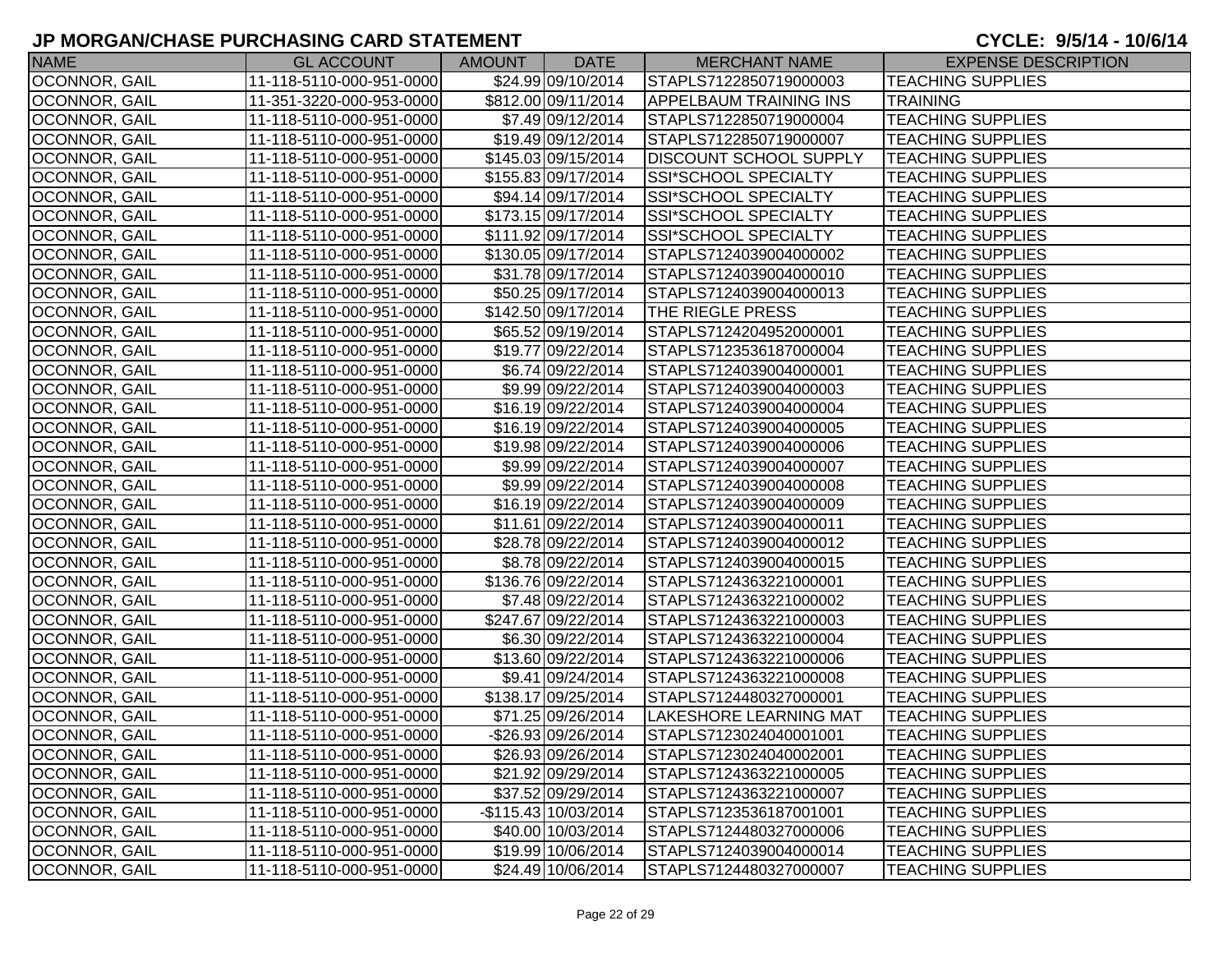| <b>NAME</b>                              | <b>GL ACCOUNT</b>        | <b>AMOUNT</b> | <b>DATE</b>          | <b>MERCHANT NAME</b>          | <b>EXPENSE DESCRIPTION</b>                                                                                            |  |  |  |
|------------------------------------------|--------------------------|---------------|----------------------|-------------------------------|-----------------------------------------------------------------------------------------------------------------------|--|--|--|
| <b>OCONNOR, GAIL Total</b><br>\$3,684.92 |                          |               |                      |                               |                                                                                                                       |  |  |  |
| PATEL, SHAILEE                           | 11-226-3220-000-000-0000 |               | \$28.28 09/08/2014   | <b>MIRCHI INDIAN CUISINE</b>  | <b>MEETING</b>                                                                                                        |  |  |  |
| PATEL, SHAILEE                           | 11-226-7410-000-000-0000 |               | \$15.00 09/24/2014   | <b>PAYPAL *MAASE</b>          | <b>MAASE</b>                                                                                                          |  |  |  |
| PATEL, SHAILEE                           | 11-226-7410-000-000-0000 |               | \$85.00 09/24/2014   | <b>PAYPAL *MAASE</b>          | <b>MAASE</b>                                                                                                          |  |  |  |
| PATEL, SHAILEE                           | 11-226-3220-000-000-0000 |               | -\$295.00 09/24/2014 | PAYPAL *MAASE                 | <b>REFUND FOR MAASE SUMMER 2014</b>                                                                                   |  |  |  |
|                                          |                          |               |                      |                               | <b>INSTITUE</b>                                                                                                       |  |  |  |
| PATEL, SHAILEE                           | 11-122-4910-000-000-0000 |               | \$391.09 10/03/2014  | SAGE PUBLICATIONS INC.        | CO TEACHING BOOKS                                                                                                     |  |  |  |
| <b>PATEL, SHAILEE Total</b>              |                          | \$224.37      |                      |                               |                                                                                                                       |  |  |  |
| QUITIQUIT, PAMELA                        | 11-241-5910-012-000-0000 |               | \$15.48 09/08/2014   | RITE AID STORE 4534Q05        | AAA BATTERIES/OFFICE SUPPLIES                                                                                         |  |  |  |
| QUITIQUIT, PAMELA                        | 11-252-7912-000-000-0000 |               | -\$58.64 09/12/2014  | <b>KROGER</b>                 | ICREDIT FOR KROGER FRAUD FROM<br>8/29/14                                                                              |  |  |  |
| <b>QUITIQUIT, PAMELA</b>                 | 11-111-5110-012-025-0000 |               | \$12.71 10/06/2014   | <b>BOOKS ARE FUN IVR</b>      | <b>BOOKS FOR THE LEVELED LIBRARY</b>                                                                                  |  |  |  |
| <b>QUITIQUIT, PAMELA Total</b>           |                          | $-$30.45$     |                      |                               |                                                                                                                       |  |  |  |
| RAIS, MICHELLE                           | 11-112-5110-065-052-0000 |               | \$53.84 09/15/2014   | <b>AMAZON MKTPLACE PMTS</b>   | <b>SUPPLIES FOR ORCHESTRA-</b><br><b>SHOULDER RESTS</b>                                                               |  |  |  |
| RAIS, MICHELLE                           | 11-112-5110-065-052-0000 |               | \$193.80 09/15/2014  | <b>AMAZON MKTPLACE PMTS</b>   | SUPPLIES FOR ORCHESTRA- CHIN<br><b>RESTS, SHOULDER RESTS</b>                                                          |  |  |  |
| RAIS, MICHELLE                           | 11-112-5110-065-052-0000 |               | \$17.99 09/15/2014   | <b>AMAZON MKTPLACE PMTS</b>   | SUPPLIES FOR ORCHESTRA-<br><b>SHOULDER REST</b>                                                                       |  |  |  |
| RAIS, MICHELLE                           | 11-112-5110-065-052-0000 |               | \$144.02 09/15/2014  | SHARPRODUCTS*800-248-7        | <b>SUPPLIES FOR ORCHESTRA- FINGER</b><br>TAPES, PEG DROPS, 2 SHOULDER<br><b>REST</b>                                  |  |  |  |
| <b>RAIS, MICHELLE Total</b>              |                          | \$409.65      |                      |                               |                                                                                                                       |  |  |  |
| <b>REICHLEY, CARRIE</b>                  | 11-111-5110-015-099-0000 |               | \$160.00 09/05/2014  | <b>EXTREME</b>                | <b>WALKIE TALKIE FOR M.</b><br>PASSEGGIATO'S CLASSROOM                                                                |  |  |  |
| <b>REICHLEY, CARRIE</b>                  | 11-111-5110-015-099-0000 |               | \$455.05 09/05/2014  | <b>LAKESHORE LEARNING MAT</b> | <b>RUG FOR M. PASSEGGIATO'S</b><br><b>CLASSROOM</b>                                                                   |  |  |  |
| <b>REICHLEY, CARRIE</b>                  | 11-111-5110-015-099-0000 |               | \$57.90 09/08/2014   | 00014654<br><b>TARGET</b>     | <b>STEP STOOL FOR READING</b><br>LIBRARY/PAPER PRODUCTS FOR<br><b>HEALTH ROOM</b>                                     |  |  |  |
| <b>REICHLEY, CARRIE</b>                  | 11-111-5110-015-055-0000 |               | \$350.62 09/10/2014  | <b>PHYSICAL EDUCATION EQU</b> | PHYSICAL EDUCATION SUPPLIES                                                                                           |  |  |  |
| REICHLEY, CARRIE                         | 11-111-5110-015-099-0000 |               | \$99.00 09/15/2014   | LOVE AND LOGIC INSTITU        | LOVE AND LOGIC CONFERENCE-K.<br><b>KRACTH</b>                                                                         |  |  |  |
| REICHLEY, CARRIE                         | 11-222-5410-015-000-0000 |               | \$58.00 09/15/2014   | <b>O&amp;E NEWSPAPER</b>      | <b>NOVI NEWS SUBSCRIPTION</b>                                                                                         |  |  |  |
| <b>REICHLEY, CARRIE</b>                  | 11-111-5110-015-099-0000 |               | \$50.00 09/15/2014   | OAKLAND SCHOOLS-RC INT        | <b>BUILDING CLASSROOM CONNECTIONS</b><br><b>THROUGH RESTORATIVE PRACTICES-</b><br><b>IK. KRACHT @ OAKLAND SCHOOLS</b> |  |  |  |
| <b>REICHLEY, CARRIE</b>                  | 11-111-5110-015-055-0000 |               | \$160.99 09/15/2014  | PHYSICAL EDUCATION EQU        | <b>EZ REACH JUMP ROPE RACK-</b><br><b>PHYSICAL EDUCATION SUPPLIES</b>                                                 |  |  |  |
| <b>REICHLEY, CARRIE</b>                  | 11-111-5110-015-099-0000 |               | \$60.00 09/22/2014   | <b>DUNCAN DISPOSAL SYSTEM</b> | <b>RECYCLING PICK UP-JULY-DEC</b>                                                                                     |  |  |  |
| <b>REICHLEY, CARRIE</b>                  | 11-111-5110-015-060-0000 |               | \$534.24 09/23/2014  | <b>CURRICULUM ASSOC</b>       | QUICK WORD EVERYDAY WRITER                                                                                            |  |  |  |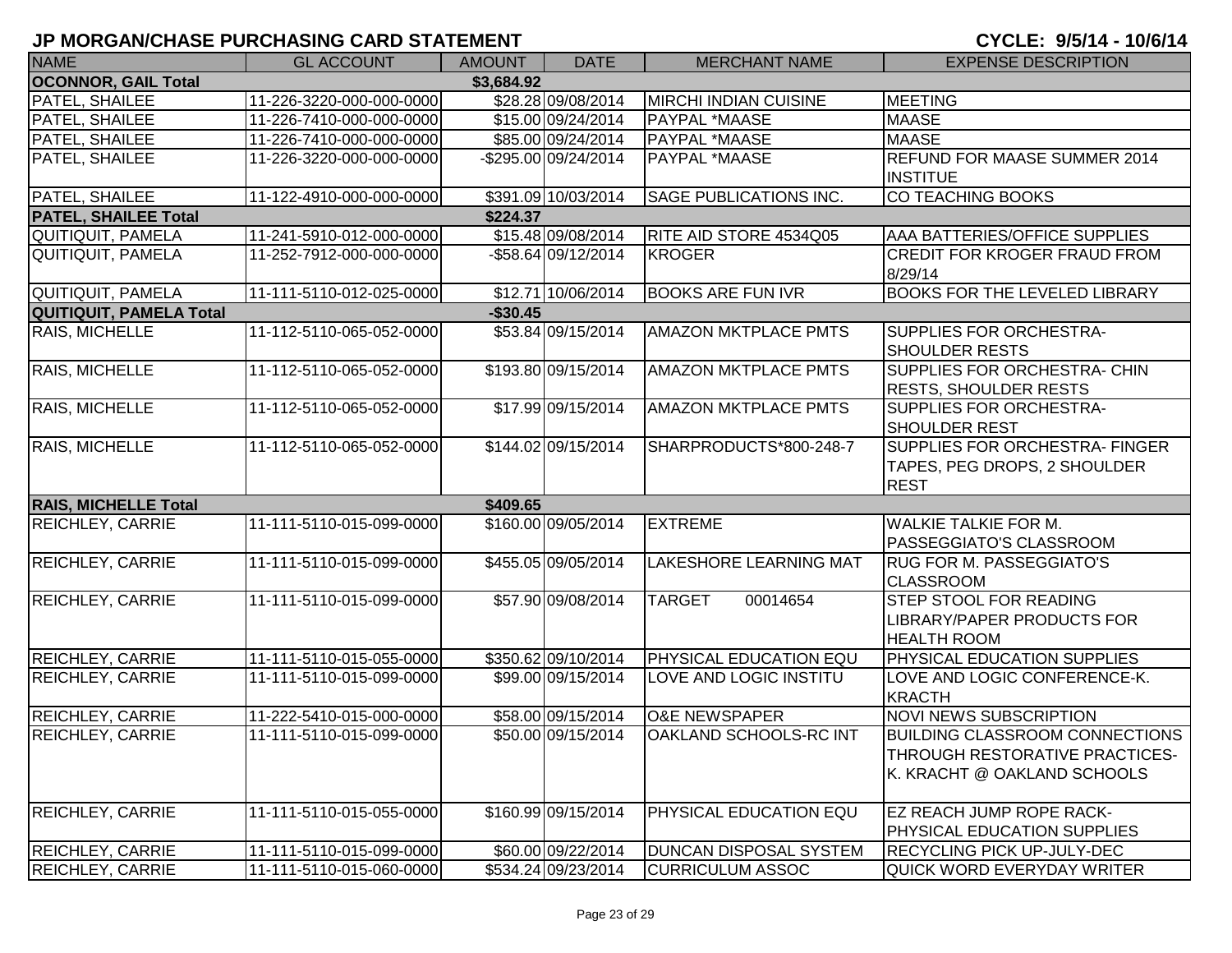| <b>NAME</b>                                | <b>GL ACCOUNT</b>        | <b>AMOUNT</b> | <b>DATE</b>           | <b>MERCHANT NAME</b>              | <b>EXPENSE DESCRIPTION</b>                                                                               |  |
|--------------------------------------------|--------------------------|---------------|-----------------------|-----------------------------------|----------------------------------------------------------------------------------------------------------|--|
| <b>REICHLEY, CARRIE Total</b>              |                          | \$1,985.80    |                       |                                   |                                                                                                          |  |
| RODRIGUEZ, SANDRA                          | 62-431-6275-013-000-0000 |               | \$60.37 09/12/2014    | BED BATH & BEYOND #651            | <b>PRIVACY CURTAIN FOR THE OFFICE</b><br>SICK AREA. HOOKS, TIE BACK AND<br><b>CURTAIN</b>                |  |
| RODRIGUEZ, SANDRA                          | 11-111-5110-013-025-0000 |               | \$1,132.44 09/17/2014 | SSI*SCHOOL SPECIALTY              | ART ROOM SCHOOL SUPPLIES - FOR<br><b>SCHOOL ART PROJECTS FOR ALL</b><br><b>GRADE LEVELS</b>              |  |
| RODRIGUEZ, SANDRA                          | 11-241-7410-013-000-0000 |               | \$555.00 09/24/2014   | <b>MICHIGAN ELEMENTARY AN</b>     | <b>ANNUAL DUES</b>                                                                                       |  |
| RODRIGUEZ, SANDRA                          | 11-111-5110-013-025-0000 |               | \$100.00 09/24/2014   | OAKLAND SCHOOLS-RC INT            | <b>PAYMENT FOR NEW TEACHER</b><br>NETWORK SERIES                                                         |  |
| RODRIGUEZ, SANDRA                          | 11-111-5110-013-025-0000 |               | \$239.52 09/29/2014   | AMAZON.COM                        | ONE SET PER GRADE LEVEL AND ONE<br>SET FOR THE MEDIA CENTER OF "THE<br>7 HABITS OF HAPPY KIDS COLLECTION |  |
| <b>RODRIGUEZ, SANDRA Total</b>             |                          | \$2,087.33    |                       |                                   |                                                                                                          |  |
| <b>ROY, MICHAEL</b>                        | 62-431-6191-071-000-0000 |               | \$1,615.40 09/22/2014 | <b>AERIAL ENTERPRISES INC</b>     | <b>AUDIO EQUIPMENT</b>                                                                                   |  |
| <b>ROY, MICHAEL</b>                        | 62-431-6191-071-000-0000 |               | \$358.59 10/03/2014   | <b>AERIAL ENTERPRISES INC</b>     | <b>AUDIO EQUIPMENT</b>                                                                                   |  |
| ROY, MICHAEL                               | 62-431-6191-071-000-0000 |               | \$62.68 10/06/2014    | <b>AMAZON MKTPLACE PMTS</b>       | <b>NETWORK SUPPLIES</b>                                                                                  |  |
| <b>ROY, MICHAEL Total</b>                  |                          | \$2,036.67    |                       |                                   |                                                                                                          |  |
| <b>SCHRINER, STEPHANIE</b>                 | 11-241-3220-065-000-0000 |               | \$200.00 09/10/2014   | OAKLAND SCHOOLS-RC INT            | <b>PRINCIPAL'S LAB</b>                                                                                   |  |
| <b>SCHRINER, STEPHANIE</b>                 | 62-431-6770-065-000-0000 |               | \$17.14 09/22/2014    | <b>TARGET</b><br>00008722         | <b>ITEM RETURNED</b>                                                                                     |  |
| <b>SCHRINER, STEPHANIE</b>                 | 11-112-5990-065-000-0000 |               | -\$24.37 09/29/2014   | <b>TARGET</b><br>00021139         | <b>RETURNED OFFICE BINS</b>                                                                              |  |
| <b>SCHRINER, STEPHANIE</b>                 | 11-112-5990-065-000-0000 |               | \$48.74 09/29/2014    | <b>TARGET</b><br>00021139         | OFFICE BINS, SOME RETURNED                                                                               |  |
| <b>SCHRINER, STEPHANIE</b>                 | 62-431-6770-065-000-0000 |               | -\$17.14 09/29/2014   | <b>TARGET</b><br>00021139         | <b>ITEM RETURN</b>                                                                                       |  |
| <b>SCHRINER, STEPHANIE Total</b>           |                          | \$224.37      |                       |                                   |                                                                                                          |  |
| <b>SCHURIG, CLAIRE</b>                     | 11-113-5110-071-051-0000 |               | \$1.90 09/05/2014     | <b>JW PEPPER</b>                  | <b>CONCERT MUSIC</b>                                                                                     |  |
| <b>SCHURIG, CLAIRE</b>                     | 11-113-5110-071-051-0000 |               | \$380.80 09/10/2014   | <b>CUSTOMINK TSHIRTS</b>          | NOVI SINGERS T-SHIRTS - THEY PAID<br><b>FOR THEM</b>                                                     |  |
| <b>SCHURIG, CLAIRE</b>                     | 11-113-5110-071-051-0000 |               | \$6.20 09/11/2014     | <b>JW PEPPER</b>                  | <b>CONCERT MUSIC</b>                                                                                     |  |
| <b>SCHURIG, CLAIRE</b>                     | 11-113-5110-071-051-0000 |               | \$1.70 09/17/2014     | <b>JW PEPPER</b>                  | <b>CONCERT MUSIC</b>                                                                                     |  |
| <b>SCHURIG, CLAIRE</b>                     | 11-113-5110-071-051-0000 |               | \$491.55 09/19/2014   | <b>CUSTOMINK TSHIRTS</b>          | A CAPPELLA T-SHIRTS - THEY PAID<br><b>FOR THEM</b>                                                       |  |
| <b>SCHURIG, CLAIRE</b>                     | 11-113-5110-071-051-0000 |               | \$130.59 09/19/2014   | FOREVER 21.COM                    | NECKLACES FOR NOVI SINGERS                                                                               |  |
| <b>SCHURIG, CLAIRE</b>                     | 11-113-5110-071-051-0000 |               | \$1,410.48 09/19/2014 | <b>FORMAL FASHIONS</b>            | <b>NEW UNIFORMS FOR OUR GROWING</b><br>PROGRAM                                                           |  |
| <b>SCHURIG, CLAIRE</b>                     | 11-113-5110-071-051-0000 |               | \$5.50 09/25/2014     | MUSICNOTES.COM                    | <b>CONCERT MUSIC</b>                                                                                     |  |
| <b>SCHURIG, CLAIRE</b>                     | 11-113-5110-071-051-0000 |               | \$16.64 09/26/2014    | <b>JW PEPPER</b>                  | <b>CONCERT MUSIC</b>                                                                                     |  |
| \$2,445.36<br><b>SCHURIG, CLAIRE Total</b> |                          |               |                       |                                   |                                                                                                          |  |
| <b>SHAFER, RACHELLE</b>                    | 11-111-5110-012-025-0000 |               | \$221.21 09/05/2014   | STAPLS7123403373000001            | <b>CLASSROOM SUPPLIES</b>                                                                                |  |
| <b>SHAFER, RACHELLE</b>                    | 62-431-6275-012-000-0000 |               | \$119.99 09/15/2014   | <b>BED BATH &amp; BEYOND #113</b> | COFFEE MAKER FOR THE STAFF<br>LOUNGE                                                                     |  |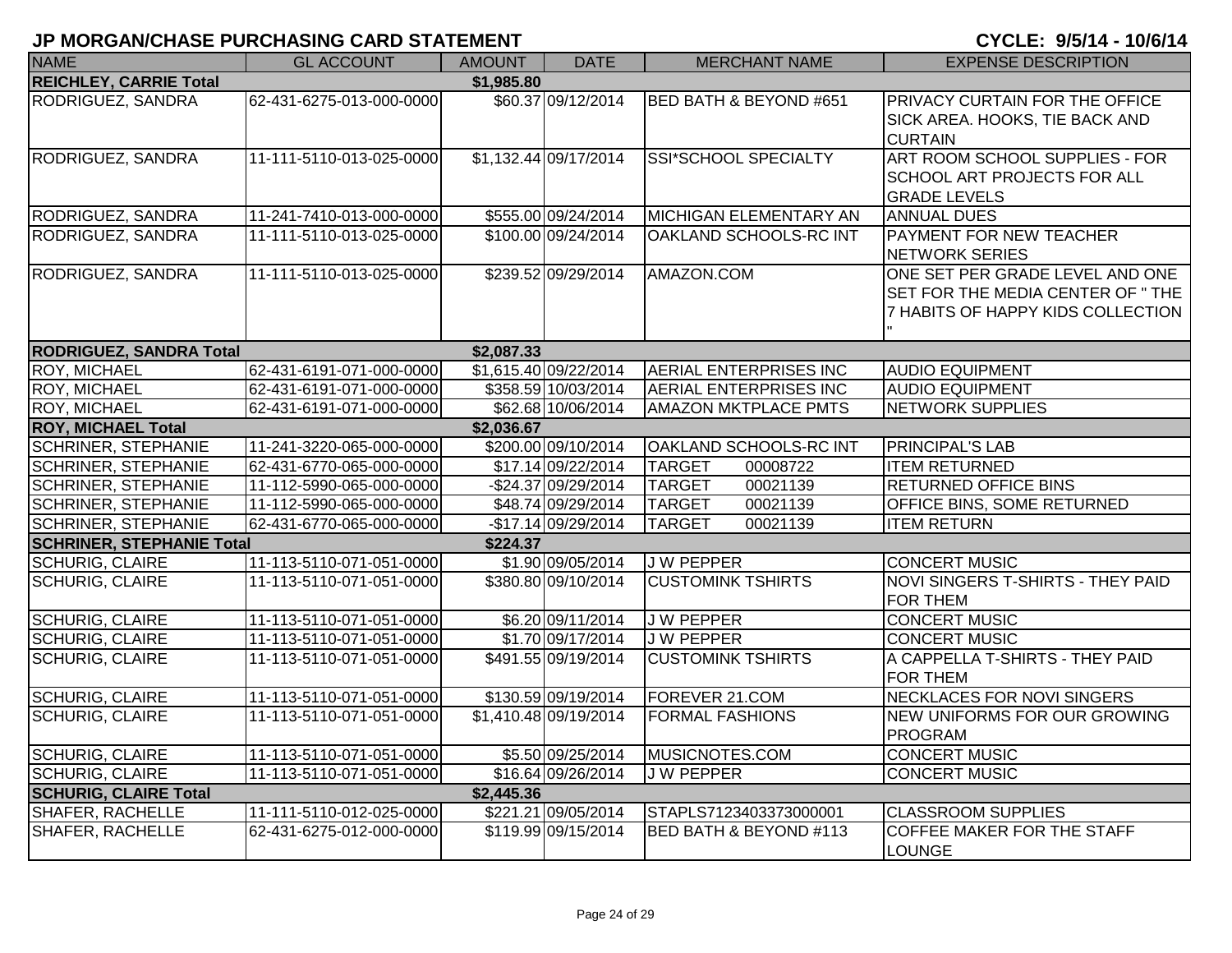| <b>NAME</b>                            | <b>GL ACCOUNT</b>        | <b>AMOUNT</b> | <b>DATE</b>           | <b>MERCHANT NAME</b>              | <b>EXPENSE DESCRIPTION</b>                                     |  |  |
|----------------------------------------|--------------------------|---------------|-----------------------|-----------------------------------|----------------------------------------------------------------|--|--|
| <b>SHAFER, RACHELLE</b>                | 11-111-5110-012-025-0000 |               | \$142.76 09/17/2014   | SSI*SCHOOL SPECIALTY              | WHITEBOARD FOR THE MEDIA CENTER                                |  |  |
|                                        |                          |               |                       |                                   |                                                                |  |  |
| <b>SHAFER, RACHELLE</b>                | 62-431-6709-012-000-0000 |               | \$420.75 09/24/2014   | <b>LEARNING LOFT INC.</b>         | <b>GRANT - TOOBALOO HEADSETS</b>                               |  |  |
| <b>SHAFER, RACHELLE</b>                | 11-111-5110-012-025-0000 |               | \$15.00 09/29/2014    | <b>DUNCAN DISPOSAL SYSTEM</b>     | <b>RECYCLING 10/1-12/31</b>                                    |  |  |
| <b>SHAFER, RACHELLE</b>                | 62-431-6275-012-000-0000 |               | \$72.90 09/29/2014    | JIMMY JOHNS - 396                 | <b>LUNCH FOR SCHOOL IMPROVEMENT</b>                            |  |  |
|                                        |                          |               |                       |                                   | <b>MEETING</b>                                                 |  |  |
| SHAFER, RACHELLE                       | 11-111-5110-012-025-0000 |               | \$17.97 09/30/2014    | <b>TARGET</b><br>00008722         | <b>FLASHLIGHTS FOR CRISIS BOXES</b>                            |  |  |
| <b>SHAFER, RACHELLE Total</b>          |                          | \$1,010.58    |                       |                                   |                                                                |  |  |
| SHPAKOFF, KATHLEEN                     | 11-351-5110-000-953-0000 |               | \$63.32 09/19/2014    | <b>TARGET</b><br>00003533         | <b>TEACHING MATERIALS</b>                                      |  |  |
| <b>SHPAKOFF, KATHLEEN Total</b>        |                          | \$63.32       |                       |                                   |                                                                |  |  |
| <b>SMITH, JENNIFER</b>                 | 11-118-5110-000-951-0000 |               | \$46.88 10/01/2014    | <b>TEACHER'S STORE LIVONI</b>     | <b>SUPPLIES</b>                                                |  |  |
| <b>SMITH, JENNIFER</b>                 | 11-118-5110-000-951-0000 |               | \$13.97 10/06/2014    | MEIJER INC #64<br>Q <sub>01</sub> | <b>SUPPLIES</b>                                                |  |  |
| <b>SMITH, JENNIFER Total</b>           |                          | \$60.85       |                       |                                   |                                                                |  |  |
| SOVEL, SHEILA                          | 62-431-6355-031-000-0000 |               | \$35.64 09/19/2014    | MICHAELS STORES 3744              | <b>CLASSROOM SUPPLIES</b>                                      |  |  |
| <b>SOVEL, SHEILA Total</b>             |                          | \$35.64       |                       |                                   |                                                                |  |  |
| STEEH, ROBERT                          | 11-311-3220-000-000-0000 |               | \$31.50 09/24/2014    | <b>ZAZIOS</b>                     | MACAE CONFERENCE MEAL                                          |  |  |
| STEEH, ROBERT                          | 11-311-3220-000-000-0000 |               | \$406.26 09/26/2014   | <b>RADISSON</b>                   | <b>MACAE CONFERENCE HOTEL</b>                                  |  |  |
| <b>STEEH, ROBERT Total</b><br>\$437.76 |                          |               |                       |                                   |                                                                |  |  |
| <b>STRICKER, CHRISTINE</b>             | 11-351-5110-000-953-0000 |               | -\$8.34 09/08/2014    | <b>DISCOUNT SCHOOL SUPPLY</b>     | <b>TAX REFUND</b>                                              |  |  |
| <b>STRICKER, CHRISTINE</b>             | 11-351-5110-000-953-0000 |               | -\$16.20 09/08/2014   | <b>DISCOUNT SCHOOL SUPPLY</b>     | <b>TAX REFUND</b>                                              |  |  |
| <b>STRICKER, CHRISTINE</b>             | 11-351-5110-000-953-0000 |               | \$99.96 09/17/2014    | DSS*ACHIEVMNTPRODUCTS             | <b>SUPPLIES FOR CLASSROOM</b>                                  |  |  |
| <b>STRICKER, CHRISTINE</b>             | 11-351-4910-000-953-0000 |               | \$59.99 09/22/2014    | <b>TARGET</b><br>00014654         | SHELVING UNIT FOR NEW CLASSROOM                                |  |  |
| <b>STRICKER, CHRISTINE</b>             | 11-351-4910-000-953-0000 |               | \$31.92 09/26/2014    | <b>TARGET</b><br>00014654         | SUPPLIES FOR NEW CLASSROOM                                     |  |  |
| <b>STRICKER, CHRISTINE Total</b>       |                          | \$167.33      |                       |                                   |                                                                |  |  |
| <b>TURNER, NANCY</b>                   | 11-122-3220-055-000-0000 |               | \$15.00 09/08/2014    | OAKLAND SCHOOLS-RC INT            | <b>WORKSHOP FOR N COLONE -</b><br><b>COMMON CORE STANDARDS</b> |  |  |
| <b>TURNER, NANCY</b>                   | 11-226-5910-000-000-0000 |               | \$156.96 09/08/2014   | STAPLS7123478888000001            | <b>OFFICE SUPPLIES</b>                                         |  |  |
| <b>TURNER, NANCY</b>                   | 11-226-5910-000-000-0000 |               | \$69.99 09/11/2014    | DMI* DELL SM BUS                  | TONER FOR DIRECTORS PRINTER                                    |  |  |
| <b>TURNER, NANCY</b>                   | 11-226-5910-000-000-0000 |               | \$4.20 09/11/2014     | <b>DMI* DELL SM BUS</b>           | <b>REQUESTED CREDIT FOR TAX - DELL</b>                         |  |  |
|                                        |                          |               |                       |                                   | CHARGED 2 - REQUESTED                                          |  |  |
|                                        |                          |               |                       |                                   | <b>CORRECTION 10/9</b>                                         |  |  |
| <b>TURNER, NANCY</b>                   | 11-122-4910-000-000-0000 |               | \$1,860.37 09/12/2014 | <b>SAGE PUBLICATIONS INC.</b>     | CO TEACHING BOOKS FOR STAFF                                    |  |  |
| <b>TURNER, NANCY</b>                   | 11-226-5910-000-000-0000 |               | \$10.29 09/12/2014    | STAPLS7123189460000002            | NAME PLATE FOR DIRECTOR STUDENT<br><b>SERVICES</b>             |  |  |
| <b>TURNER, NANCY</b>                   | 11-226-5910-000-000-0000 |               | \$176.70 09/15/2014   | STAPLS7123189460000001            | <b>BINDER SOR DEPT MANUALS</b>                                 |  |  |
| TURNER, NANCY                          | 11-226-3220-000-000-0000 |               | \$8.78 10/02/2014     | PANERA BREAD #667                 | <b>FOCUSED MONITORING</b>                                      |  |  |
| <b>TURNER, NANCY</b>                   | 11-216-5110-000-316-0000 |               | -\$36.56 10/03/2014   | <b>MULTI-HEALTH SYSTEMS</b>       | TAX CREDIT ON SALES ORDER 759853                               |  |  |
|                                        |                          |               |                       |                                   |                                                                |  |  |
| <b>TURNER, NANCY Total</b>             |                          | \$2,265.73    |                       |                                   |                                                                |  |  |
| <b>VALENTINE, CYNTHIA</b>              | 11-271-5910-000-000-0000 |               | $$112.54$ 09/15/2014  | STAPLS7123920046000001            | <b>CLIPBOARDS</b>                                              |  |  |
| <b>VALENTINE, CYNTHIA</b>              | 11-271-3310-000-000-0000 |               | \$237.12 09/24/2014   | <b>TRINITY INC</b>                | <b>BUS FOR SPORTS TRIP</b>                                     |  |  |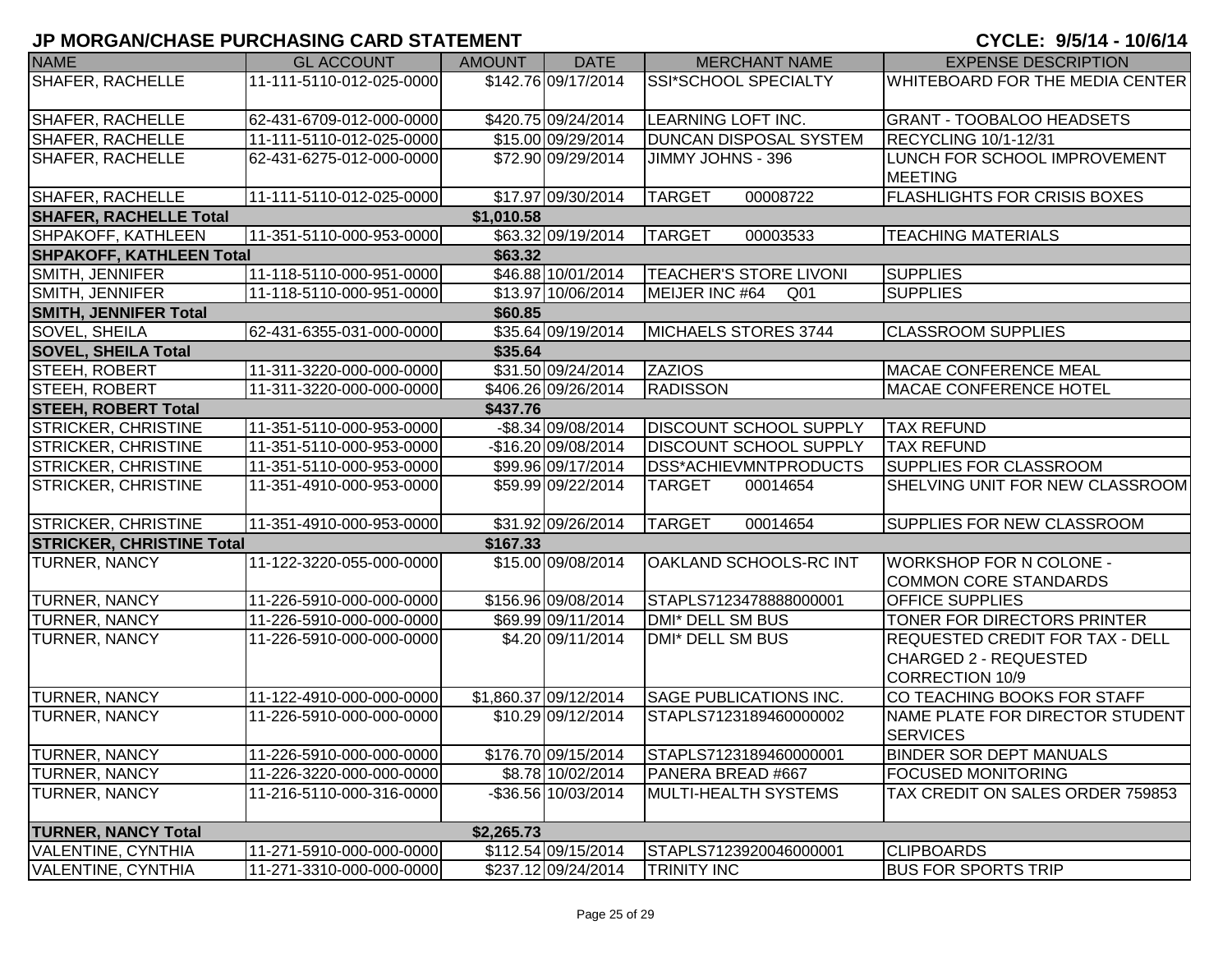| <b>NAME</b>                                 | <b>GL ACCOUNT</b>        | <b>AMOUNT</b> | <b>DATE</b>         | <b>MERCHANT NAME</b>          | <b>EXPENSE DESCRIPTION</b>                                            |  |  |
|---------------------------------------------|--------------------------|---------------|---------------------|-------------------------------|-----------------------------------------------------------------------|--|--|
| <b>VALENTINE, CYNTHIA</b>                   | 11-271-7910-000-000-0000 |               | \$94.62 09/26/2014  | GFS MKTPLC #1985              | <b>PAPER TOWEL/TISSUE</b>                                             |  |  |
| <b>VALENTINE, CYNTHIA</b>                   | 11-271-7910-000-000-0000 |               | \$63.98 09/26/2014  | LOWES #02570*                 | <b>MAILBOX</b>                                                        |  |  |
| <b>VALENTINE, CYNTHIA</b>                   | 11-271-7410-000-000-0000 |               | \$272.00 10/02/2014 | <b>MSBO</b>                   | <b>MAPT/MSBO RENEWAL</b>                                              |  |  |
| <b>VALENTINE, CYNTHIA Total</b><br>\$780.26 |                          |               |                     |                               |                                                                       |  |  |
| <b>VAUGHAN, ANGELA</b>                      | 11-232-3220-000-000-0000 |               | \$200.00 09/05/2014 | <b>MASB</b>                   | SCHOOL FOUNDATION CONFERENCE,<br>9/22/14, VAUGHAN/MATTHEWS            |  |  |
| VAUGHAN, ANGELA                             | 11-232-7910-000-000-0000 |               | \$39.00 09/24/2014  | SMORE.COM                     | 14/15 EDUCATIONAL PUBLISHING<br>SOFTWARE CONTRACT                     |  |  |
| VAUGHAN, ANGELA                             | 11-232-3220-000-000-0000 |               | \$20.00 10/03/2014  | OAKLAND SCHOOLS-RC INT        | OAKLAND SCHOOLS COPYRIGHT<br>SESSION - 11/19/14 VAUGHAN               |  |  |
| <b>VAUGHAN, ANGELA Total</b>                |                          | \$259.00      |                     |                               |                                                                       |  |  |
| <b>VUICHARD, TATIANA</b>                    | 62-431-6770-030-000-0000 |               | -\$16.25 09/05/2014 | FTD*FTD.COM                   | <b>CREDIT FOR FLORAL ORDER</b>                                        |  |  |
| <b>VUICHARD, TATIANA</b>                    | 62-431-6301-033-000-0000 |               | \$500.00 09/05/2014 | SPEEDWAY 02202 10             | <b>GAS CARDS FOR ALTERNATIVE</b><br><b>ED/ADULT ED DEPARTMENT</b>     |  |  |
| <b>VUICHARD, TATIANA</b>                    | 62-431-6301-033-000-0000 |               | \$59.84 09/19/2014  | GFS MKTPLC #1985              | <b>REFRESHMENTS FOR</b><br>ALTERNATIVEED/ADULT PROGRAM                |  |  |
| <b>VUICHARD, TATIANA</b>                    | 11-351-3220-000-953-0000 |               | \$135.42 09/24/2014 | <b>RADISSON</b>               | 2014 MACAE FALL CONFERENCE                                            |  |  |
| <b>VUICHARD, TATIANA</b>                    | 11-311-5910-000-000-0000 |               | \$43.27 09/26/2014  | STAPLS7124540152000001        | COMMUNITY ED OFFICE SUPPLIES                                          |  |  |
| <b>VUICHARD, TATIANA</b>                    | 11-311-5990-000-000-0000 |               | \$52.82 09/30/2014  | GFS MKTPLC #1985              | CITY OF NOVI EVENT - FALL FOR NOVI -<br><b>CANDY AND REFRESHMENTS</b> |  |  |
| <b>VUICHARD, TATIANA</b>                    | 62-431-6301-033-000-0000 |               | \$40.00 09/30/2014  | <b>WENDY'S #0051</b>          | <b>GIFT CERTIFCATES - ALTERNATIVE</b><br><b>ED/ADULT ED PROGRAM</b>   |  |  |
| <b>VUICHARD, TATIANA</b>                    | 62-431-6301-033-000-0000 |               | \$160.00 10/01/2014 | <b>EMAGINE NOVI</b>           | <b>MOVIE CERTIFICATES -</b><br>ALTERNATIVE/ADULT ED PROGRAM           |  |  |
| <b>VUICHARD, TATIANA</b>                    | 41-456-6220-055-000-4446 |               | \$864.00 10/02/2014 | <b>CLARIDGE PRODUCT AND E</b> | <b>EXHIBIT RAILS FOR JAPANESE</b><br><b>SCHOOL</b>                    |  |  |
| <b>VUICHARD, TATIANA Total</b>              |                          | \$1,839.10    |                     |                               |                                                                       |  |  |
| <b>WARECK, MICHELE</b>                      | 11-113-5110-071-099-0000 |               | \$66.94 09/08/2014  | <b>AMAZON MKTPLACE PMTS</b>   | <b>TEACHERS EDITION TEXTBOOK</b>                                      |  |  |
| <b>WARECK, MICHELE</b>                      | 62-431-6275-071-000-0000 |               | -\$3.00 09/08/2014  | <b>TLF HAPPINESS IS</b>       | <b>TAX REFUND</b>                                                     |  |  |
| <b>WARECK, MICHELE</b>                      | 11-113-5210-071-001-0000 |               | \$168.00 09/09/2014 | AMAZON.COM                    | <b>TEXTBOOK PURCHASE</b>                                              |  |  |
| <b>WARECK, MICHELE</b>                      | 11-241-7410-071-000-0000 |               | \$95.00 09/10/2014  | PHI DELTA KAPPA INTL I        | PROFESSIONAL MEMBERSHIP FOR<br><b>NICOLE CARTER</b>                   |  |  |
| <b>WARECK, MICHELE</b>                      | 62-431-6186-071-000-0000 |               | \$19.15 09/11/2014  | AMAZON.COM                    | <b>HOMECOMING PURCHASE</b>                                            |  |  |
| <b>WARECK, MICHELE</b>                      | 62-431-6186-071-000-0000 |               | \$23.96 09/12/2014  | <b>AMAZON MKTPLACE PMTS</b>   | <b>HOMECOMING PURCHASES</b>                                           |  |  |
| <b>WARECK, MICHELE</b>                      | 62-431-6186-071-000-0000 |               | \$20.47 09/12/2014  | <b>AMAZON MKTPLACE PMTS</b>   | <b>HOMECOMING PURCHASE</b>                                            |  |  |
| <b>WARECK, MICHELE</b>                      | 62-431-6186-071-000-0000 |               | \$3.99 09/12/2014   | <b>AMAZON MKTPLACE PMTS</b>   | POSTER PURCHASE FOR<br><b>HOMECOMING</b>                              |  |  |
| <b>WARECK, MICHELE</b>                      | 62-431-6125-071-000-0000 |               | \$70.00 09/12/2014  | <b>BLP*BUSINESS WEEK</b>      | <b>BUSINESS WEEK MAGAZINE</b><br><b>SUBSCRIPTION</b>                  |  |  |
| <b>WARECK, MICHELE</b>                      | 62-431-6186-071-000-0000 |               | \$204.00 09/12/2014 | <b>FLEMINGTON DEPARTMENT</b>  | <b>RED CARPET FOR HOMECOMING</b>                                      |  |  |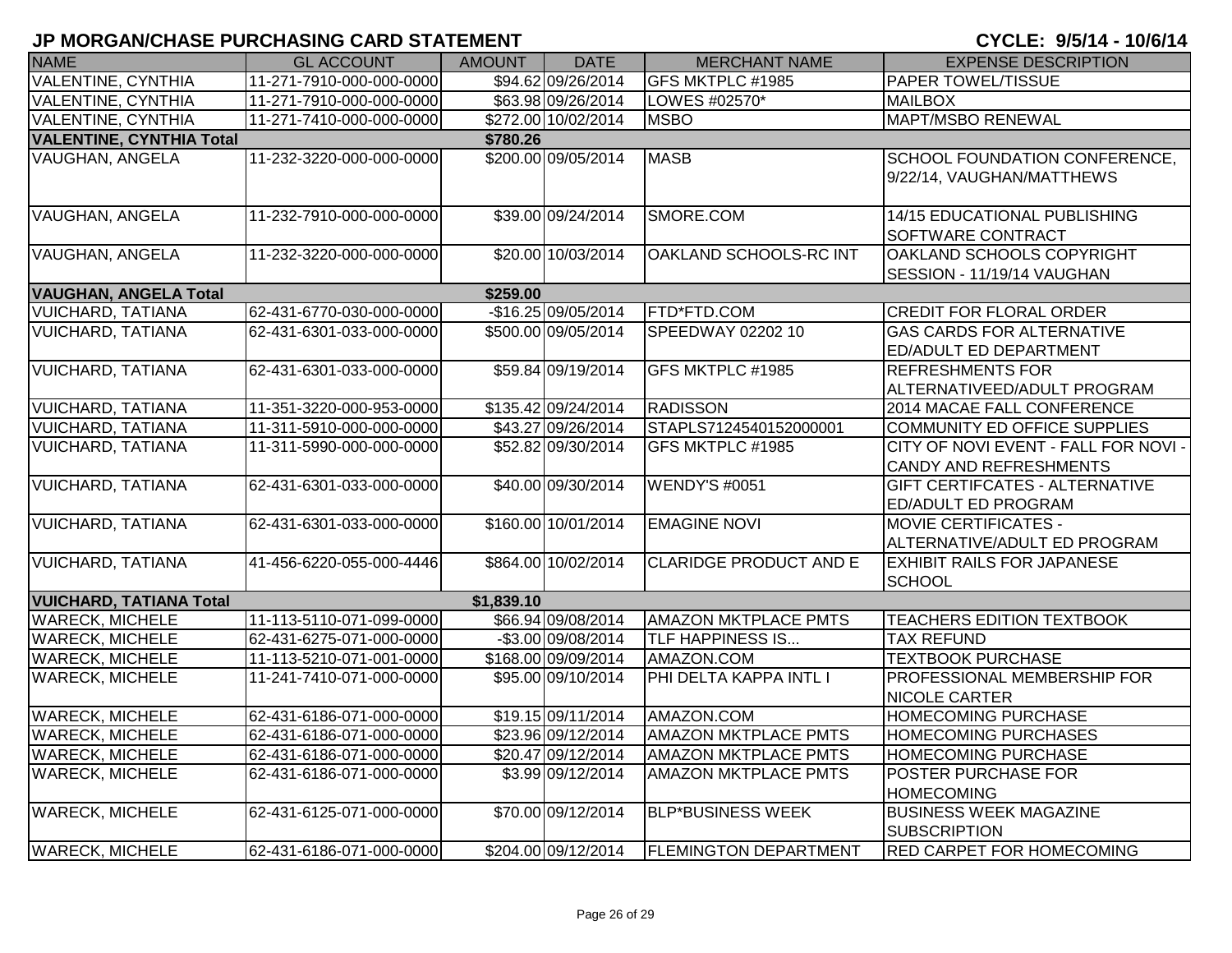| <b>NAME</b>            | <b>GL ACCOUNT</b>        | <b>AMOUNT</b> | <b>DATE</b>           | <b>MERCHANT NAME</b>          | <b>EXPENSE DESCRIPTION</b>             |
|------------------------|--------------------------|---------------|-----------------------|-------------------------------|----------------------------------------|
| <b>WARECK, MICHELE</b> | 11-113-7410-071-000-0000 |               | \$160.00 09/12/2014   | <b>PAYPAL *MICHIGANCOU</b>    | <b>WORKSHOP FEES FOR HATTIE</b>        |
|                        |                          |               |                       |                               | <b>MAGUIRE</b>                         |
| <b>WARECK, MICHELE</b> | 11-113-7410-071-000-0000 |               | \$160.00 09/12/2014   | PAYPAL *MICHIGANCOU           | <b>WORKSHOP FEES ATTENED BY ROD</b>    |
|                        |                          |               |                       |                               | <b>FRANCHI</b>                         |
| <b>WARECK, MICHELE</b> | 62-431-6125-071-000-0000 |               | \$98.54 09/15/2014    | D J*WALL ST JOURNAL           | <b>WALL STREET JOURNAL</b>             |
|                        |                          |               |                       |                               | <b>SUBSCRIPTION</b>                    |
| <b>WARECK, MICHELE</b> | 62-431-6125-071-000-0000 |               | \$15.00 09/15/2014    | <b>DECA INC - IMAGES</b>      | <b>T-SHIRT PURCHASE</b>                |
| <b>WARECK, MICHELE</b> | 11-127-3220-071-015-4290 |               | \$420.00 09/15/2014   | <b>SQ *MICHIGAN MARKETING</b> | <b>MARKETING CONFERENCE FEES</b>       |
| <b>WARECK, MICHELE</b> | 62-431-6186-071-000-0000 |               | \$383.94 09/15/2014   | <b>TCT*ANDERSON'S</b>         | <b>HOMECOMING PURCHASES</b>            |
| <b>WARECK, MICHELE</b> | 11-222-5990-071-000-0000 |               | \$61.32 09/15/2014    | WM SUPERCENTER #2618          | SUPPLILES NEEDED FOR OFFICE            |
|                        |                          |               |                       |                               | <b>STAFF</b>                           |
| <b>WARECK, MICHELE</b> | 62-431-6186-071-000-0000 |               | \$526.22 09/16/2014   | <b>AMAZON MKTPLACE PMTS</b>   | <b>HOMECOMING SUPPLIES</b>             |
| <b>WARECK, MICHELE</b> | 11-113-5110-071-035-0000 |               | \$17.38 09/16/2014    | WAL-MART #5893                | <b>FOREIGN LANGUAGE SUPPLIES</b>       |
| <b>WARECK, MICHELE</b> | 11-241-5910-071-000-0000 |               | \$14.99 09/17/2014    | <b>OFFICE MAX</b>             | <b>OFFICE 3HOLE PUNCH</b>              |
| <b>WARECK, MICHELE</b> | 11-222-5990-071-000-0000 |               | \$26.64 09/17/2014    | WAL-MART #2618                | <b>CLASSROOM EMERGENCY BOOK</b>        |
|                        |                          |               |                       |                               | <b>HOOKS</b>                           |
| <b>WARECK, MICHELE</b> | 62-431-6621-071-000-0000 |               | \$672.60 09/18/2014   | <b>BIG FROG CUSTOM T-SHIR</b> | PAYMENT FOR T-SHIRTS FOR LINK          |
|                        |                          |               |                       |                               | <b>CREW</b>                            |
| <b>WARECK, MICHELE</b> | 11-113-5110-071-010-0000 |               | \$1,179.66 09/18/2014 | SSI*SCHOOL SPECIALTY          | <b>ART SUPPLIES FOR CLASSROOM</b>      |
|                        |                          |               |                       |                               | <b>INSTRUCTION</b>                     |
| <b>WARECK, MICHELE</b> | 11-222-5990-071-000-0000 |               | \$99.75 09/19/2014    | <b>ASSOC SUPERV AND CURR</b>  | <b>TEACHER BOOKS FOR PLC</b>           |
| <b>WARECK, MICHELE</b> | 62-431-6200-071-000-0000 |               | \$200.75 09/19/2014   | <b>BEAR PACKAGING</b>         | <b>HOMECOMING SUPPLIES</b>             |
| <b>WARECK, MICHELE</b> | 62-431-6186-071-000-0000 |               | \$139.82 09/22/2014   | <b>TCT*PROM NITE</b>          | <b>HOMECOMING PURCHASES</b>            |
| <b>WARECK, MICHELE</b> | 62-431-6770-071-000-0000 |               | \$57.48 09/22/2014    | WM SUPERCENTER #2618          | FIRST AID AND KITCHEN NECESSITIES      |
|                        |                          |               |                       |                               |                                        |
| <b>WARECK, MICHELE</b> | 62-431-6121-071-000-0000 |               | \$1,000.00 09/23/2014 | SSI*SCHOOL SPECIALTY          | <b>ART SUPPLIES FOR STUDENTS</b>       |
| <b>WARECK, MICHELE</b> | 11-113-5110-071-010-0000 |               | \$529.74 09/23/2014   | SSI*SCHOOL SPECIALTY          | <b>ART SUPPLIES FOR STUDENTS</b>       |
| <b>WARECK, MICHELE</b> | 62-431-6770-071-000-0000 |               | \$81.64 09/24/2014    | WM SUPERCENTER #2700          | <b>STAFF GIFTS</b>                     |
| <b>WARECK, MICHELE</b> | 62-431-6770-071-000-0000 |               | \$159.79 09/25/2014   | SAMSCLUB #6657                | <b>STAFF MEETING BEVERAGES</b>         |
| <b>WARECK, MICHELE</b> | 11-113-5210-071-414-0000 |               | \$1,835.45 09/26/2014 | <b>AWL*PEARSON EDUCATION</b>  | <b>IB SCIENCE BOOKS</b>                |
| <b>WARECK, MICHELE</b> | 11-113-7410-071-000-0000 |               | \$215.00 09/26/2014   | PAYPAL *MICHIGANSCI           | MICHIGAN SCIENCE OLYMPIAD FEE          |
| <b>WARECK, MICHELE</b> | 11-113-7410-071-000-0000 |               | \$78.00 09/26/2014    | PAYPAL *OAKLANDCOUN           | OAKLAND COUNTY SCIENCE OLYMPIAD        |
|                        |                          |               |                       |                               | <b>FEE</b>                             |
| <b>WARECK, MICHELE</b> | 11-113-7410-071-000-0000 |               | \$25.00 09/26/2014    | <b>SEFMD (SCIENCE FAIR)</b>   | <b>SCIENCE FAIR FEE</b>                |
| <b>WARECK, MICHELE</b> | 11-113-5110-071-065-0000 |               | \$38.23 09/29/2014    | <b>CAROLINA BIOLOGIC SUPP</b> | <b>SCIENCE SUPPLIES</b>                |
| <b>WARECK, MICHELE</b> | 62-431-6125-071-000-0000 |               | \$99.00 09/29/2014    | <b>CRAIN COMMUNICATIONS</b>   | <b>CRAIN COMMUNICATIONS - MAGAZINE</b> |
|                        |                          |               |                       |                               | SUBSCRIPTION                           |
| <b>WARECK, MICHELE</b> | 62-431-6186-071-000-0000 |               | \$47.52 09/29/2014    | DOMINO'S 1010                 | <b>HOMECOMING COURT LUNCHEON</b>       |
| <b>WARECK, MICHELE</b> | 11-241-5910-071-000-0000 |               | \$98.87 09/29/2014    | STAPLS7124470821000001        | <b>OFFICE SUPPLIES</b>                 |
| <b>WARECK, MICHELE</b> | 11-113-5110-071-017-0000 |               | \$246.59 09/29/2014   | STAPLS7124476854000001        | COUNSELING OFFICE SUPPLIES             |
| <b>WARECK, MICHELE</b> | 11-113-5110-071-017-0000 |               | \$0.99 09/29/2014     | STAPLS7124476854000002        | COUNSELING OFFICE SUPPLIES             |
| <b>WARECK, MICHELE</b> | 11-222-5990-071-000-0000 |               | \$59.95 10/02/2014    | <b>OFFICE MAX</b>             | <b>TEST CENTER SUPPLIES</b>            |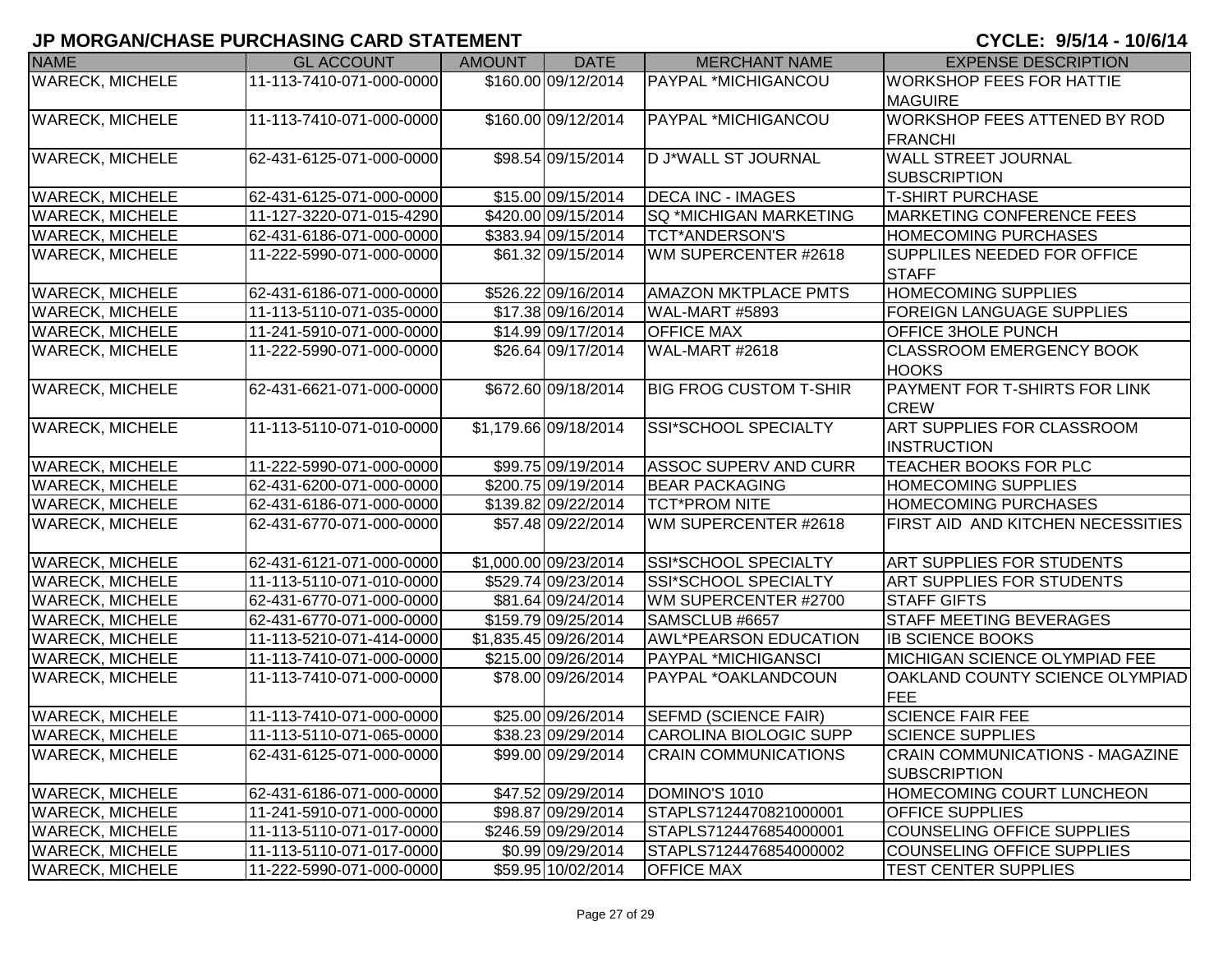| <b>NAME</b>                   | <b>GL ACCOUNT</b>        | <b>AMOUNT</b> | <b>DATE</b>         | <b>MERCHANT NAME</b>              | <b>EXPENSE DESCRIPTION</b>             |
|-------------------------------|--------------------------|---------------|---------------------|-----------------------------------|----------------------------------------|
| <b>WARECK, MICHELE</b>        | 62-431-6275-071-000-0000 |               | \$30.96 10/02/2014  | SAMS CLUB #6657                   | PRINCIPALS PAC MEETING BREAKFAST       |
|                               |                          |               |                     |                                   |                                        |
| <b>WARECK, MICHELE</b>        | 11-113-5110-071-073-0000 |               | \$41.22 10/03/2014  | STAPLS7124818709000001            | <b>TEACHERSUPPLIES</b>                 |
| <b>WARECK, MICHELE</b>        | 11-113-5110-071-065-0000 |               | \$494.00 10/06/2014 | CAROLINA BIOLOGIC SUPP            | <b>SCIENCE LAB SUPPLIES</b>            |
| <b>WARECK, MICHELE Total</b>  |                          | \$9,984.55    |                     |                                   |                                        |
| <b>WEBBER, RONALD</b>         | 11-221-3220-000-411-0000 |               | \$275.00 09/05/2014 | MICH ASSOC OF SCH ADMI            | MASA CONFERENCE REGISTRATION,          |
|                               |                          |               |                     |                                   | RJ WEBBER 9/24-26/14                   |
| <b>WEBBER, RONALD</b>         | 11-221-7910-000-411-0000 |               | \$15.18 09/12/2014  | <b>MONROE BAKERY</b>              | <b>ATLAS MEETING</b>                   |
| <b>WEBBER, RONALD</b>         | 11-221-7910-000-411-0000 |               | \$22.17 09/15/2014  | <b>MONROE BAKERY</b>              | HIGH SCHOOL CAL MEETING                |
| <b>WEBBER, RONALD</b>         | 11-221-7910-000-411-0000 |               | \$15.18 09/22/2014  | <b>MONROE BAKERY</b>              | <b>SECTION 504 TRAINING</b>            |
|                               |                          |               |                     |                                   | W/COUNSELORS AND PRINCIPALS            |
| <b>WEBBER, RONALD</b>         | 11-221-7910-000-411-0000 |               | \$7.59 09/22/2014   | <b>MONROE BAKERY</b>              | INTERSCHOOL COUNCIL MEETING            |
| <b>WEBBER, RONALD</b>         | 11-221-3220-000-411-0000 |               | \$456.70 09/29/2014 | <b>GRAND TRAV RESORT &amp; SP</b> | MASA LODGING FOR RJ WEBBER 9/24-       |
|                               |                          |               |                     |                                   | 26-14                                  |
| <b>WEBBER, RONALD</b>         | 11-221-7910-000-411-0000 |               | \$7.59 10/06/2014   | <b>MONROE BAKERY</b>              | INTERSCHOOL COUNCIL MEETING            |
| <b>WEBBER, RONALD Total</b>   |                          | \$799.41      |                     |                                   |                                        |
| <b>WESNER, KIMBERLY</b>       | 11-222-5310-065-000-0000 |               | \$9.64 09/08/2014   | SAMSCLUB #6657                    | <b>BOOK FOR THE LIBRARY</b>            |
| <b>WESNER, KIMBERLY</b>       | 62-431-6262-065-000-0000 |               | \$135.00 09/09/2014 | <b>PAYPAL *MICHIGANASS</b>        | <b>MAME REGISTRATION FEES</b>          |
|                               |                          |               |                     |                                   | (PRESENTING)                           |
| <b>WESNER, KIMBERLY</b>       | 11-222-5310-065-000-0000 |               | \$33.23 09/17/2014  | SAMS CLUB #6657                   | <b>BOOKS FOR THE LIBRARY</b>           |
| <b>WESNER, KIMBERLY</b>       | 11-222-5310-065-000-0000 |               | \$29.08 09/18/2014  | AMAZON.COM                        | <b>NEW MICHAEL VEY BOOKS FOR THE</b>   |
|                               |                          |               |                     |                                   | <b>LIBRARY</b>                         |
| <b>WESNER, KIMBERLY</b>       | 11-222-5310-065-000-0000 |               | \$49.47 09/18/2014  | AMAZON.COM                        | <b>BOOKS FOR THE LIBRARY</b>           |
| <b>WESNER, KIMBERLY</b>       | 11-222-5310-065-000-0000 |               | \$99.00 09/18/2014  | <b>AMAZONPRIME MEMBERSHIP</b>     | PRIME FOR FREE SHIPPING AS I           |
|                               |                          |               |                     |                                   | ORDER THROUGH AMAZON OFTEN             |
| <b>WESNER, KIMBERLY</b>       | 11-222-5310-065-000-0000 |               | \$11.18 09/19/2014  | <b>AMAZON MKTPLACE PMTS</b>       | <b>AGATHA CHRISTIE 13 PROBLEMS FOR</b> |
|                               |                          |               |                     |                                   | <b>COD CLASS</b>                       |
| <b>WESNER, KIMBERLY</b>       | 11-222-5990-065-000-0000 |               | \$8.99 09/19/2014   | <b>AMAZON MKTPLACE PMTS</b>       | <b>IPAD MINI CABLE</b>                 |
| <b>WESNER, KIMBERLY</b>       | 11-222-5310-065-000-0000 |               | \$21.38 09/19/2014  | AMAZON.COM                        | <b>NEW BOOKS FOR THE LIBRARY</b>       |
| <b>WESNER, KIMBERLY</b>       | 11-222-5310-065-000-0000 |               | \$38.25 09/25/2014  | AMAZON.COM                        | <b>BOOKS FOR LIBRARY</b>               |
| <b>WESNER, KIMBERLY</b>       | 11-222-5310-065-000-0000 |               | \$7.77 09/25/2014   | AMAZON.COM                        | <b>BOOK FOR LIBRARY</b>                |
| <b>WESNER, KIMBERLY</b>       | 11-222-5310-065-000-0000 |               | \$24.49 09/26/2014  | <b>FOLLETT SCHOOL SOLUTIO</b>     | <b>AUDIO BOOKS FOR THE LIBRARY</b>     |
| <b>WESNER, KIMBERLY</b>       | 11-222-5990-065-000-0000 |               | \$246.13 09/29/2014 | <b>DEMCO INC</b>                  | SUPPLIES FOR THE MEDIA CENTER          |
|                               |                          |               |                     |                                   | (BOOK COVERINGS, ETC.)                 |
| <b>WESNER, KIMBERLY</b>       | 11-222-5310-065-000-0000 |               | \$295.73 10/03/2014 | <b>FOLLETT SCHOOL SOLUTIO</b>     | <b>BOOKS FOR THE LIBRARY</b>           |
| <b>WESNER, KIMBERLY</b>       | 11-222-5310-065-000-0000 |               | \$86.88 10/03/2014  | SAMSCLUB #6657                    | <b>LIBRARY</b>                         |
| <b>WESNER, KIMBERLY</b>       | 11-222-5990-065-000-0000 |               | \$514.97 10/06/2014 | <b>CARTRIDGE WORLD - OHM</b>      | INK CARTRIDGES FOR PRINTERS            |
|                               |                          |               |                     |                                   | THROUGHOUT THE SCHOOL                  |
| <b>WESNER, KIMBERLY</b>       | 11-222-5310-065-000-0000 |               | \$354.36 10/06/2014 | <b>CREATIVE PREVIEWS</b>          | LOOK OUT BOOKS - NONFICTION            |
|                               |                          |               |                     |                                   | <b>TITLES FOR THE LIBRARY</b>          |
| <b>WESNER, KIMBERLY Total</b> |                          | \$1,965.55    |                     |                                   |                                        |
| <b>WILSON, KAREN</b>          | 11-118-5110-000-951-0000 |               | \$8.43 09/08/2014   | CVS PHARMACY #8161 Q03            | <b>CLASSROOM MATERIALS</b>             |